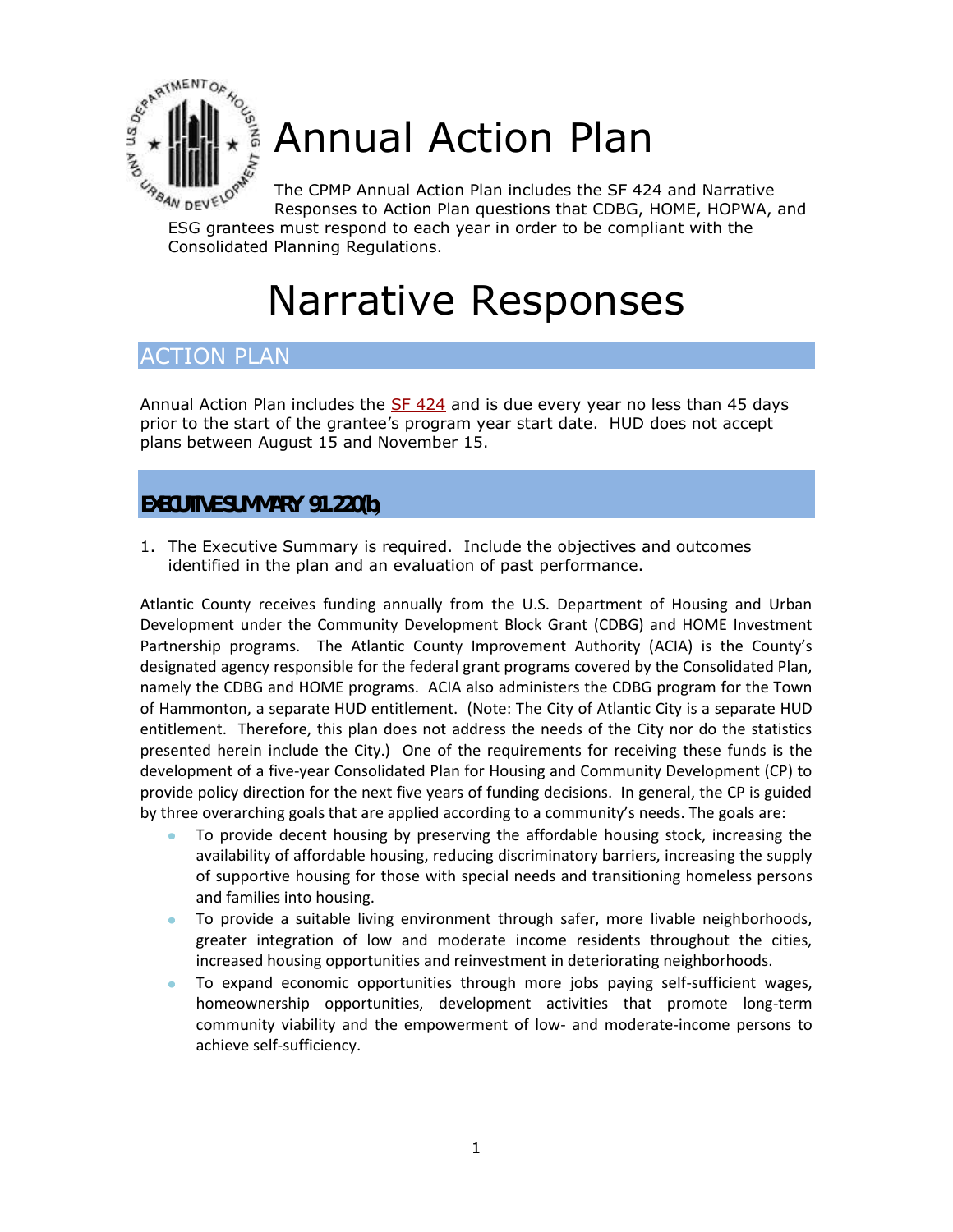This CP corresponds to the next five fiscal years, which begin September 1, 2011, and end August 31, 2015. The primary federal funding resources in the 2011-2015 Consolidated Plan are the following:

- Community Development Block Grant (CDBG): The primary objective of this program is to develop viable urban communities by providing decent housing, a suitable living environment, and economic opportunities, principally for persons of low and moderate income levels. Funds can be used for a wide array of activities, including: housing rehabilitation, homeownership assistance, lead-based paint detection and removal, construction or rehabilitation of public facilities and infrastructure, removal of architectural barriers, public services, rehabilitation of commercial or industrial buildings and loans or grants to businesses.
- HOME Investment Partnerships Program (HOME): The HOME program provides federal  $\bullet$ funds for the development and rehabilitation of affordable rental and ownership housing for low and moderate income households. HOME funds can be used for activities that promote affordable rental housing and homeownership by low and moderate income households, including reconstruction, moderate or substantial rehabilitation, homebuyer assistance and tenant-based rental assistance.

#### *Focus of the Plan*

As required by the federal government, the identification of needs and the adoption of strategies to address those needs must focus primarily on low- and moderate-income (LMI) individuals and households. The CP must also address the needs of persons with "special needs" such as the elderly, persons with disabilities, large families, single parents, homeless individuals and families and public housing residents. The CP identifies housing, homeless, community and economic development needs and resources, while providing a strategic plan to address those needs in accordance with community priorities.

#### *Priority Needs and Strategies*

ACIA works with the municipalities in the County to allocate funds to activities that serve the needs of the lowest-income and most disadvantaged residents. Households with incomes less than 80% of the area median income, particularly those with extremely low incomes (less than 30% of area median income), are particular priorities. The County has also identified special needs individuals as among those who face the greatest challenges and who should receive high priority in the expenditure of federal funds, including at-risk youth, low income families, the homeless and persons threatened with homelessness, the elderly, and persons with disabilities. The following needs address this priority:

- The provision and maintenance of affordable housing
- Investment in community development activities in lower-income neighborhoods and in facilities that serve lower-income populations, and
- Supportive services for target populations.  $\bullet$

By focusing on these needs, the County seeks to address community concerns such as: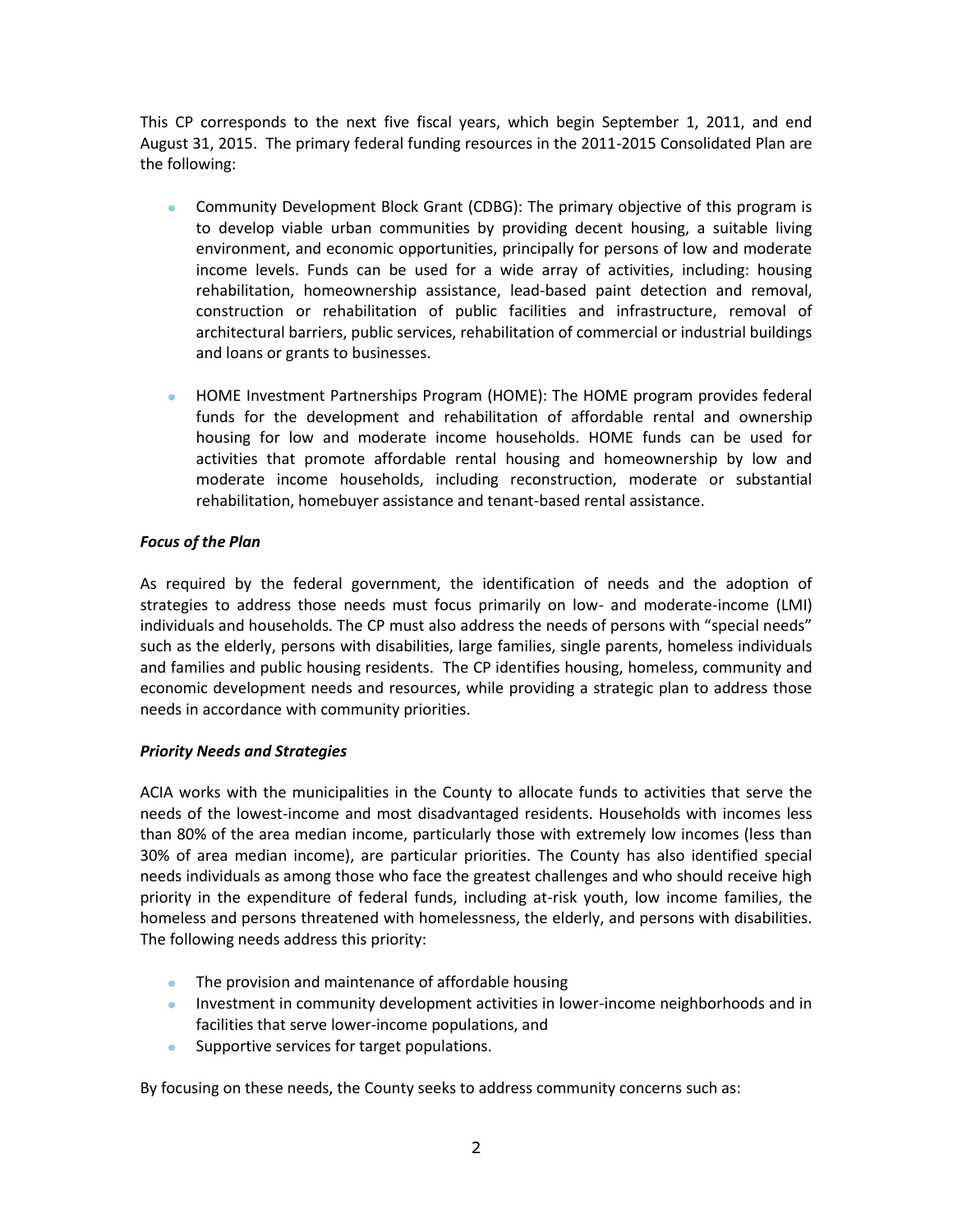- A need for suitable affordable housing to address the growing gap between housing costs and local incomes, which leads to rising rates of overcrowding, and overpayment for the lowest-income residents
- Programs that improve community facilities and services, particularly in low-income areas
- Adoption of a Housing-First model to prevent homelessness.  $\bullet$
- Programs that promote economic development, create jobs and increase the job skills level of potential employees, and
- Supportive services that promote independence, particularly for elderly residents.  $\bullet$

The CP requires that the County specifically address needs and proposed strategies in three areas: housing, homelessness and community development.

**Strategic Plan Priority Need Level Priority Project CDBG HOME** *Goal Housing Needs – Expand Home Ownership Among Low Income Households* Assistance with Home Ownership Atlantic Co. – Homebuyer Program de Corresponding to the Corresponding to the Corresponding to the Corresponding to the 270,000  $\mu$ CHDO Housing construction H 101,726 *Goal Housing Needs – Improve and Maintain Existing Housing* **Owner** Households Atlantic Co. - Housing Rehabilitation Program (includes program income) H 263,631 Hamilton Township 73,822 Folsom Borough – Housing Rehabilitation Program H 15,000 **Total Housing 88,822 635,357**  *Goal Public Facilities Needs – Support for Improvement and Construction of Public Facilities* Senior Centers Galloway Twp. – Acquisition and Reconstruction of senior center 621 West White Horse Pike H 105,555 Buena Vista Township – Senior Center H 49,519 Atlantic County – improvements to Rutgers Extension Services Building and others as funding permits. H 70,000 Removal of Architectural Barriers Weymouth Township – community center ADA building and parking lot H 15,000 Corbin City – ADA city hall 15,000 City of Estell Manor – soccer complex walking path H 15,000 City of Linwood – ADA – Wabash / bike path H 20,128 Margate City – ADA bulkheads Gladstone Ave. beach access H 35,064 Northfield City – ADA – walkway improvements H 24,645 Longport – ADA improvements entrance ramp H 15,000 **Total Public Facilities 364,911**

Activities to be undertaken in 2011 are identified on the following table.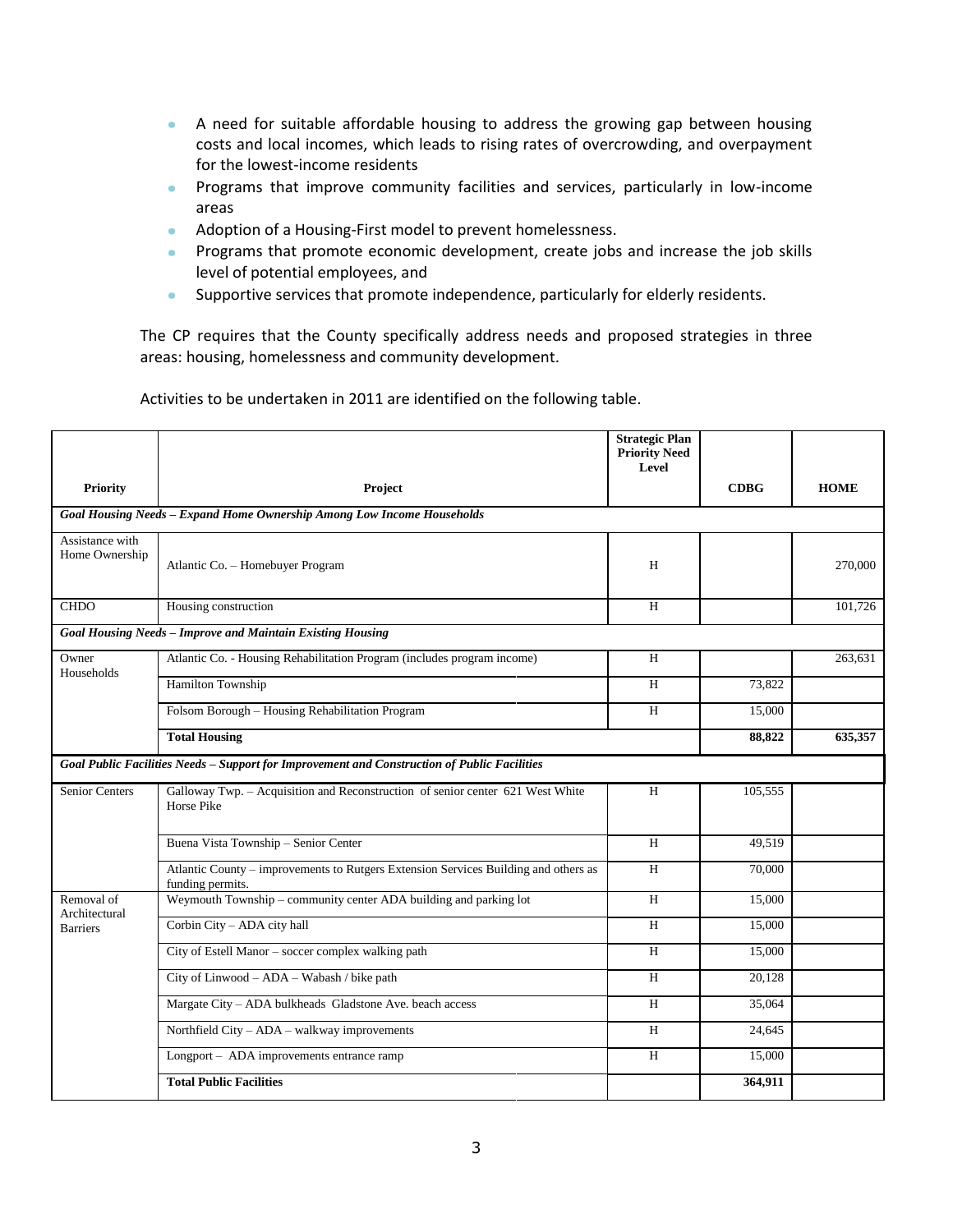|                                | Goal Infrastructure Needs - Improve, Maintain and Expand Infrastructure                                                                         |        |             |         |
|--------------------------------|-------------------------------------------------------------------------------------------------------------------------------------------------|--------|-------------|---------|
| <b>Street</b><br>Improvements  | City of Brigantine - 8th Street between Brigantine and Bayshore Aves. Includes<br>replacement of storm and sanitary sewer, ADA compliant ramps. | 57,826 |             |         |
|                                | Egg Harbor Township -                                                                                                                           |        | 123,092     |         |
|                                | Town of Hammonton -                                                                                                                             |        | 117,203     |         |
|                                | Pleasantville - Walnut St improvements from Franklin to end                                                                                     | H      | 112,146     |         |
|                                | Somers Point - Sunny Ave. from Meyran Ave. to Shuman's alley to Harnerd Ave.                                                                    | H      | 57,387      |         |
|                                | Ventnor - Rosbobough Ave. - Monmouth Ave. and Winchester Ave.                                                                                   | H      | 61,471      |         |
| Drainage<br>Improvements       | Mullica Township - Reading Ave. at Oak St. and between 24th and 23rd ave. and at<br>21st and Columbia Road                                      | H      | 27,378      |         |
|                                | Buena Boro - Forest Grove Road storm water management near Central Ave.                                                                         | H      | 27,260      |         |
|                                | <b>Total Infrastructure</b>                                                                                                                     |        | 583,763     |         |
|                                | Goal Public Service Needs - Provide Public Service to Oualified Populations                                                                     |        |             |         |
| <b>Public Services</b>         |                                                                                                                                                 |        |             |         |
|                                | Absecon - Senior transportation service                                                                                                         | H      | 28,866      |         |
|                                | <b>Total Public Services</b>                                                                                                                    |        | 28,866      |         |
|                                | Goal Planning Needs - Support Planning and Administration of Community and Housing Development                                                  |        |             |         |
| Planning and<br>Administration | Atlantic County Improvement Authority – planning and program<br>administration                                                                  | H      | 266,590     | 67,817  |
|                                | <b>Total Planning and Administration</b>                                                                                                        |        | 266,590     | 67,817  |
|                                | <b>Program Total</b>                                                                                                                            |        | \$1,332,952 | 678,174 |

#### *Evaluation of Past Performance*

Atlantic County's FY 2009 CAPER provides an evaluation of the County's performance in that year and through the four years of the prior five year Consolidated Plan, 2006 – 2010. In 2009, Atlantic County allocated all of its CDBG funds to activities that benefit low income households. The FY 2009 CP included a multi-year blight certification including 2008, 2009 and 2010. The cumulative benefit for the 3 year period is 100%.

In FY 2009, Atlantic County assisted 33 low and moderate income households with rehabilitation. Atlantic County's Housing Rehabilitation Program provides a 100 percent interest free deferred loan repayable at time of sale. The primary funding source is HOME funds. Additionally, some of the municipalities used CDBG funds from Atlantic County to assist with housing rehabilitation. Through 2008, 278 households were assisted since the inception of the 5 year cycle beginning in FY 2006. This exceeds the goal of 250 units set for the 5 year period.

First-time home buyers are provided with assistance to purchase a home. The County provides households with a deferred loan of up to \$20,000. Loans are forgiven after the period of affordability has expired. Households are eligible to receive up to \$25,000 for down payment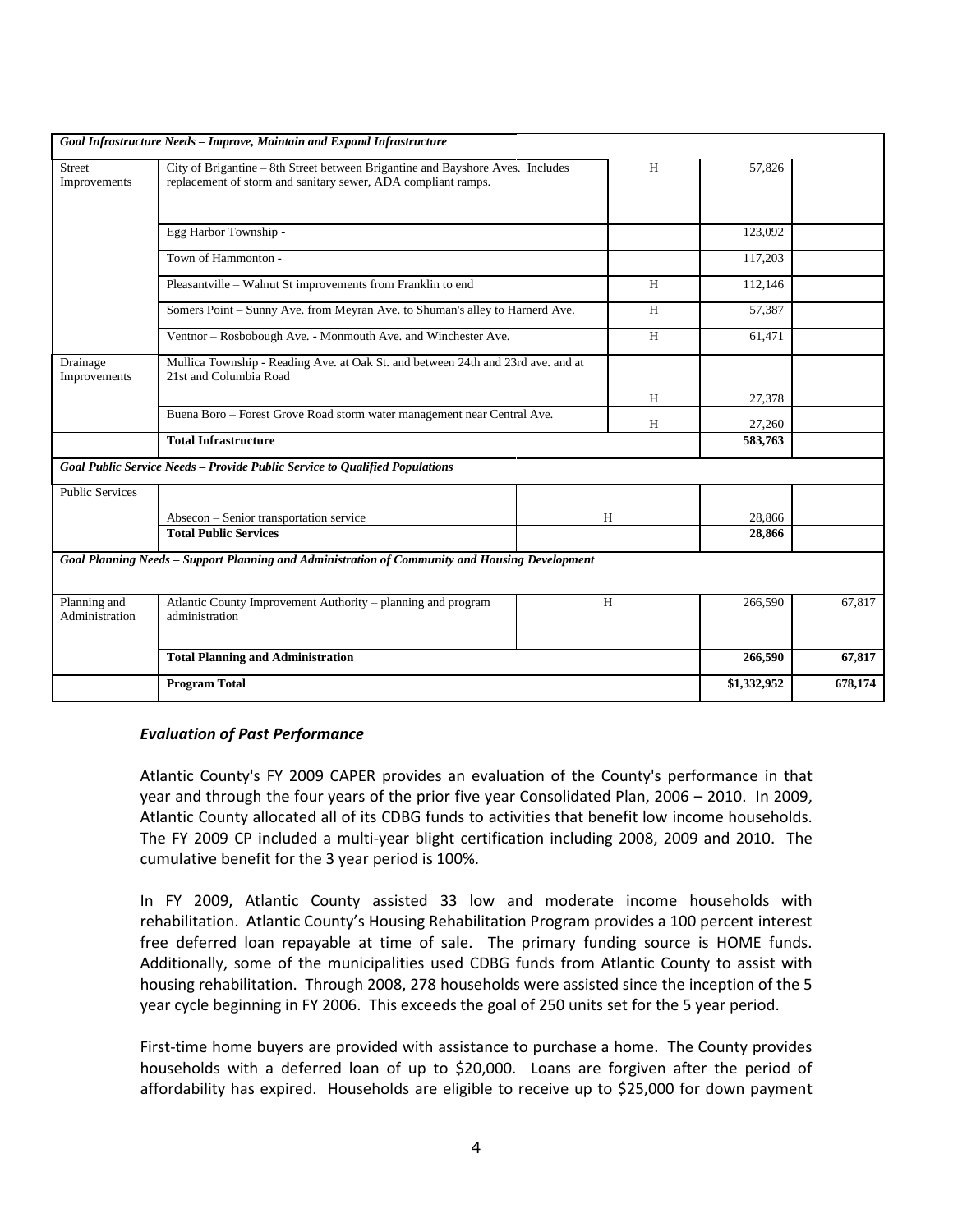and closing and rehabilitation of the unit that is purchased. In FY 2009, 18 households were provided down payment and closing cost assistance.

Homeownership is also supported by new housing construction. Funding has been provided to non-profit sponsors to construct homes for sale to lower income buyers at affordable rates. During 2009, Habitat for Humanity started work on a homeownership unit which is expected to be sold in FY 2010. Two municipalities in Atlantic County received NSP funds from NJ DCA, Pleasantville and Buena Vista. These programs will provide additional affordable housing opportunities.

The number of households assisted through both closing costs as well as CHDO construction of new affordable housing during the period is a cumulative total of 97 assisted homebuyers. The five year goal was 40 households.

Rental housing development was also supported. During 2009, the Camden Diocese received assistance for development of a 73 unit senior building in Pleasantville expected to open in 2011. The County supported HUD Section 811 applications for CARING, Inc. to purchase and renovate group homes for persons with disabilities. A total of 20 units are in service. In 2006 CARING, a CHDO, received \$303,075 of HOME funds from prior years to develop 10 units for disabled seniors in Pleasantville City. The five year goal was 30 units. The cumulative accomplishment is anticipated to be 103 units.

Municipalities undertook infrastructure projects during 2009. Projects completed in FY 2009 from prior year and FY 2009 funding included:

- Northfield ADA improvements at Park
- Brigintine Street improvements
- $\bullet$  Pleasantville pump station
- Ventnor water system improvements
- Linwood curb ramps
- Hammonton curb ramps  $\bullet$

Absecon undertook a public service providing transportation services to the elderly

Cumulative 35 infrastructure and public facilities projects and 2 public services transportation projects have been undertaken and completed in the 4 years of this CP.

# **CITIZEN PARTICIPATION 91.200 AND 91.220(b)**

2. Provide a summary of the citizen participation and consultation process (including efforts to broaden public participation in the development of the plan.

#### *Citizen Participation and Agency Consultation*

Atlantic County has made the decision to encourage a high level of agency consultation in an effort to demonstrate a commitment to (a) identifying priority needs and (b) engaging the participation of public agencies and non-profit organizations in a productive and collaborative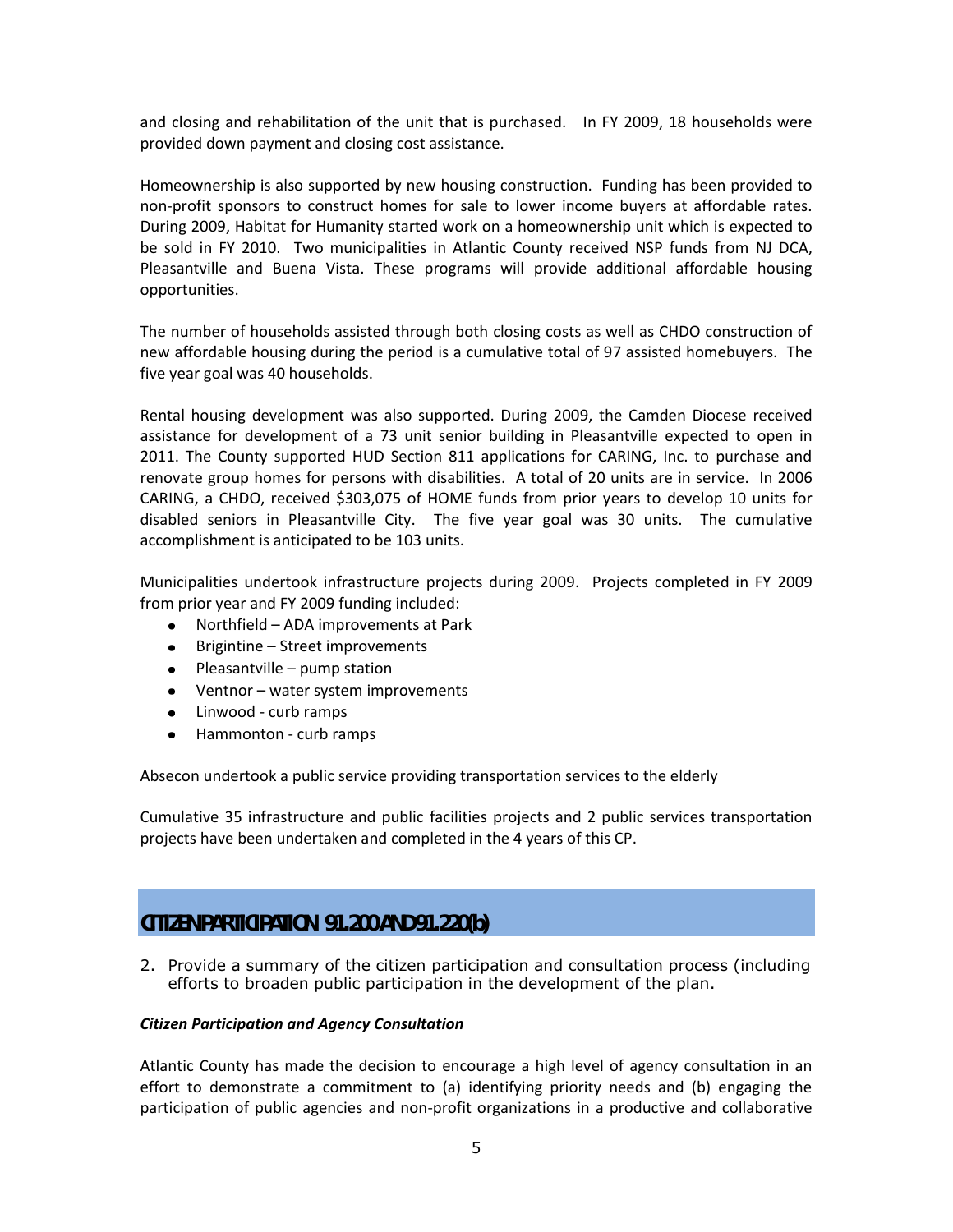manner. A list of stakeholders was developed to include public agencies and private non-profit organizations whose missions focus on the provision of affordable housing and human services to LMI households and persons. Public and private agencies which were identified as stakeholders in the process were asked to complete written questionnaires to provide data on special needs populations such as the elderly, youth, persons with HIV/AIDS, public housing residents, persons with disabilities and the homeless. Follow up interviews were conducted with a variety of agencies.

The series of opportunities for public engagement is detailed in full in the Citizen Participation section of the CP.

In agreement with 24 CFR 91.115(e) Atlantic County has adopted a Citizen Participation Plan describing the citizen participation requirements of its CDBG program and HOME program. The Citizen Participation Plan is on file at the Atlantic County Improvement Authority Office of Community Development.

On March 17, 2011, three public hearings were held at different times and locations in the County to solicit input from social service agencies, housing providers, local municipalities, and County departments. Atlantic County held the hearing three times at three different locations in order to maximize the opportunity for citizen participation. The public hearings were held in the Atlantic County Libraries in Egg Harbor Township and Mays Landing, and at the Galloway municipal building. It was at these public hearings that the County solicited input from the municipalities for use in developing the objectives and priorities for the 5-Year Strategic Plan. The public hearings were advertised in *The Press of Atlantic City*.

In agreement with 24 CFR 91.100(4), Atlantic County notified the adjacent units of government that it was completing this CP. Copies of the letters are contained in Appendix 3 of this document. Atlantic County also has sent a copy of the completed CP to the New Jersey Department of Community Affairs.

On Thursday, May 26, 2011, a summary of the CP was published in *The Press of Atlantic City* alerting interested persons as to the availability of the CP. The CP was placed at the following locations in Atlantic County for public review.

- Atlantic County Improvement Authority  $\bullet$ Office of Community Development 5909 Main Street 2nd Floor Mays Landing, NJ 08330
- Atlantic County Government Center 1333 Atlantic Avenue Atlantic City, NJ 08401
- Atlantic County Library 40 Farragut Avenue Mays Landing, NJ 08330

The Consolidated Plan was available through the website for ACIA.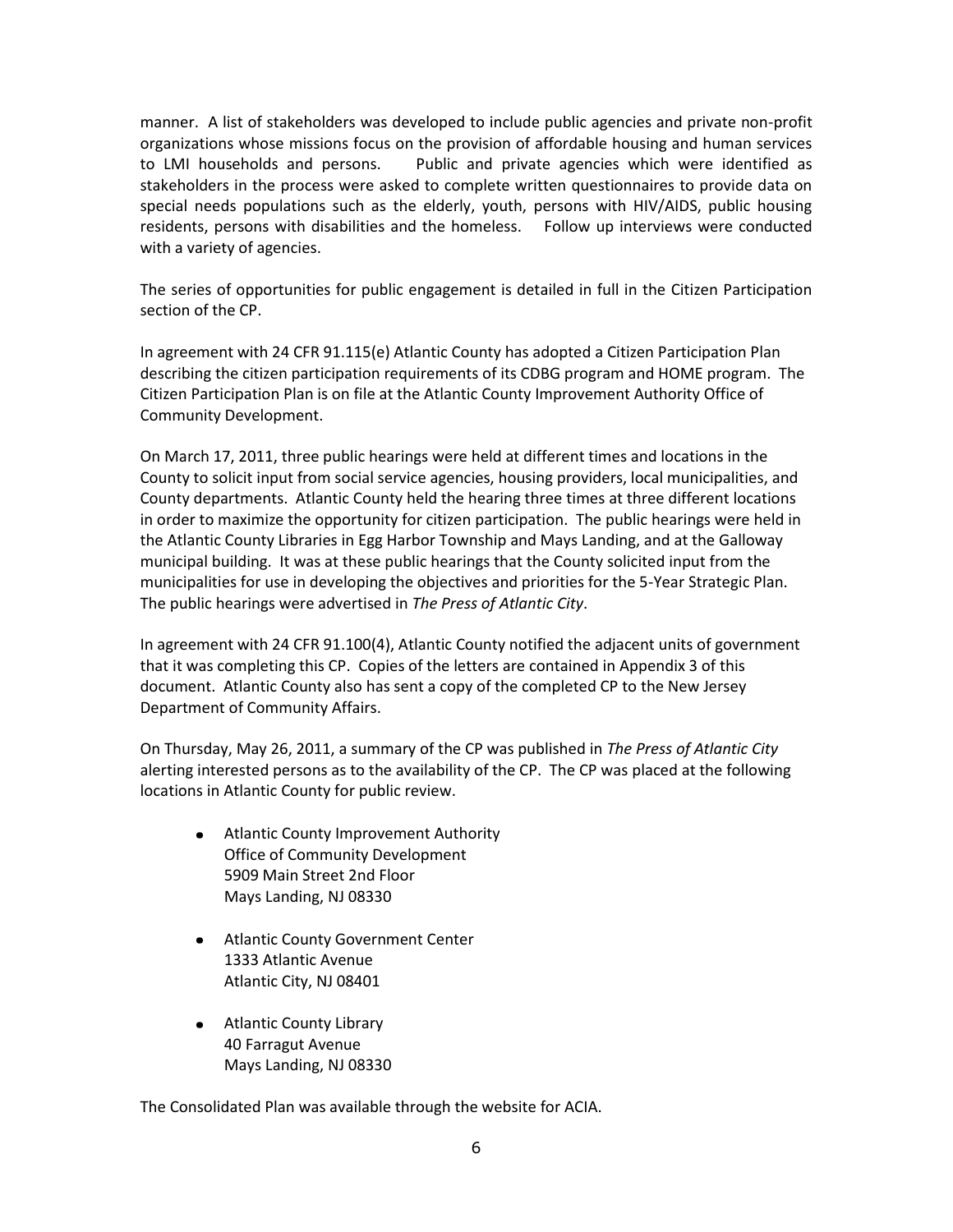The public review period was from May 26, 2011 to June 27, 2011. Three public hearings were held on June 16, 2011, to allow for review and discussion of the County's Five-Year CP and proposed use of FY 2011 Program Funds. The Board of Chosen Freeholders approved submittal of the Action Plan on June 28, 2011. Documentation of the Citizen Participation process is included in Appendix 3 of this document.

a. Based on the jurisdiction's current citizen participation plan, provide a summary of the citizen participation process used in the development of the consolidated plan. Include a description of actions taken to encourage participation of all its residents, including the following:

- 1. low- and moderate-income residents where housing and community development funds may be spent;
- 2. minorities and non-English speaking persons, as well as persons with disabilities;
- 3. local and regional institutions and other organizations (including businesses, developers, community and faith-based organizations);
- 4. residents of public and assisted housing developments and recipients of tenant- based assistance;
- 5. residents of targeted revitalization areas.

To provide access to the draft Consolidated Plan, a Notice of Availability was published in *The Press of Atlantic City* and on the county website. Copies of the notice of availability were sent to agencies identified in the previous section as a means to inform the population of the County that is difficult to reach through mainstream media due to language or disability. The agencies disseminated information to their constituents. There are no alternative language media in Atlantic County in which to announce the availability of the CP.

Municipalities were also informed of the availability of the CP for public comment and urged to announce this at their Council meetings.

Further, a copy of the Notice was sent to the two housing authorities with a request to post it in the public housing and in their tenant offices and Section 8 offices.

b. Identify agencies, groups, and organizations that participated in the process. This should reflect consultation requirements regarding the following:

- 1. General §91.100 (a)(1) Consult with public and private agencies that provide health services, social and fair housing services (including those focusing on services to children, elderly persons, persons with disabilities, persons with HIV/AIDS and their families, homeless persons) during the preparation of the plan.
- 2. Homeless strategy §91.100 (a)(2) **–** Consult with public and private agencies that provide assisted housing, health services, and social services to determine what resources are available to address the needs of any persons that are chronically homeless.
- 3. Metropolitan planning §91.100 (a)(5) **--** Consult with adjacent units of general local government, including local government agencies with metropolitan-wide planning responsibilities, particularly for problems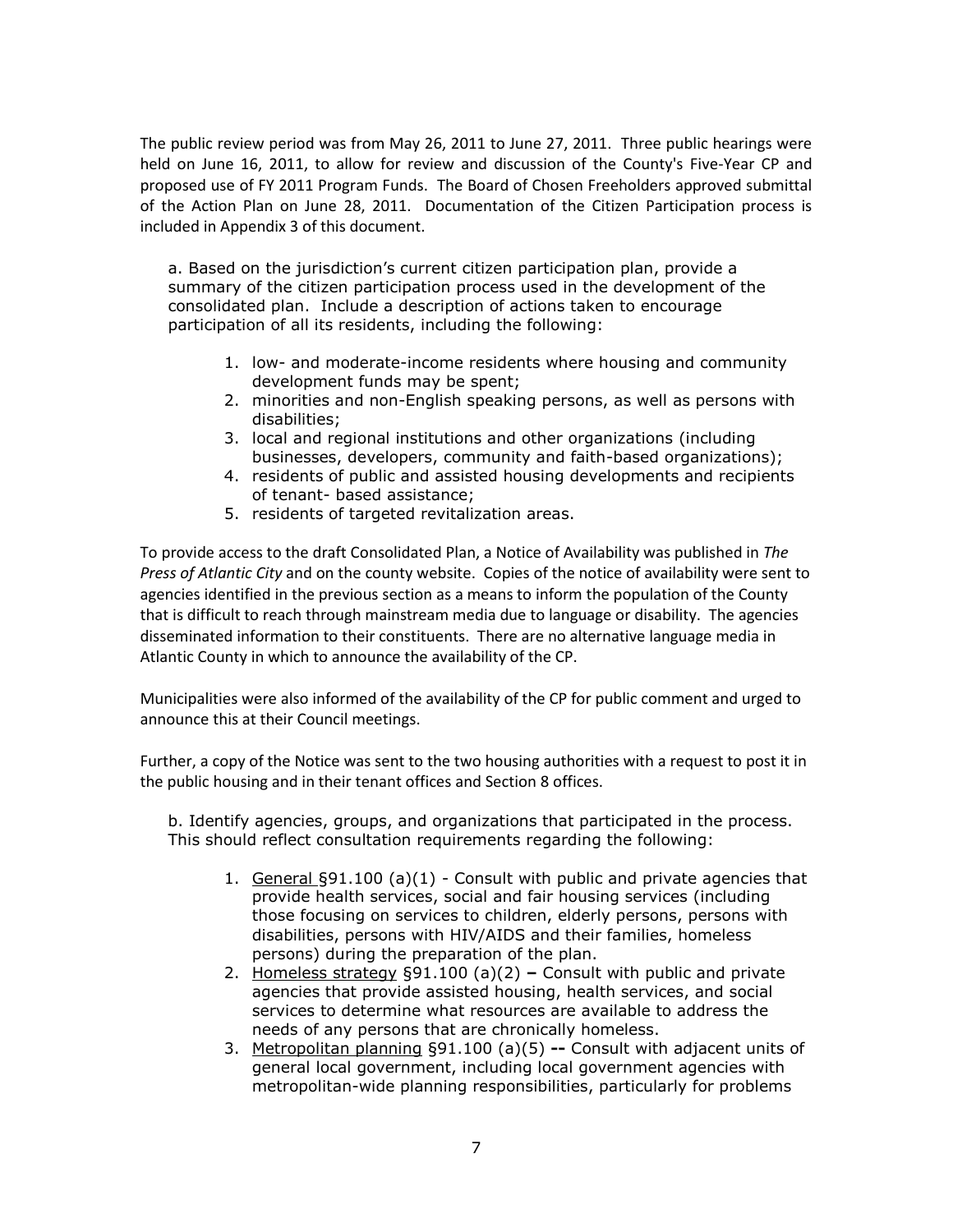and solutions that go beyond a single jurisdiction, i.e. transportation, workforce development, economic development, etc.

- 4. HOPWA §91.100 (b)-- Largest city in EMSA consult broadly to develop metropolitan-wide strategy for addressing needs of persons with HIV/AIDS and their families.
- 5. Public housing §91.100 (c) -- Consult with the local public housing agency concerning public housing needs, planned programs, and activities.

#### *General*

The Five Year Consolidated Plan has been developed in accordance with Title I of the Cranston-Gonzalez National Affordable Housing Act and pursuant to the requirements of HUD. ACIA solicited input for the development of the CP from County departments and private agencies.

Health Services

AtlanticCare at the Rescue Mission

Fair housing Services

• South Jersey Legal Aid

#### Children

Covenant House

#### Elderly

Atlantic County Division of Intergenerational Services  $\bullet$ 

#### Persons with Disabilities

- Atlantic County Division of Intergenerational Services
- Career Opportunity Development Inc. (CODI)
- Hansen House  $\bullet$  .
- Mental Health Association of Atlantic County
- ARC of Atlantic County
- $\bullet$ Atlantic County Alliance
- $\bullet$ Office of Disability Services

Persons with HIV/AIDS

- South Jersey Alliance
- NJ Department of Community Affairs

#### Homeless persons

- Women's Center
- Jewish Family Services
- Atlantic City Rescue Mission
- Veteran's Services
- Atlantic County Department of Family and Community Development

#### *Homeless strategy*

The Atlantic County Continuum of Care is supported by the Atlantic County Department of Family and Community Development. The planning process for a new 10 year Plan to End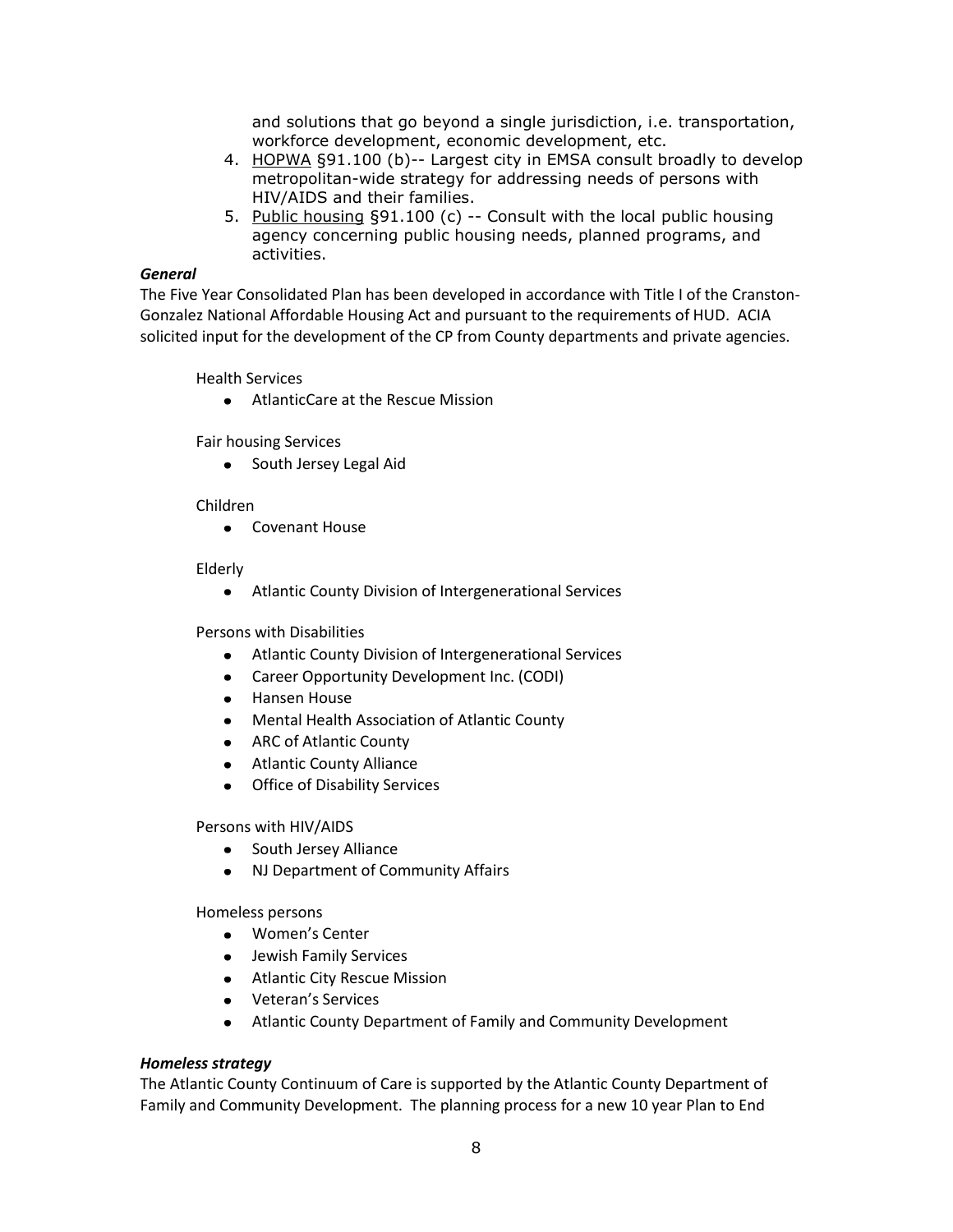Homelessness was initiated in January 2011. The CP was coordinated with the Plan to End Homelessness planning effort. The Continuum of Care Committee is a working group of the Human Services Advisory Board which is a function of County government. Extensive outreach was conducted on the homeless planning effort in order to accurately count the number of homeless in Atlantic County and to devise strategies that would address needs of the homeless in the County.

#### *Lead-based paint hazards*

The County's Public Health Officer in the Department of Health monitors lead-based paint problems. When children are reported with an Elevated Blood Lead Level (EBLL), the Public Health Officer is responsible to ensure that the housing unit is tested and appropriate steps are taken to remediate the problem. State data from the NJ Department of Health and Senior Services FY 2007 Annual Report, the most recent report available, was consulted.

#### *Adjacent governments*

ACIA meets annually with the individual municipalities that participate in the Urban County program. The municipalities were provided an opportunity to discuss their needs and contribute to the CP during the annual meeting on Feb. 2, 2011. A questionnaire was provided to obtain additional comments.

#### *Metropolitan planning*

Several groups were contacted to provide input at the County level:

- Atlantic County Regional Planning And Economic Development
- Work Force Investment Board
- Atlantic County Economic Development Authority

#### *HOPWA*

HOPWA services in Atlantic County are administered by the NJ Department of Community Affairs. The state department was consulted in preparation of this CP.

#### *Public housing*

There are two housing authorities in Atlantic County serving specific communities within the county:

- Pleasantville Housing Authority
- Buena Vista Housing Authority
- 3. Provide a summary of citizen comments or views on the plan. To be inserted upon completion of comment period
- 4. Provide a written explanation of comments not accepted and the reasons why these comments were not accepted. To be inserted upon completion of comment period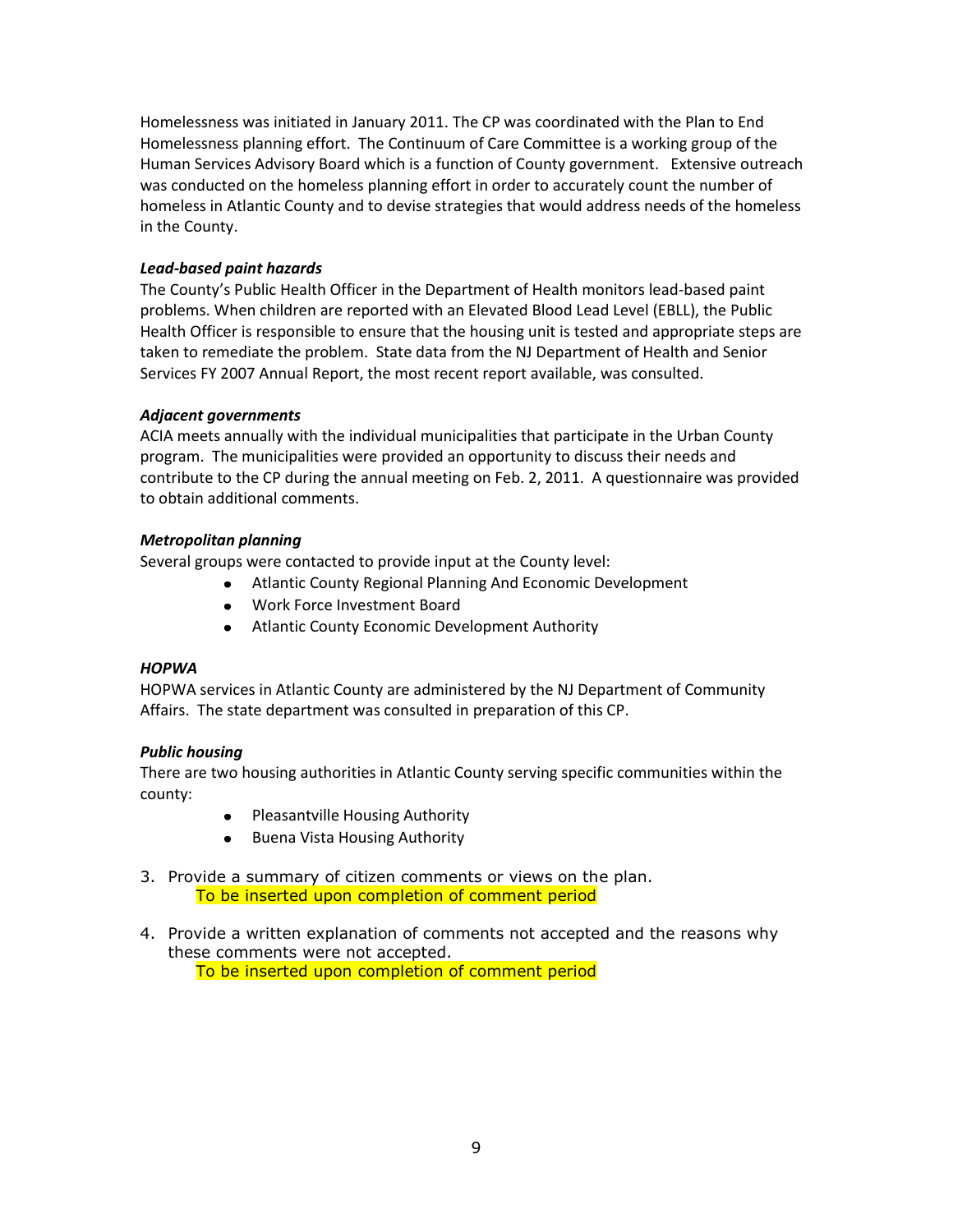# **RESOURCES 91.220(c)(1)) AND (c)(2)**

5. Identify the federal, state, and local resources (including program income) the jurisdiction expects to receive to address the needs identified in the plan**.** Federal resources should include Section 8 funds made available to the jurisdiction, Low-Income Housing Tax Credits, and competitive McKinney-Vento Homeless Assistance Act funds expected to be available to address priority needs and specific objectives identified in the strategic plan.

Table 1 shows the County's anticipated HUD entitlement for FY 2011.

| I GHQS AVGHQDIC III I I LOII                     |             |  |  |
|--------------------------------------------------|-------------|--|--|
| <b>Funding Source</b>                            | Amount (\$) |  |  |
| <b>Community Development Block Grant Program</b> |             |  |  |
| FY 2011 Entitlement<br>$\bullet$                 | 1,186,449   |  |  |
| Hammonton Entitlement<br>$\bullet$               | 146,503     |  |  |
| HOME Investment Partnerships Program             |             |  |  |
| FY 2011 Entitlement<br>$\bullet$                 | 678,174     |  |  |
| Program Income<br>$\bullet$                      | 25,000      |  |  |
| Total                                            | \$2,036,126 |  |  |

#### **Table 1 Funds Available in FY 2011**

During the fiscal year other federal resources that will likely be available in Atlantic County, but administered by other agencies, include McKinney Continuum of Care Grant, Community Services Block Grant (CSBG), Department of Energy Weatherization funds, and Housing Opportunities for Persons with AIDS Program (HOPWA).

The Pleasantville Housing Authority has 176 housing units and 326 Section 8 Vouchers and receives HUD funds from the public housing Operating funds Program, Capital Funds Program and Section 8 rental vouchers. In addition, the Housing Authority receives HOPE VI funds.

During 2011, HUD funding from the Supportive Housing Program and Shelter Plus Care Program through the Continuum of Care for the Homeless application will be requested. This funding provides rental assistance for homeless persons and supports the county's participation in the state's Homeless Management Information System.

Two municipalities in Atlantic County were awarded Neighborhood Stabilization Funds from NJ DCA. These projects are on-going.

| Pleasantville | <b>Atlantic</b> | \$1,773,000 |
|---------------|-----------------|-------------|
| Buena Vista   | Atlantic        | \$826,908   |

The "Consolidated Plan Listing of Projects" (HUD Table 3) forms contained in this Part reports that all of the CDBG Program and HOME Program entitlements and estimated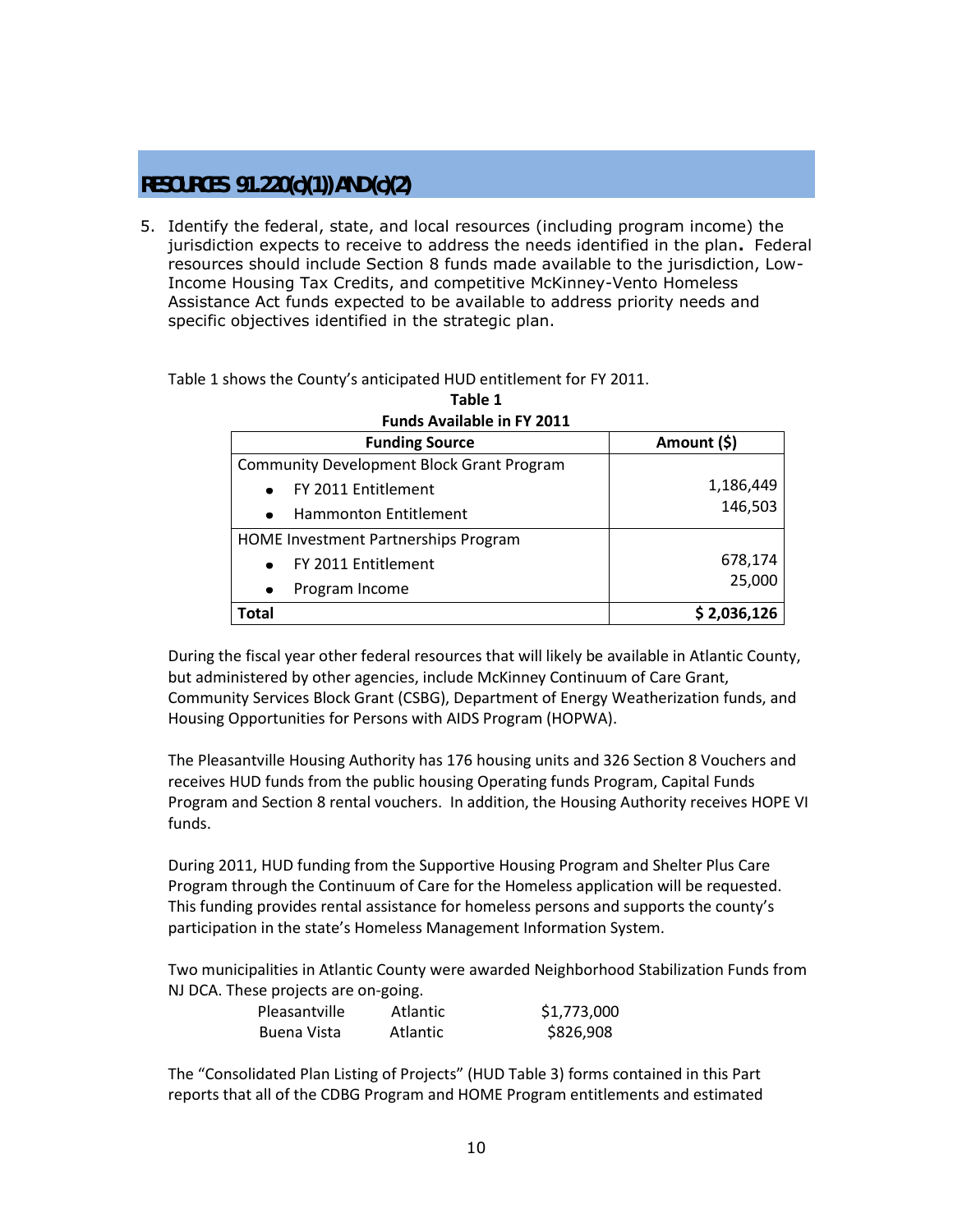program income is allocated to the projects.

6. Identify federal resources the jurisdiction expects to receive from the Housing and Economic Recovery Act (HERA) and the American Recovery and Reinvestment Act (ARRA) that will be used to address priority needs and specific objectives identified in the plan.

Identify whether Neighborhood Stabilization Program funding is being used to address priority needs.

Identify whether CPD funding will be coordinated with Department of Energy's Energy Efficiency and Conservation Block Grants, and the Department of Labor's Workforce Investment Act programs to provide opportunities for unemployed, lower-skilled, and low-income women and men to advance along a middle class career track of increasing skills and wages.

Two communities received Neighborhood Stabilization Program (NSP) funds through DCA under the HERA. These activities are on-going.

| Pleasantville | Atlantic | \$1,773,000 |
|---------------|----------|-------------|
| Buena Vista   | Atlantic | \$826,908   |

Atlantic County received and expended funds provided through the American Recovery and Reinvestment Act (ARRA) of 2009. Atlantic County received a supplemental allocation of \$356,997. Projects were completed in three communities.

The ARRA also made Homeless Prevention and Rapid Re-housing Funds available to Atlantic County. Funding in the amount of \$545,890 was available to prevent homelessness and assist homeless persons to move to permanent housing. These funds are mostly expended with on-going commitments remaining to assist on a few families.

7. Explain how federal funds will leverage resources from private and non-federal public sources.

Potential matching funds for the HOME program includes funds from closed out Small Cities CDBG grants. These are repayment proceeds from the housing rehabilitation loans that have cycled through repayment more than one time. Before starting the HOME Program in 1997, the Atlantic County Improvement Authority's Office of Community Development requested clarification of the use of the repayment funds from closed out Small Cities CDBG grants. The Newark Area Office of HUD advised Atlantic County that such funds from closed out Small Cities CDBG grants was an acceptable match.

Additionally federal low-income housing tax credits (LIHTC), reduced mortgage rates, and funds from the State's Balanced Housing program may also be available. Since the County relies on developers for the construction of new affordable rental housing, it is unknown if any LIHTC projects will be implemented in the County in FY 2011. Any LIHTC projects will be reported in the year end CAPER.

In addition, a county in New Jersey has no authority over developing land use policy, zoning or approvals for residential developments. Therefore, the County does not know what may be occurring in the year.

Street improvements are funded throughout Atlantic County with funds from NJDOT. The funds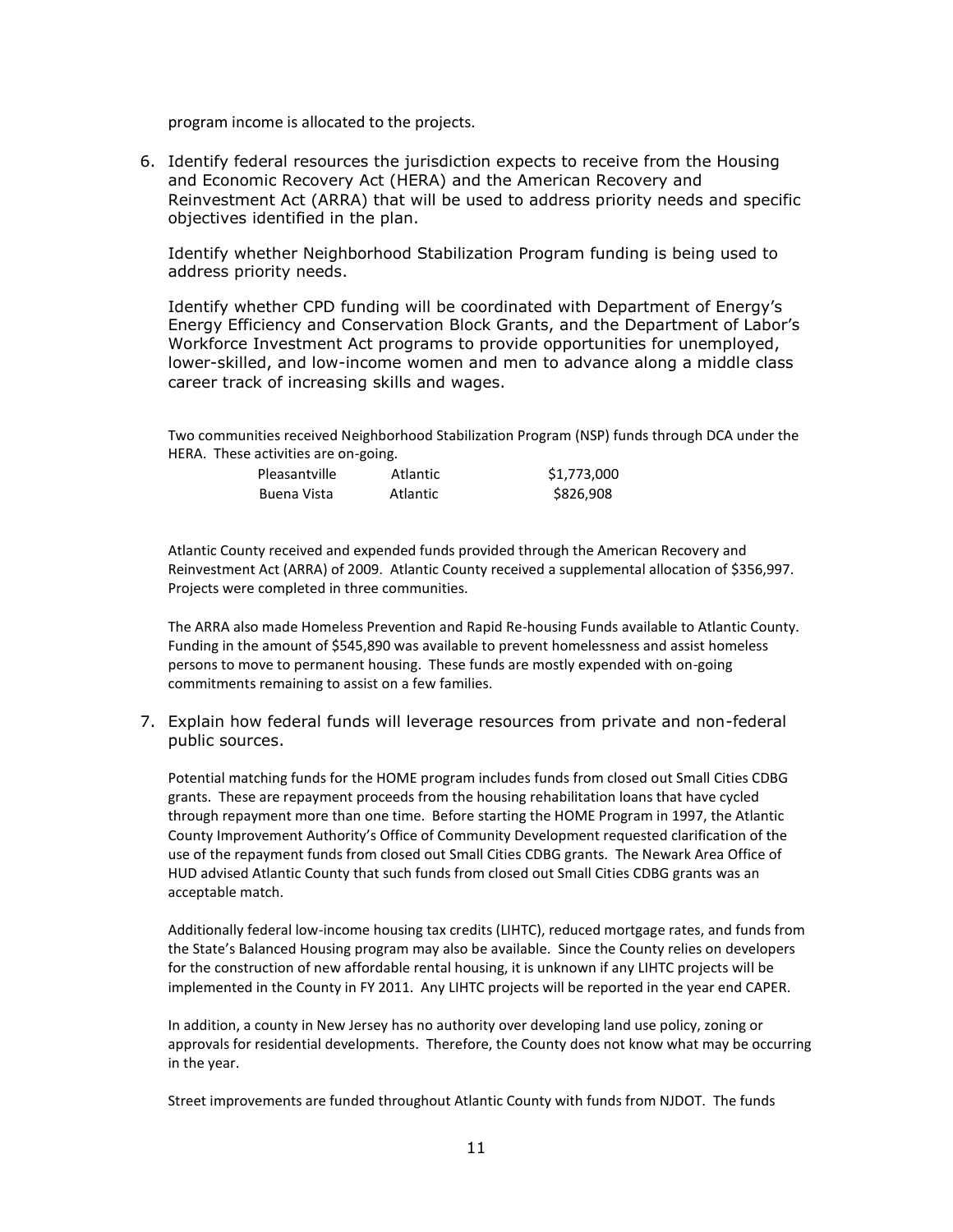complement street improvements funded with CDBG funds.

Many of the social service agencies in Atlantic County will benefit from the State Social Service Block Grant funds. These funds allow the agencies to increase the number of persons they are able to serve.

# **ANNUAL OBJECTIVES 91.220(c)(3)**

*\*If not using the CPMP Tool: Complete and submit Table 3A.*

\**If using the CPMP Tool: Complete and submit the Summary of Specific Annual Objectives Worksheets or Summaries.xls*

#### **Goals and objectives to be carried out during the action plan period are indicated by placing a check in the following boxes.**

|             | <b>Objective Category</b><br><b>Decent Housing</b><br>Which includes:                                                                                                                                                                                                                                                              |             | <b>Objective Category:</b><br><b>Suitable Living</b><br><b>Environment</b><br>Which includes:                                                                                                                        |             | <b>Objective Category:</b><br><b>Expanded Economic</b><br><b>Opportunities</b><br>Which includes:                                                       |
|-------------|------------------------------------------------------------------------------------------------------------------------------------------------------------------------------------------------------------------------------------------------------------------------------------------------------------------------------------|-------------|----------------------------------------------------------------------------------------------------------------------------------------------------------------------------------------------------------------------|-------------|---------------------------------------------------------------------------------------------------------------------------------------------------------|
|             | assisting homeless persons<br>obtain affordable housing                                                                                                                                                                                                                                                                            | $\boxtimes$ | improving the safety and<br>livability of neighborhoods                                                                                                                                                              |             | job creation and retention                                                                                                                              |
|             | assisting persons at risk of<br>becoming homeless                                                                                                                                                                                                                                                                                  | $\boxtimes$ | eliminating blighting<br>influences and the<br>deterioration of property<br>and facilities                                                                                                                           |             | establishment, stabilization<br>and expansion of small<br>business (including micro-<br>businesses)                                                     |
| $\boxtimes$ | retaining the affordable<br>housing stock                                                                                                                                                                                                                                                                                          | $\boxtimes$ | increasing the access to<br>quality public and private<br>facilities                                                                                                                                                 |             | the provision of public<br>services concerned with<br>employment                                                                                        |
| $\times$    | increasing the availability of<br>affordable permanent<br>housing in standard<br>condition to low-income and<br>moderate-income families,<br>particularly to members of<br>disadvantaged minorities<br>without discrimination on<br>the basis of race, color,<br>religion, sex, national origin,<br>familial status, or disability |             | reducing the isolation of<br>income groups within areas<br>through spatial<br>deconcentration of housing<br>opportunities for lower<br>income persons and the<br>revitalization of<br>deteriorating<br>neighborhoods |             | the provision of jobs to<br>low-income persons living<br>in areas affected by those<br>programs and activities<br>under programs covered<br>by the plan |
|             | increasing the supply of<br>supportive housing which<br>includes structural features<br>and services to enable<br>persons with special needs<br>(including persons with<br>HIV/ADOS) to live in dignity<br>and independence                                                                                                        |             | restoring and preserving<br>properties of special<br>historic, architectural, or<br>aesthetic value                                                                                                                  | $\boxtimes$ | availability of mortgage<br>financing for low income<br>persons at reasonable<br>rates using non-<br>discriminatory lending<br>practices                |
|             | providing affordable housing<br>that is accessible to job<br>opportunities                                                                                                                                                                                                                                                         |             | conserving energy<br>resources and use of<br>renewable energy sources                                                                                                                                                |             | access to capital and credit<br>for development activities<br>that promote the long-<br>term economic social<br>viability of the community              |

8. Provide a summary of specific objectives that will be addressed during the program year.

The ability to clearly demonstrate program results at a national level is having serious consequences on program budgets. In response, HUD has developed an outcomes performance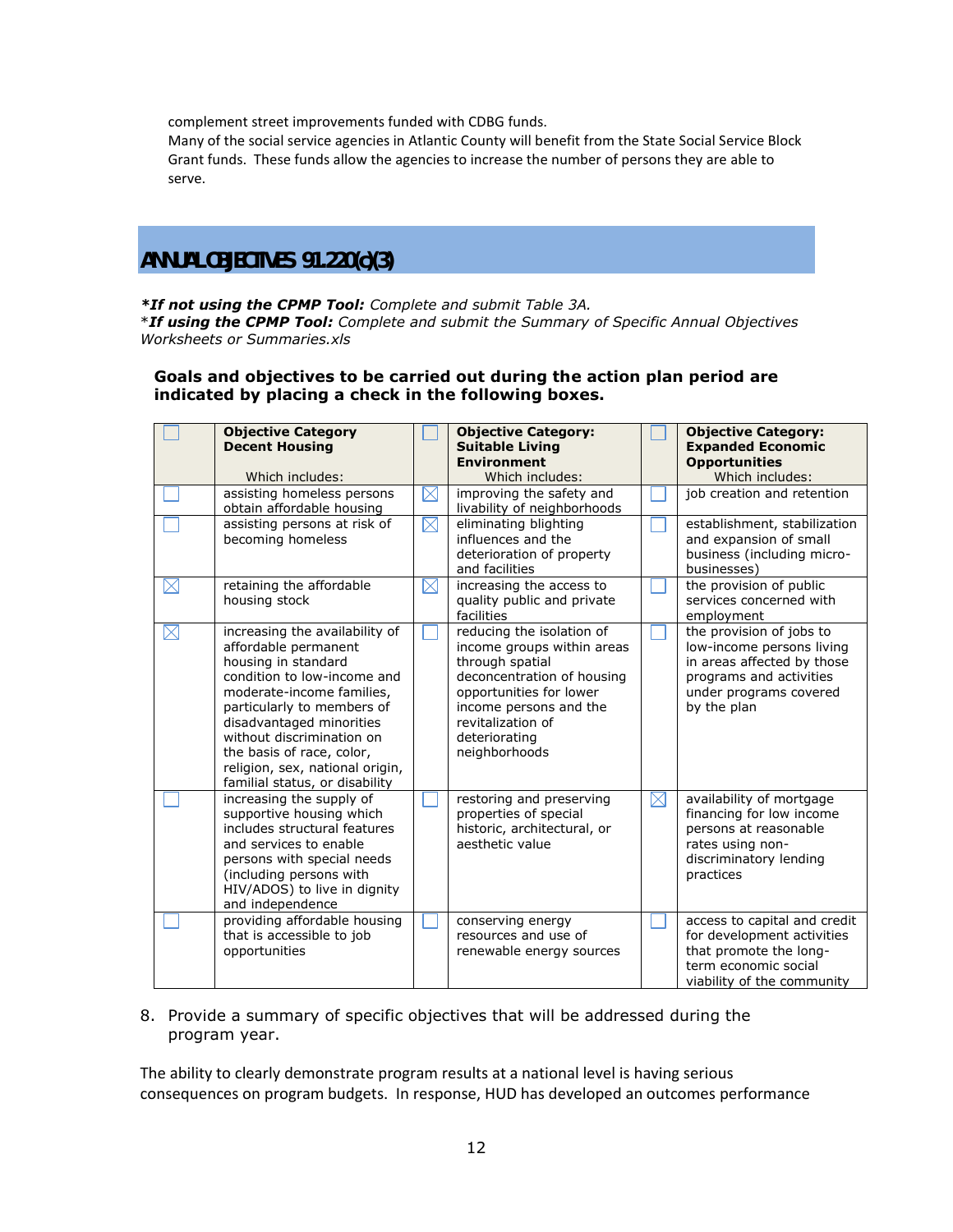measurement system to collect information on outcomes of activities and to aggregate that information at the local and national level. The outcomes that HUD is tracking include:

Availability/accessibility

Availability is related to making services, infrastructure, housing, or shelter available or accessible to individual residents/beneficiaries.

**•** Affordability

Affordability may include the creation or maintenance of affordable housing, basic infrastructure hook-ups or services such as transportation or day care.

Sustainability: Promoting livable or viable communities

Sustainability is specifically tied to activities that are meant to ensure that a particular geographic area as a whole (neighborhood, downtown, etc) remains viable. It is targeted at supporting a specific physical location.

Each outcome is paired with an objective:

• Create a suitable living environment

This objective relates to activities that are intended to address a wide range of issues faced by LMI persons from physical problems with their environment such as poor quality infrastructure to social issues such as crime prevention, literacy or elderly health services.

Provide decent affordable housing  $\bullet$ 

This objective focuses on housing programs where the purpose of the program is to meet individual family or community needs and not programs where housing is an element of a larger effort since they would be more appropriately reported under suitable living environment.

• Create economic opportunities This objective applies to the types of activities related to economic development, commercial revitalization or job creation.

The objectives, outcomes, and output indicators will be combined to produce outcome narratives that will be comprehensive and will demonstrate the benefits that result from the expenditure of these federal funds. **EXECUTE THE EXECUTIVE SERVED SHOWS.**<br>**HUD** S pecific Objectives Matrix

| HUD SPECING ODJECTIVES MATTIX |                                |                |                |  |  |
|-------------------------------|--------------------------------|----------------|----------------|--|--|
|                               | Availability/<br>Accessibility | Affordability  | Sustainability |  |  |
| Decent Housing                | $DH-1$                         | $DH-2$         | $DH-3$         |  |  |
| Suitable Living Environment   | $S1 - 1$                       | $SI-2$         | $S1-3$         |  |  |
| Economic Opportunity          | $F \cap -1$                    | $F \Omega - 2$ | $FO-3$         |  |  |
|                               |                                |                |                |  |  |

| <b>HUD Specific Objectives Matrix</b> |  |  |
|---------------------------------------|--|--|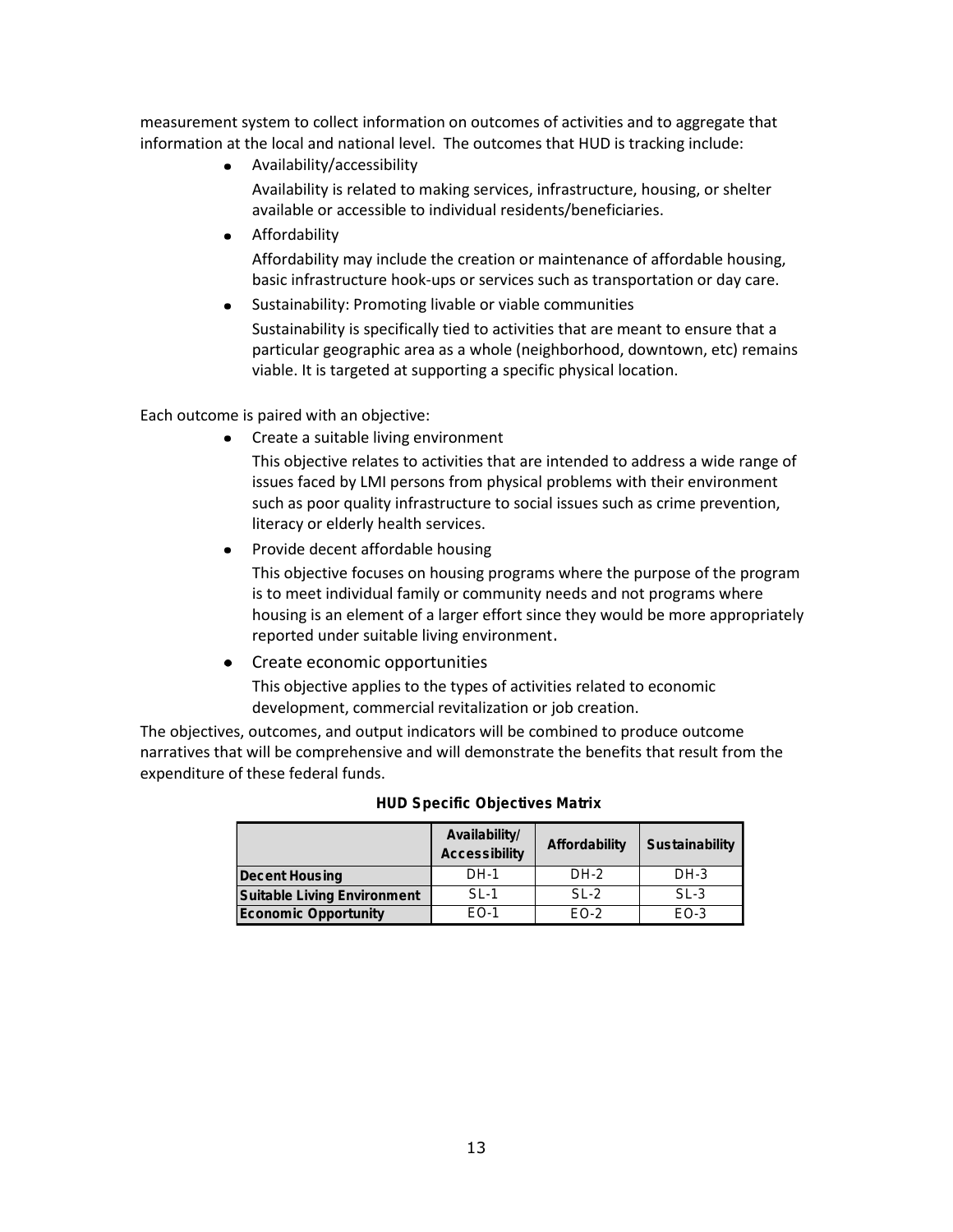|  | Table 1C Summary of Specific Objectives |  |  |
|--|-----------------------------------------|--|--|
|--|-----------------------------------------|--|--|

#### **Grantee Name:**

| Decent Housing with Purpose of New or Improved Availability/Accessibility (DH-1) |                                                                                   |                                          |                                      |                                                                      |                                  |                                |                       |
|----------------------------------------------------------------------------------|-----------------------------------------------------------------------------------|------------------------------------------|--------------------------------------|----------------------------------------------------------------------|----------------------------------|--------------------------------|-----------------------|
|                                                                                  | <b>Specific Objective</b>                                                         | Source of<br><b>Funds</b>                | Year                                 | Performance<br><b>Indicators</b>                                     | <b>Expected</b><br><b>Number</b> | <b>Actual</b><br><b>Number</b> | Percent<br>Completed  |
| D<br>н<br>1.<br>1                                                                | <b>Housing Rehabilitation</b><br>New housing construction<br>Homebuyer Assistance | <b>HOME</b><br><b>CDBG</b><br><b>NSP</b> | 2011<br>2012<br>2013<br>2014<br>2015 | Housing units                                                        | 45                               |                                | %<br>%<br>%<br>%<br>% |
|                                                                                  |                                                                                   |                                          |                                      | MULTI-YEAR GOAL                                                      | 210                              |                                | %                     |
|                                                                                  | Decent Housing with Purpose of New or Improved Affordability (DH-2)               |                                          |                                      |                                                                      |                                  |                                |                       |
| D                                                                                | <b>Rental Housing</b>                                                             | <b>HOME</b>                              | 2011                                 | Housing units                                                        |                                  |                                | %                     |
| H                                                                                | Development                                                                       | <b>LIHTC</b>                             | 2012                                 |                                                                      |                                  |                                | %                     |
| 2.                                                                               | Section 8 Rental                                                                  | Section 8                                | 2013                                 |                                                                      |                                  |                                | %                     |
| 1                                                                                | Assistance                                                                        |                                          | 2014                                 |                                                                      |                                  |                                | %                     |
|                                                                                  |                                                                                   |                                          | 2015                                 |                                                                      |                                  |                                | %                     |
|                                                                                  |                                                                                   |                                          |                                      | MULTI-YEAR GOAL                                                      | 50                               |                                | %                     |
|                                                                                  |                                                                                   |                                          |                                      | Decent Housing with Purpose of New or Improved Sustainability (DH-3) |                                  |                                |                       |
| D                                                                                | Not applicable                                                                    |                                          | 2011                                 |                                                                      |                                  |                                | %                     |
| н                                                                                |                                                                                   |                                          | 2012                                 |                                                                      |                                  |                                | %                     |
| 3.                                                                               |                                                                                   |                                          | 2013                                 |                                                                      |                                  |                                | %                     |
| 1                                                                                |                                                                                   |                                          | 2014                                 |                                                                      |                                  |                                | %                     |
|                                                                                  |                                                                                   |                                          | 2015                                 |                                                                      |                                  |                                | %                     |
|                                                                                  |                                                                                   |                                          |                                      | MULTI-YEAR GOAL                                                      |                                  |                                | %                     |

The Housing Rehabilitation goal was derived as follows:

- Approximately 30 units of single family owner occupied rehabilitation per year
- Approximately 10 units of new construction by CHDOs over 5 years
- Approximately 10 units per year of assistance for homebuyers

# **DESCRIPTION OF ACTIVITIES 91.220(d) AND (e)**

*\*If not using the CPMP Tool: Complete and submit Table 3C*

\**If using the CPMP Tool: Complete and submit the Projects Worksheets* 

9. Provide a summary of the eligible programs or activities that will take place during the program year to address the priority needs and specific objectives identified in the strategic plan.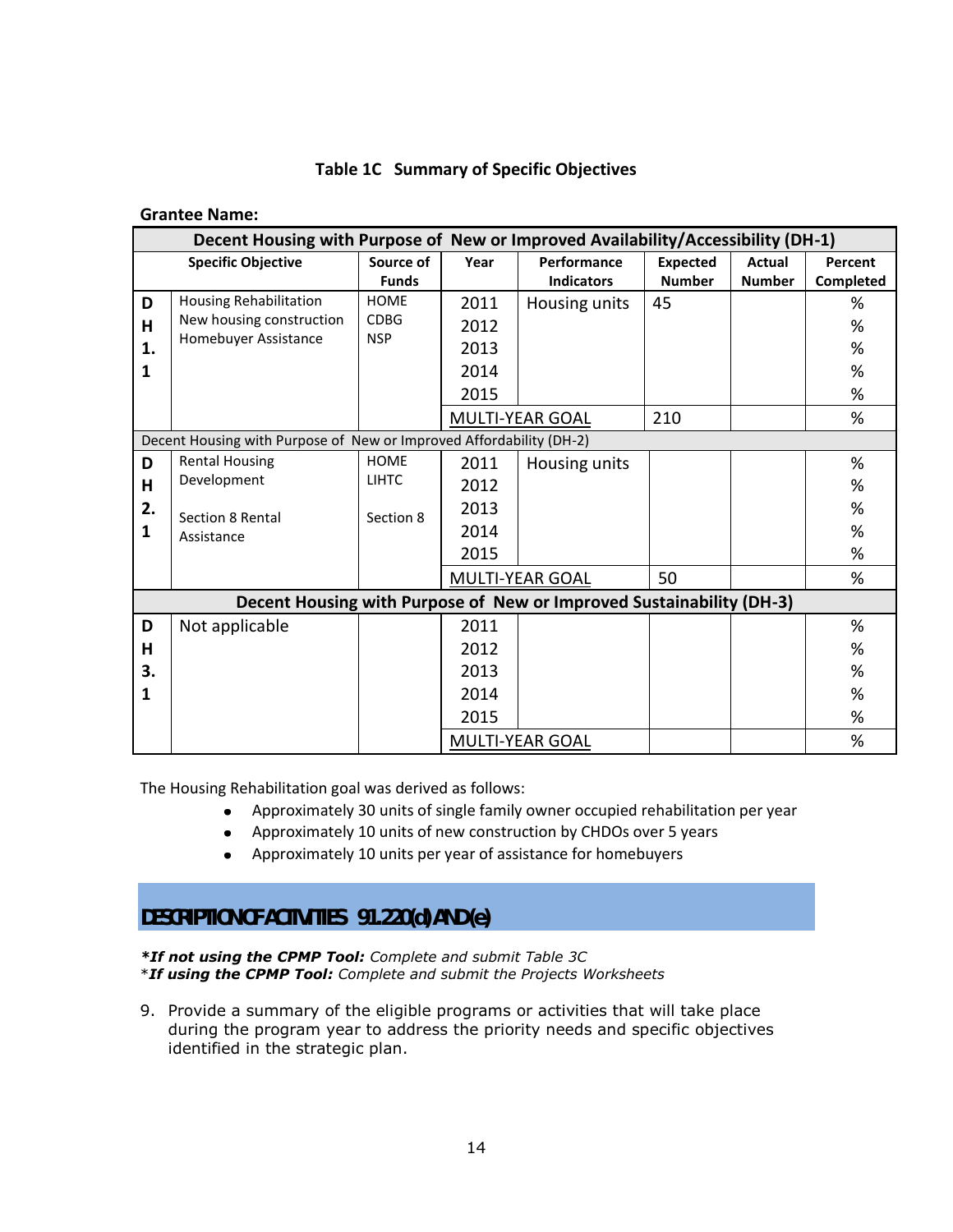Describe the outcome measures for activities in accordance with Federal Register Notice dated March 7, 2006, i.e., general objective category (decent housing, suitable living environment, economic opportunity) and general outcome category (availability/accessibility, affordability, sustainability).

| <b>Priority</b>                                | Project                                                                                      | <b>Outcome Measure</b>     | Objective                                     | Output<br><b>Indicator</b>          |
|------------------------------------------------|----------------------------------------------------------------------------------------------|----------------------------|-----------------------------------------------|-------------------------------------|
|                                                | Goal Housing Needs - Expand Home Ownership Among Low Income Households                       |                            |                                               |                                     |
| Assistance with<br>Home Ownership              | Atlantic Co. - Homebuyer Program                                                             | Availability/Accessibility | Provide<br>decent,<br>affordable<br>housing   | 10<br>households                    |
| <b>CHDO</b>                                    | Housing construction                                                                         | Availability/Accessibility | Provide<br>decent,<br>affordable<br>housing   | I Housing<br>Unit                   |
|                                                | Goal Housing Needs - Improve and Maintain Existing Housing                                   |                            |                                               |                                     |
| <b>Owner Households</b>                        | Atlantic Co. - Housing Rehabilitation Program<br>(includes program income)                   | Availability/Accessibility | Provide<br>decent,<br>affordable<br>housing   | 20<br>Households                    |
|                                                | Hamilton Township                                                                            | Availability/Accessibility | Provide<br>decent,<br>affordable<br>housing   | $\boldsymbol{\Delta}$<br>Households |
|                                                | Folsom Borough - Housing Rehabilitation Program                                              | Availability/Accessibility | Provide<br>decent,<br>affordable<br>housing   | 1<br>Household                      |
|                                                | Goal Public Facilities Needs - Support for Improvement and Construction of Public Facilities |                            |                                               |                                     |
| Senior Centers                                 | Galloway Twp. - Acquisition and Reconstruction of<br>senior center 621 West White Horse Pike | Availability/Accessibility | Create a<br>Suitable<br>Living<br>Environment | 3,369<br>Elderly<br>Persons         |
|                                                | Buena Vista Township - Senior Center                                                         | Availability/Accessibility | Create a<br>Suitable<br>Living<br>Environment | Approx.<br>100 Elderly<br>Persons   |
|                                                | Atlantic County – improvements to county building<br>in May's Landing                        | Availability/Accessibility | Create a<br>Suitable<br>Living<br>Environment | 1 Public<br>Facility                |
| Removal of<br>Architectural<br><b>Barriers</b> | Weymouth Township – community center ADA<br>parking lot                                      | Availability/Accessibility | Create a<br>Suitable<br>Living<br>Environment | 1 Public<br>Facility                |
|                                                | Corbin City - ADA city hall                                                                  | Availability/Accessibility | Create a<br>Suitable<br>Living<br>Environment | 1 Public<br>Facility                |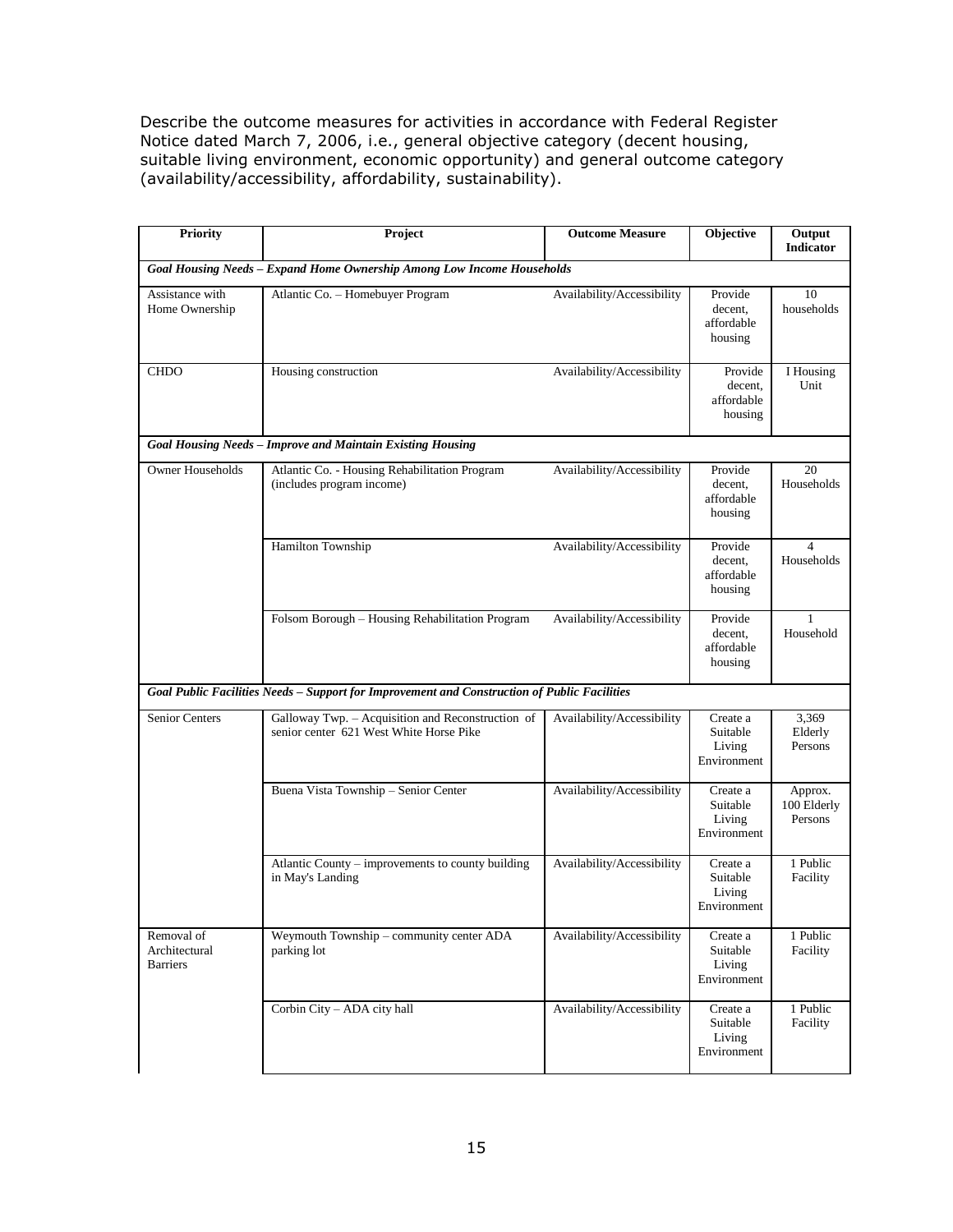|                                              | City of Estell Manor – soccer complex walking path                                                                                                | Availability/Accessibility | Create a<br>Suitable<br>Living<br>Environment | 1 Public<br>Facility              |
|----------------------------------------------|---------------------------------------------------------------------------------------------------------------------------------------------------|----------------------------|-----------------------------------------------|-----------------------------------|
|                                              | City of Linwood - ADA - Wabash / bike path                                                                                                        | Availability/Accessibility | Create a<br>Suitable<br>Living<br>Environment | 1 Public<br>Facility              |
|                                              | Margate City - ADA bulkheads Gladstone Ave.<br>beach access                                                                                       | Availability/Accessibility | Create a<br>Suitable<br>Living<br>Environment | 1 Public<br>Facility              |
|                                              | Northfield City - ADA - walkway improvements                                                                                                      | Availability/Accessibility | Create a<br>Suitable<br>Living<br>Environment | 1 Public<br>Facility              |
|                                              | Longport - ADA improvements entrance ramp                                                                                                         | Availability/Accessibility | Create a<br>Suitable<br>Living<br>Environment | 1 Public<br>Facility              |
|                                              | Goal Infrastructure Needs - Improve, Maintain and Expand Infrastructure                                                                           |                            |                                               |                                   |
| <b>Street Improvements</b>                   | City of Brigantine - 8th Street between Brigantine<br>and Bayshore Aves. Includes replacement of storm<br>and sanitary sewer, ADA compliant ramps | Availability/Accessibility | Create a<br>Suitable<br>Living<br>Environment | 996 People                        |
|                                              | Pleasantville - Walnut St improvements from<br>Franklin to end                                                                                    | Availability/Accessibility | Create a<br>Suitable<br>Living<br>Environment | 4,006<br>People                   |
|                                              | Somers Point - Sunny Ave. from Meyran Ave. to<br>Shuman's alley to Harnerd Ave.                                                                   | Availability/Accessibility | Create a<br>Suitable<br>Living<br>Environment | 2,610<br>People                   |
|                                              | Ventnor - Rosbobough Ave. - Monmouth Ave. and<br>Winchester Ave.                                                                                  | Availability/Accessibility | Create a<br>Suitable<br>Living<br>Environment | 2,539<br>People                   |
| Drainage<br>Improvements                     | Mullica Township - Reading Ave. at Oak St. and<br>between 24th and 23rd ave. and at 21st and<br>Columbia Road                                     | Availability/Accessibility | Create a<br>Suitable<br>Living<br>Environment | 1 Public<br>Facility              |
|                                              | Buena Boro - Forest Grove Road storm water<br>management near Central Ave.                                                                        | Availability/Accessibility | Create a<br>Suitable<br>Living<br>Environment | 35 People                         |
|                                              | Goal Public Service Needs - Provide Public Service to Qualified                                                                                   |                            |                                               |                                   |
| <b>Populations</b><br><b>Public Services</b> |                                                                                                                                                   | Availability/Accessibility | Create a<br>Suitable<br>Living<br>Environment | Approx.<br>300 Elderly<br>Persons |
|                                              | Absecon - Senior transportation service                                                                                                           |                            |                                               |                                   |
| <b>Community and Housing Development</b>     | Goal Planning Needs - Support Planning and Administration of                                                                                      |                            |                                               |                                   |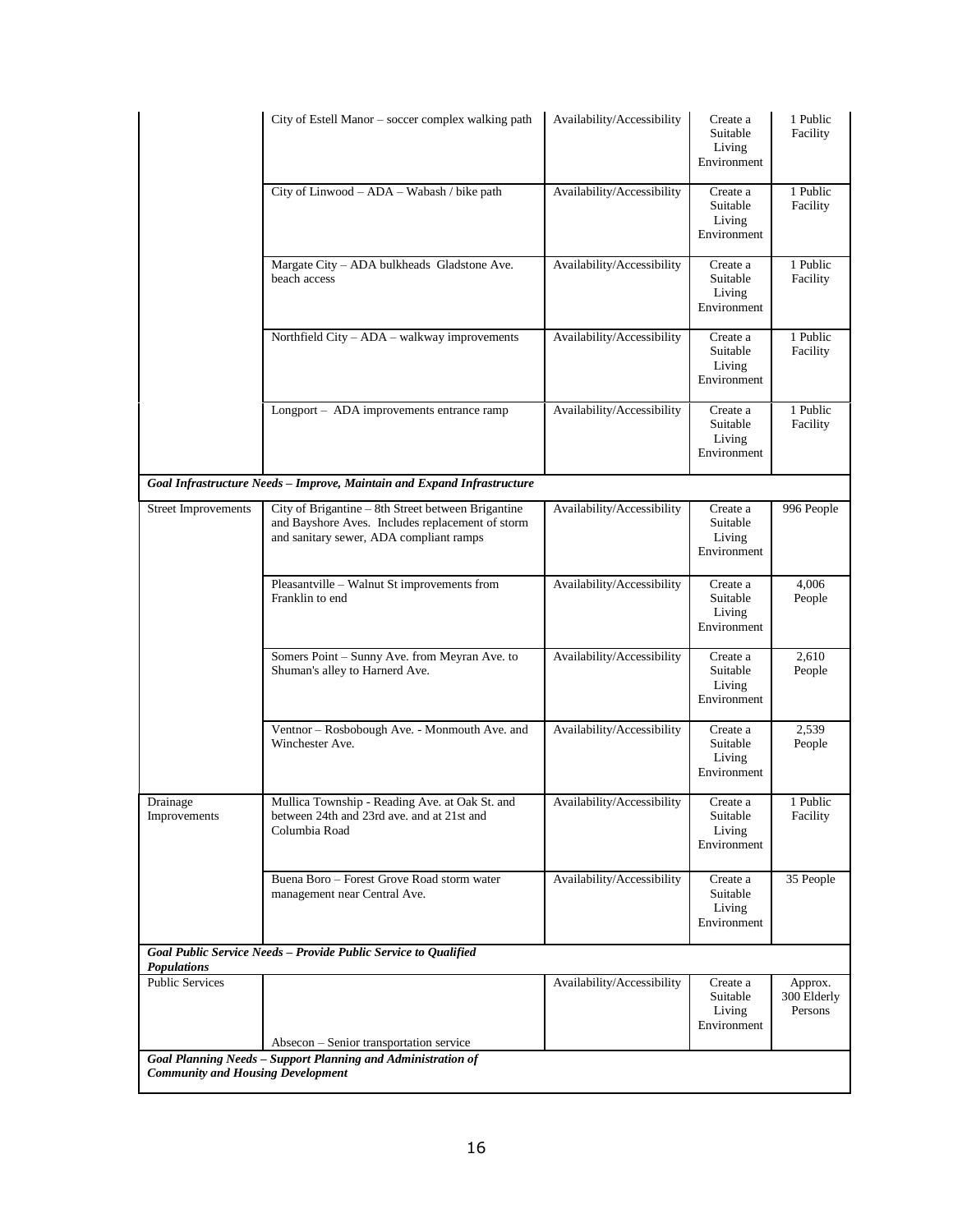| Planning and<br>Administration                                                          | Atlantic County Improvement Authority – planning<br>and program administration | N/A | N/A | N/A |  |  |
|-----------------------------------------------------------------------------------------|--------------------------------------------------------------------------------|-----|-----|-----|--|--|
| Note: Egg Harbor Township and Hammontown will be added to the above table once projects |                                                                                |     |     |     |  |  |
| for the communities are identified.                                                     |                                                                                |     |     |     |  |  |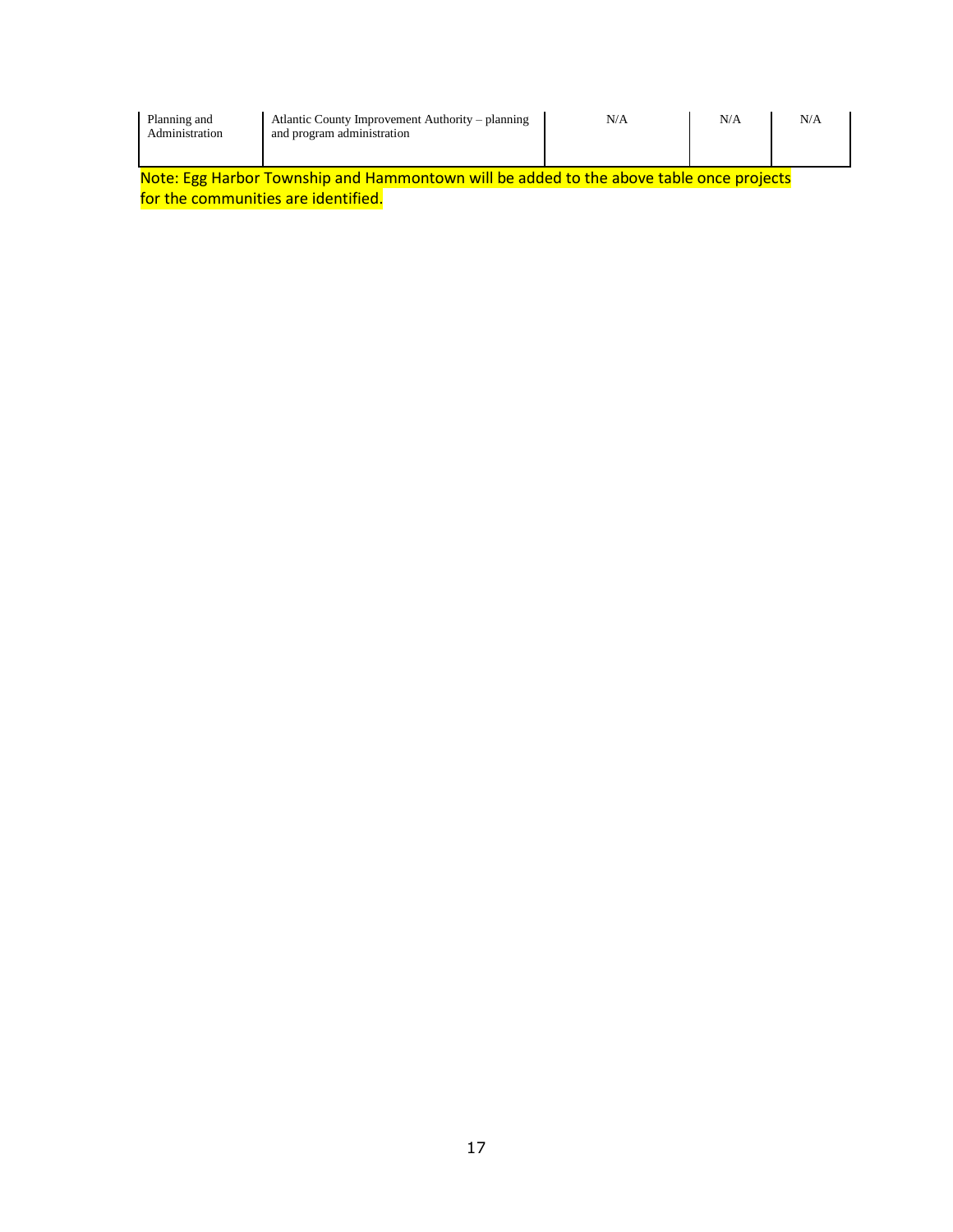# **GEOGRAPHIC DISTRIBUTION/ALLOCATION PRIORITIES 91.220(d) AND (f)**

10. Describe the geographic areas of the jurisdiction (including areas of low income families and/or racial/minority concentration) in which assistance will be directed during the next year. Where appropriate, the jurisdiction should estimate the percentage of funds the jurisdiction plans to dedicate to target areas.

Priority funding areas in Atlantic County include those where the percentage of low and moderate income (LMI) persons exceeds 45.1%. The County also prioritizes areas of racial and ethnic concentration, defined as census tracts where the percentage of a specific racial or ethnic group is at least 10 percentage points higher than the County's rate overall.

During 2011, activities will be funded in communities with higher racial and Latino concentrations in the communities of:

- Absecon
- **•** Galloway Township
- Egg Harbor Township
- Hammonton
- Hamilton Township  $\bullet$
- Pleasantville

#### *Concentrations of Minority and Hispanic Persons*

Atlantic County has become increasingly diverse since 1990. Between that year and 2009, the County's percentage of minority residents increased from 14.9% to 26.8%. The minority share of the population grew during a time of population increase, as the County continued to gain White residents, although at a slower rate than it gained persons of other races.

In Atlantic County, diversity has also recently expanded within the non-White population. The percentage of Black residents has decreased slightly since 2000, although it increased since 1990. Additionally, there have been sizable increases in the number of Asian/Pacific Islanders, persons of "other" race, and persons of Hispanic ethnicity. Between 1990 and 2009, the following trends could also be noted:

- Atlantic County's Black population increased by 6.3% and Black persons now represent a larger share of the total population than they did in 1990.
- In Atlantic County, Native Americans decreased in number from 372 in 1990 to 340 in 2009, a change of -8.6%.
- The number of Asian/Pacific Islanders more than tripled, increasing at the greatest rate among racial and ethnic groups (265.4%).
- Persons of "some other race," increased by 255.7% in Atlantic County.
- "Persons of two or more races" was a new category in the 2000 Census. At that time,  $\bullet$ persons in this category comprised 2.2% of the total population of Atlantic County. This segment changed little, increasing to 2.3% of the County's population in 2009.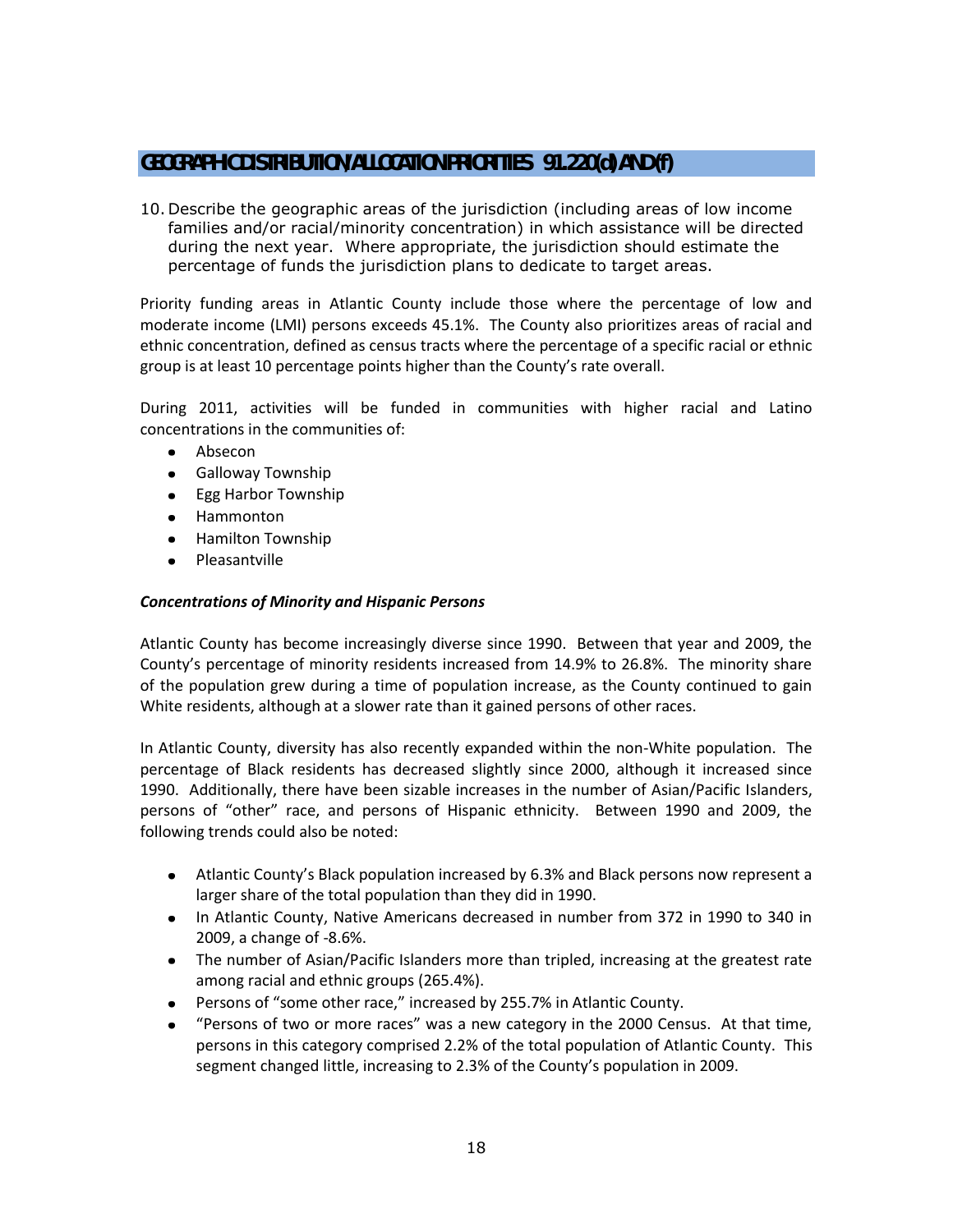Persons of Hispanic origin<sup>1</sup> account for 12.9% of Atlantic County's total population, an  $\bullet$ increase from 5.5% in 1990.

|                                                                                                                  | 1990    |        | 2000    |        | 2009    | %Change |           |
|------------------------------------------------------------------------------------------------------------------|---------|--------|---------|--------|---------|---------|-----------|
|                                                                                                                  | #       | $\%$   | #       | $\%$   | #       | $\%$    | 1990-2009 |
| <b>Atlantic County</b>                                                                                           | 186.341 | 100.0% | 212.035 | 100.0% | 230,344 | 100.0%  | 23.6%     |
| White                                                                                                            | 158,622 | 85.1%  | 161,823 | 76.3%  | 168,631 | 73.2%   | 6.3%      |
| <b>Black</b>                                                                                                     | 19.573  | 10.5%  | 26.642  | 12.6%  | 28.295  | 12.3%   | 44.6%     |
| Amer. Indian/Alaska Native                                                                                       | 372     | 0.2%   | 476     | 0.2%   | 340     | 0.1%    | $-8.6\%$  |
| As ian/Pacific Is lander                                                                                         | 3.273   | 1.8%   | 8.648   | 4.1%   | 11.664  | 5.1%    | 256.4%    |
| Some Other Race                                                                                                  | 4.501   | 2.4%   | 9.732   | 4.6%   | 16.009  | 7.0%    | 255.7%    |
| Two or More Races*                                                                                               | N/A     |        | 4.714   | 2.2%   | 5.405   | 2.3%    | 14.7%     |
| His panic                                                                                                        | 10.304  | 5.5%   | 20.622  | 9.7%   | 29.741  | 12.9%   | 188.6%    |
| * Data for Two or More Races was not available in 1990.                                                          |         |        |         |        |         |         |           |
| Source: 1990 Census SF1 (P1, P6, P8); Census 2000 SF1 (P1, P3, P4); 2005-2009 American Community Survey (B01003, |         |        |         |        |         |         |           |
| B02001, B03001)                                                                                                  |         |        |         |        |         |         |           |

Atlantic County: Population Trends by Race and Ethnic Origin, 1990 to 2009

 $\overline{a}$ 

*B 02016*<br>*B 02016 B 03001, B 03001, B 03001, B 03001* 

The following table presents population data for Atlantic County by race and ethnicity. The data is presented by municipality for all 230,344 Atlantic residents in 2009. HUD defines areas of racial or ethnic concentration as geographical areas where the percentage of a specific minority or ethnic group is 10 percentage points higher than in the County overall.

In Atlantic County, Black residents comprised 12.3% of the population. Therefore, an area of racial concentration includes census tracts where the percentage of Black residents is 22.3% or higher. Of the 22 total municipalities in Atlantic County (not including Atlantic City), five include census tracts that qualify using this definition. In the County, Asian/Pacific Islander residents comprised 5.1% of the population; therefore, an area of racial concentration includes census tracts where the percentage of Asian/Pacific Islander residents is 15.1% of higher. Of the 22 total municipalities in Atlantic County, two include census tracts that qualify using this definition. Further, persons of Hispanic ethnicity represent 12.9% of Atlantic County's population. Therefore, an area of ethnic concentration would include census tracts of 22.9% or higher. Of the 22 total municipalities in Atlantic County, four include census tracts that qualify using this definition.

 $^1$  Hispanic origin is defined by the Census Bureau as "people whose origins are from Spain, the Spanish-speaking countries of Central or South America, the Caribbean, or those identifying themselves generally as Spanish, Spanish-American, etc. Origin can be viewed as ancestry, nationality, or country of birth of the person or person's parents or ancestors prior to their arrival in the United States. Spanish/Hispanic/Latino people may be of any race."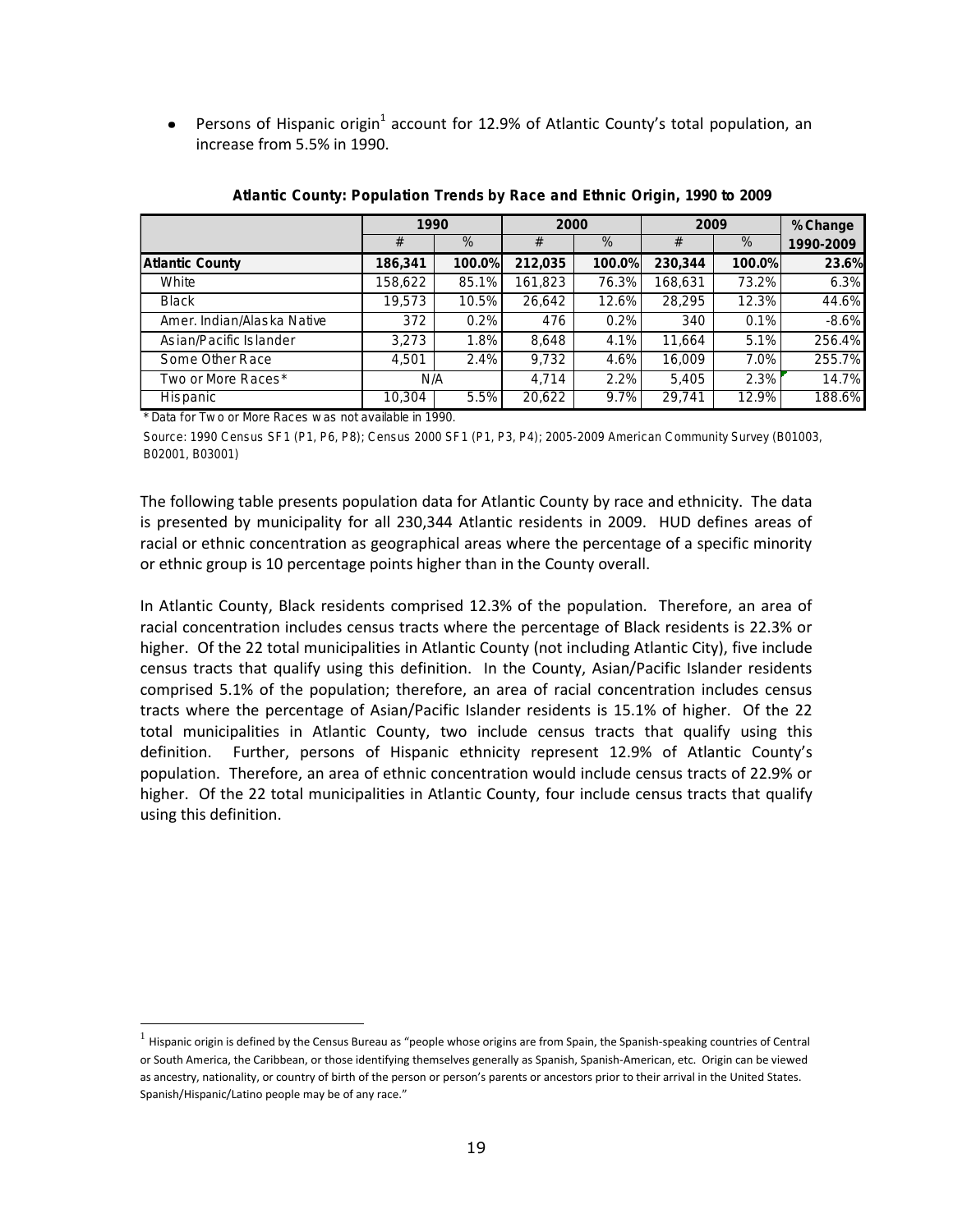|                        |                 | Atlantic County: Racial and Ethnic Concentrations by Municipality and Census Tract, 2009 |         |                            |              |              |                            |               |              |                   |              |                   |
|------------------------|-----------------|------------------------------------------------------------------------------------------|---------|----------------------------|--------------|--------------|----------------------------|---------------|--------------|-------------------|--------------|-------------------|
|                        | Census<br>Tract | Total<br>Population                                                                      | White   |                            | <b>Black</b> |              | As ian/Pacific<br>Islander |               | Other Race** |                   | His panic    |                   |
|                        |                 |                                                                                          | #       | $\%$                       | $\#$         | $\%$         | #                          | $\%$          | #            | $\%$              | $\#$         | $\%$              |
| Atlantic County        |                 | 230,344                                                                                  | 168,631 | 73.2%                      | 28,295       | 12.3%        | 11,664                     | 5.1%          | 21,754       | 9.4%              | 29,741       | 12.9%             |
| Absecon (city)         | Total           | 8,179                                                                                    | 6,035   | 73.8%                      | 914          | 11.2%        | 748                        | 9.1%          | 482          | 5.9%              | 604          | 7.4%              |
|                        | 102             | 5,809                                                                                    | 5,002   | 86.1%                      | 377          | 6.5%         | 214                        | 3.7%          | 216          | 3.7%              | 193          | 3.3%              |
|                        | 103             | 2,370                                                                                    | 1,033   | 43.6%                      | 537          | 22.7%        | 534                        | 22.5%         | 266          | 11.2%             | 411          | 17.3%             |
| Brigantine (city)      | Total           | 12,701                                                                                   | 10,903  | 85.8%                      | 241          | 1.9%         | 765                        | 6.0%          | 792          | 6.2%              | 1,034        | 8.1%              |
|                        | 101.01          | 4,216                                                                                    | 4,071   | 96.6%                      | 66           | 1.6%         | 44                         | 1.0%          | 35           | 0.8%              | 55           | 1.3%              |
|                        | 101.02          | 2,574                                                                                    | 2,245   | 87.2%                      | 15           | 0.6%         | 256                        | 9.9%          | 58           | 2.3%              | 70           | 2.7%              |
|                        | 101.03          | 5,911                                                                                    | 4,587   | 77.6%                      | 160          | 2.7%         | 465                        | 7.9%          | 699          | 11.8%             | 909          | 15.4%             |
| Buena (borough)        | 113             | 3,749                                                                                    | 2,741   | 73.1%                      | 253          | 6.7%         | 18                         | 0.5%          | 737          | 19.7%             | 1,111        | 29.6%             |
| Buena Vista (township) | 112.02          | 7,409                                                                                    | 6,212   | 83.8%                      | 752          | 10.1%        | 25                         | 0.3%          | 420          | 5.7%              | 650          | 8.8%              |
| Corbin City (city)     | $116*$          | 4,771                                                                                    | 4,306   | 90.3%                      | 205          | 4.3%         | 43                         | 0.9%          | 217          | 4.5%              | 204          | 4.3%              |
| Egg Harbor (township)  | Total           | 44,596                                                                                   | 30,936  | 69.4%                      | 5,590        | 12.5%        | 3,292                      | 7.4%          | 4,508        | 10.1%             | 6,043        | 13.6%             |
|                        | 117.01          | 7,261                                                                                    | 4,284   | 59.0%                      | 902          | 12.4%        | 1.074                      | 14.8%         | 1,001        | 13.8%             | 1,474        | 20.3%             |
|                        | $117.02*$       | 3,529                                                                                    | 1,630   | 46.2%                      | 851          | 24.1%        | 205                        | 5.8%          | 573          | 16.2%             | 656          | 18.6%             |
|                        | 118.01          | 9,144                                                                                    | 7,597   | 83.1%                      | 686          | 7.5%         | 158                        | 1.7%          | 703          | 7.7%              | 726          | 7.9%              |
|                        | 118.02          | 14,163                                                                                   | 10,323  | 72.9%                      | 1,431        | 10.1%        | 1,226                      | 8.7%          | 1,183        | 8.4%              | 1,571        | 11.1%             |
|                        | 118.03          | 4,718                                                                                    | 4,054   | 85.9%                      | 228          | 4.8%         | 260                        | 5.5%          | 176          | 3.7%              | 515          | 10.9%             |
|                        | 120'            | 4,006                                                                                    | 1,306   | 32.6%                      | 1,492        | 37.2%        | 349                        | 8.7%          | 859          | 21.4%             | 1,038        | 25.9%             |
|                        | 126.01          | 1,775                                                                                    | 1,742   | 98.1%                      | 0            | 0.0%         | 20                         | 1.1%          | 13           | 0.7%              | 63           | 3.5%              |
| Egg Harbor City (city) | 106             | 4,404                                                                                    | 3,099   | 70.4%                      | 737          | 16.7%        | 31                         | 0.7%          | 537          | 12.2%             | 943          | 21.4%             |
| Es tell Manor (city)   | $116*$          | 4,771                                                                                    | 4,306   | 90.3%                      | 205          | 4.3%         | 43                         | 0.9%          | 217          | 4.5%              | 204          | 4.3%              |
| Folsom (borough)       | 112.01          | 1,804                                                                                    | 1,704   | 94.5%                      | 42           | 2.3%         | $\overline{7}$             | 0.4%          | 51           | 2.8%              | 58           | 3.2%              |
| Galloway (township)    | Total           | 40,562                                                                                   | 29,250  | 72.1%                      | 5,251        | 12.9%        | 3,246                      | 8.0%          | 2,545        | 6.3%              | 3,676        | 9.1%              |
|                        | 104.01          | 4,789                                                                                    | 4,134   | 86.3%                      | 388          | 8.1%         | 147                        | 3.1%          | 120          | 2.5%              | 195          | 4.1%              |
|                        | 104.02          | 8,352                                                                                    | 7,132   | 85.4%                      | 663          | 7.9%         | 176                        | 2.1%          | 381          | 4.6%              | 727          | 8.7%              |
|                        | 104.03          | 5,386                                                                                    | 3,232   | 60.0%                      | 634          | 11.8%        | 1,262                      | 23.4%         | 258          | 4.8%              | 319          | 5.9%              |
|                        | $105.01*$       | 5,929                                                                                    | 5,305   | 89.5%                      | 363          | 6.1%         | 127                        | 2.1%          | 134          | 2.3%              | 204          | 3.4%              |
|                        | 105.03          | 5,855                                                                                    | 2,857   | 48.8%                      | 1,748        | 29.9%        | 594                        | 10.1%         | 656          | 11.2%             | 969          | 16.5%             |
|                        | 105.04          | 6,722                                                                                    | 4,960   | 73.8%                      | 604          | 9.0%         | 735                        | 10.9%         | 423          | 6.3%              | 606          | 9.0%              |
|                        | $117.02*$       | 3,529                                                                                    | 1,630   | 46.2%                      | 851          | 24.1%        | 205                        | 5.8%          | 573          | 16.2%             | 656          | 18.6%             |
| Hamilton (township)    | Total           | 24,201                                                                                   | 15,821  | 65.4%                      | 5,024        | 20.8%        | 934                        | 3.9%          | 2,422        | 10.0%             | 3,111        | 12.9%             |
|                        | 114.01          | 3,967                                                                                    | 3,613   | 91.1%                      | 66           | 1.7%         | 57                         | 1.4%          | 231          | 5.8%              | 288          | 7.3%              |
|                        | 114.02          | 13,690                                                                                   | 7,581   | 55.4%                      | 3,390        | 24.8%        | 743                        | 5.4%          | 1,976        | 14.4%             | 2,606        | 19.0%             |
|                        | 115             | 6,544                                                                                    | 4,627   | 70.7%                      | 1,568        | 24.0%        | 134                        | 2.0%          | 215          | 3.3%              | 217          | 3.3%              |
| Hammonton (town)       | Total           | 13,445                                                                                   | 10,602  | 78.9%                      | 759<br>132   | 5.6%         | 467<br>53                  | 3.5%<br>1.9%  | 1,617        | 12.0%             | 2,276        | 16.9%             |
|                        | 108<br>109      | 2,860                                                                                    | 1,914   | 66.9%<br>79.6%             |              | 4.6%         |                            | 6.3%          | 761          | 26.6%             | 777          | 27.2%             |
|                        | 110             | 5,864<br>2,199                                                                           | 4,665   | 1,800 81.9%                | 483          | 8.2%<br>5.9% | 369                        |               | 347          | 5.9%<br>224 10.2% | 502          | 8.6%<br>303 13.8% |
|                        | 111             | 2,522                                                                                    |         | 88.1%                      | 130          |              | 45                         | 2.0%<br>0.0%  |              | 11.3%             |              | 27.5%             |
|                        |                 |                                                                                          | 2,223   |                            | 14<br>99     | 0.6%         | $\circ$                    |               | 285          |                   | 694          |                   |
| Linwood (city)         | Total<br>125.01 | 7,498<br>2,682                                                                           |         | 6,676 89.0%<br>2,100 78.3% | 84           | 1.3%<br>3.1% | 398<br>276                 | 5.3%<br>10.3% | 325<br>222   | 4.3%<br>8.3%      | 358<br>217   | 4.8%<br>8.1%      |
|                        | 125.02          | 1,487                                                                                    | 1,357   | 91.3%                      | $\mathbf 0$  | 0.0%         | 76                         | 5.1%          | 54           | 3.6%              | $\mathbf{0}$ | 0.0%              |
|                        | $126.01*$       | 1,775                                                                                    | 1,742   | 98.1%                      | $\mathbf{0}$ | 0.0%         | 20                         | 1.1%          | 13           | 0.7%              | 63           | 3.5%              |
|                        | $126.02*$       | 1,554                                                                                    | 1,477   | 95.0%                      | 15           | 1.0%         | 26                         | 1.7%          | 36           | 2.3%              | 78           | 5.0%              |
| Longport (borough)     | 129             | 1,161                                                                                    | 1,136   | 97.8%                      | 4            | 0.3%         | 14                         | 1.2%          |              | 0.6%              | 11           | 0.9%              |
|                        |                 |                                                                                          |         |                            |              |              |                            |               |              |                   |              | conťd             |

**Atlantic County: Racial and Ethnic Concentrations by Municipality and Census Tract, 2009**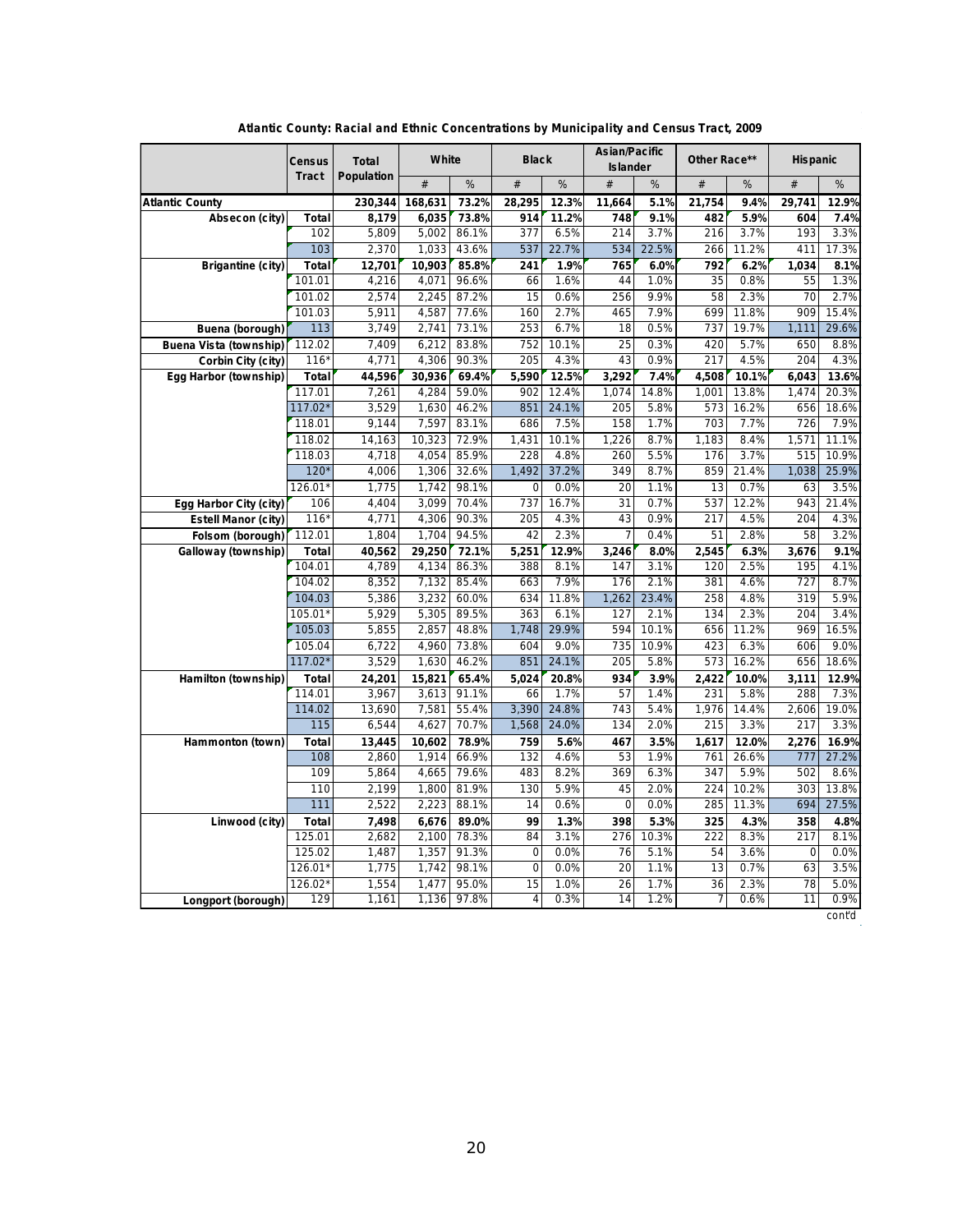|                                                                                                                                                               | Census    | Total<br>Population | White  |       | <b>Black</b> |       | As ian/Pac ific<br>Islander |       | Other Race** |       | His panic |       |
|---------------------------------------------------------------------------------------------------------------------------------------------------------------|-----------|---------------------|--------|-------|--------------|-------|-----------------------------|-------|--------------|-------|-----------|-------|
|                                                                                                                                                               | Tract     |                     | #      | %     | #            | %     | #                           | %     | #            | %     | #         | $\%$  |
| Margate City (city)                                                                                                                                           | Total     | 8,525               | 8,360  | 98.1% | 60           | 0.7%  | 61                          | 0.7%  | 44           | 0.5%  | 373       | 4.4%  |
|                                                                                                                                                               | 130       | 4,549               | 4,482  | 98.5% | 41           | 0.9%  | 26                          | 0.6%  | $\Omega$     | 0.0%  | 169       | 3.7%  |
|                                                                                                                                                               | 131       | 3,976               | 3,878  | 97.5% | 19           | 0.5%  | 35                          | 0.9%  | 44           | 1.1%  | 204       | 5.1%  |
| Mullica (township)                                                                                                                                            | 107       | 6,046               | 4,659  | 77.1% | 468          | 7.7%  | 111                         | 1.8%  | 808          | 13.4% | 1.090     | 18.0% |
| Northfield (city)                                                                                                                                             | Total     | 7,911               | 7,058  | 89.2% | 78           | 1.0%  | 127                         | 1.6%  | 648          | 8.2%  | $\Omega$  | 0.0%  |
|                                                                                                                                                               | 123.02    | 3,127               | 2,648  | 84.7% | 24           | 0.8%  | 37                          | 1.2%  | 418          | 13.4% |           | 0.0%  |
|                                                                                                                                                               | 124.01    | 2,718               | 2,491  | 91.6% | 54           | 2.0%  | $\mathbf 0$                 | 0.0%  | 173          | 6.4%  |           | 0.0%  |
|                                                                                                                                                               | 124.02    | 2,066               | 1,919  | 92.9% | $\Omega$     | 0.0%  | 90                          | 4.4%  | 57           | 2.8%  |           | 0.0%  |
| Pleasantville (city)                                                                                                                                          | Total     | 19,204              | 5,214  | 27.2% | 8,650        | 45.0% | 591                         | 3.1%  | 4,749        | 24.7% | 5,804     | 30.2% |
|                                                                                                                                                               | 119       | 6,825               | 1.500  | 22.0% | 3.715        | 54.4% | 64                          | 0.9%  | 1,546        | 22.7% | 2,207     | 32.3% |
|                                                                                                                                                               | $120*$    | 4,006               | 1,306  | 32.6% | 1.492        | 37.2% | 349                         | 8.7%  | 859          | 21.4% | 1.038     | 25.9% |
|                                                                                                                                                               | 121       | 3,519               | 1.705  | 48.5% | 917          | 26.1% | 57                          | 1.6%  | 840          | 23.9% | 889       | 25.3% |
|                                                                                                                                                               | 122       | 4,854               | 703    | 14.5% | 2,526        | 52.0% | 121                         | 2.5%  | 1,504        | 31.0% | 1,670     | 34.4% |
| Port Republic (city)                                                                                                                                          | 105.01*   | 5,929               | 5,305  | 89.5% | 363          | 6.1%  | 127                         | 2.1%  | 134          | 2.3%  | 204       | 3.4%  |
| Somers Point (city)                                                                                                                                           | Total     | 12,963              | 10,860 | 83.8% | 951          | 7.3%  | 375                         | 2.9%  | 777          | 6.0%  | 1,314     | 10.1% |
|                                                                                                                                                               | $126.02*$ | 1,554               | 1.477  | 95.0% | 15           | 1.0%  | 26                          | 1.7%  | 36           | 2.3%  | 78        | 5.0%  |
|                                                                                                                                                               | 127.01    | 3,611               | 3,283  | 90.9% | 14           | 0.4%  | 132                         | 3.7%  | 182          | 5.0%  | 554       | 15.3% |
|                                                                                                                                                               | 127.02    | 2,168               | 1,838  | 84.8% | 119          | 5.5%  | 65                          | 3.0%  | 146          | 6.7%  | 91        | 4.2%  |
|                                                                                                                                                               | 128.01    | 3,806               | 2.603  | 68.4% | 661          | 17.4% | 152                         | 4.0%  | 390          | 10.2% | 426       | 11.2% |
|                                                                                                                                                               | 128.02    | 1,824               | 1,659  | 91.0% | 142          | 7.8%  | $\mathbf 0$                 | 0.0%  | 23           | 1.3%  | 165       | 9.0%  |
| Ventnor City (city)                                                                                                                                           | Total     | 12,349              | 9,214  | 74.6% | 575          | 4.7%  | 1,011                       | 8.2%  | 1,549        | 12.5% | 2,148     | 17.4% |
|                                                                                                                                                               | 132       | 5,778               | 3,999  | 69.2% | 199          | 3.4%  | 783                         | 13.6% | 797          | 13.8% | 1,305     | 22.6% |
|                                                                                                                                                               | 133       | 6,571               | 5,215  | 79.4% | 376          | 5.7%  | 228                         | 3.5%  | 752          | 11.4% | 843       | 12.8% |
| Weymouth (township)                                                                                                                                           | 116'      | 4.771               | 4.306  | 90.3% | 205          | 4.3%  | 43                          | 0.9%  | 217          | 4.5%  | 204       | 4.3%  |
| * These census tracts are partially within the municipality. Population figures for these areas may be higher than actual numbers, as some municipalities may |           |                     |        |       |              |       |                             |       |              |       |           |       |
| share census tracts, but lack a quantitative breakdown of discrete populations in each area.                                                                  |           |                     |        |       |              |       |                             |       |              |       |           |       |

<sup>\*</sup>These census tracts are partially within the municipality. Population figures that the census tracts, but lack a quantitative breakdown of discrete population<br>\*\* Other Race includes the Census categories of Some Other R Weymouth (township) 116\* 4,771 4,306 90.3% 205 4.3% 43 0.9% 217 4.5%<br>
\*These census tracts are partially within the municipality. Population figures for these areas may be higher than actual numbers, as some munishare cens

share census tracts, but lack a quantitative breakdown of discrete populations in each area.<br>\*\* Other Race includes the Census categories of Some Other Race Alone, American Indian a Source: 2005-2009 American Community Sur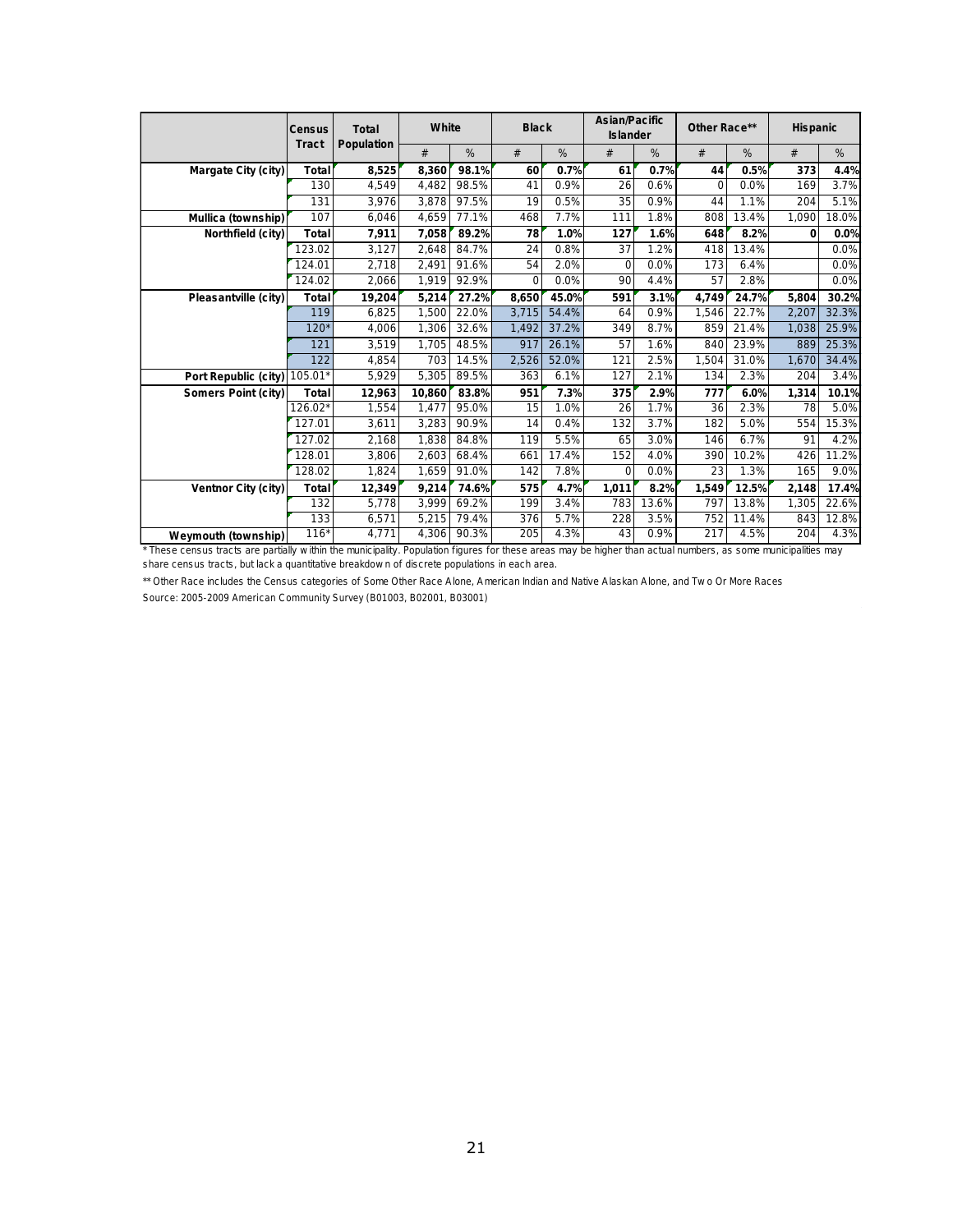The locations of areas of racial concentration in Atlantic County are illustrated in the following map.

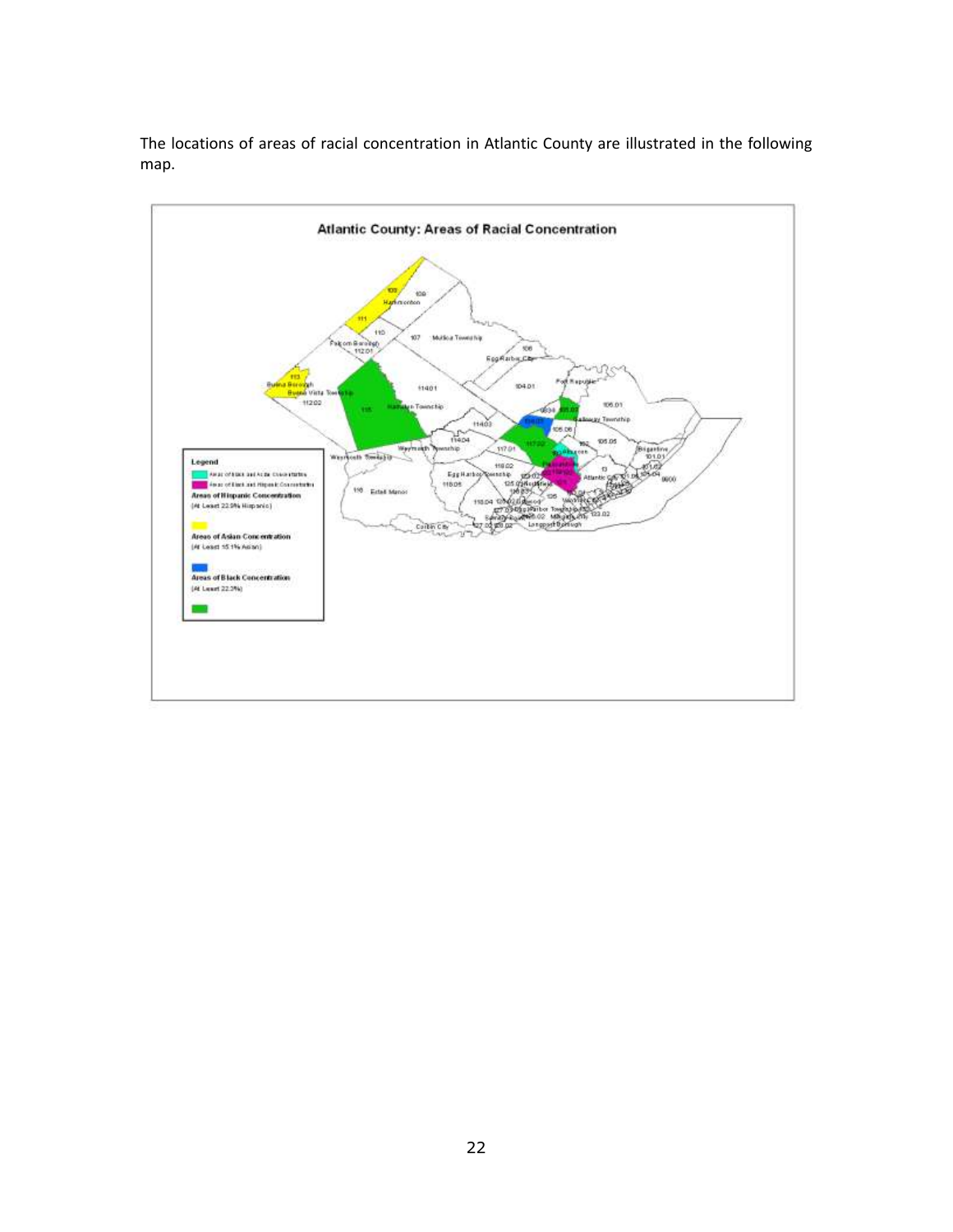#### *Low Moderate Income Areas*

The following table presents information regarding low and moderate income (LMI) persons in Atlantic County. LMI persons, as determined by HUD, have incomes at or below 80% of the median family income (MFI). In its 2010 estimates, HUD determined that there were 74,393 LMI persons in Atlantic County, equivalent to 35.9% of the population for whom this rate is determined.

HUD defines an LMI census block group in Atlantic County as one in which 45.1% or more of the population have incomes of 80% or less of MFI. According to these criteria, 37 of the County's 152 census block groups qualify as LMI areas. The table below lists all block groups for which LMI status has been determined.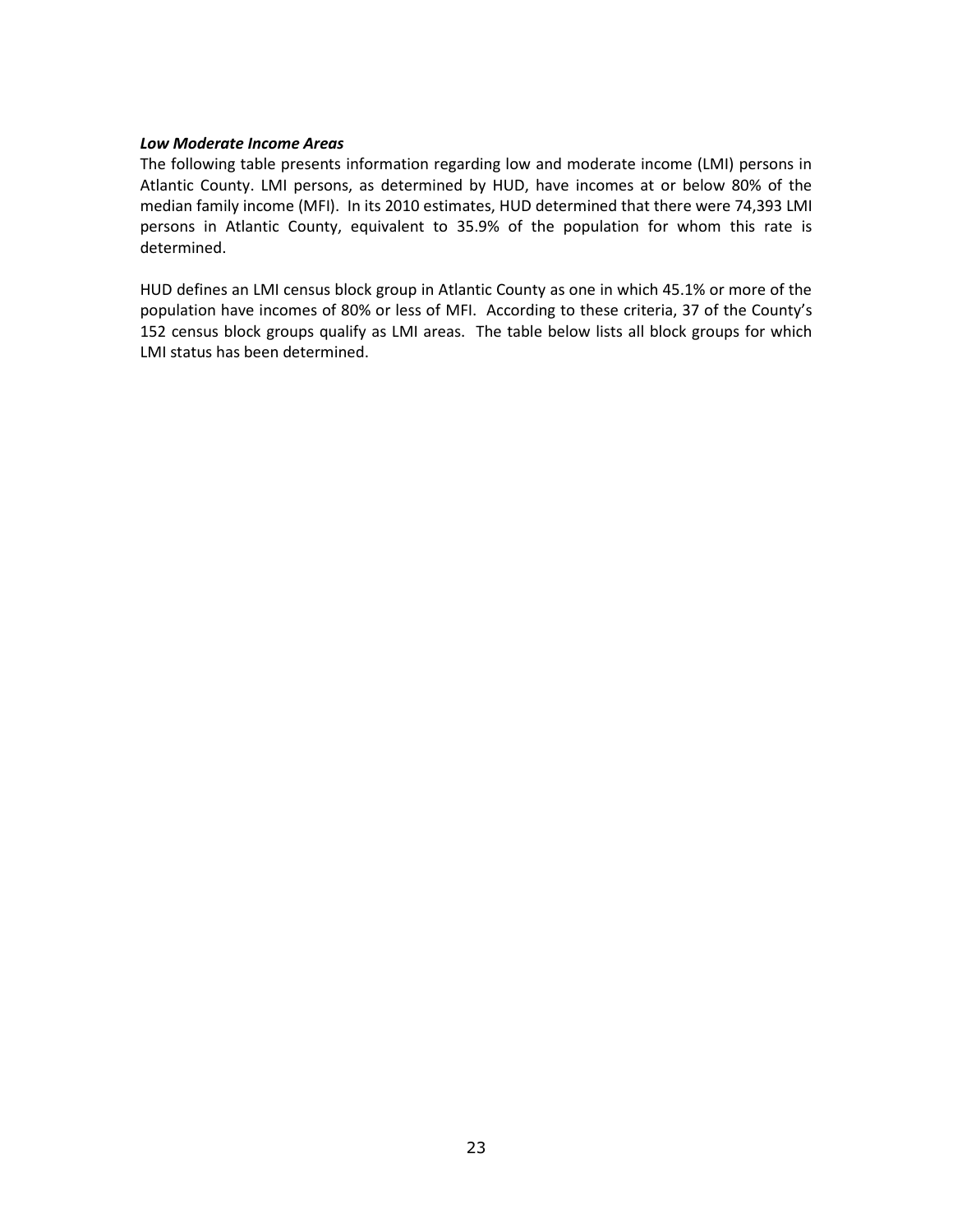|                     |                 |                                          |                        |                    |                       | Atlantic County: LMI Block Groups, 2010 |                 |                       |                 |                    |                  |
|---------------------|-----------------|------------------------------------------|------------------------|--------------------|-----------------------|-----------------------------------------|-----------------|-----------------------|-----------------|--------------------|------------------|
|                     |                 |                                          |                        |                    |                       |                                         |                 |                       |                 |                    |                  |
| <b>Municipality</b> | Census<br>Tract | <b>Block</b><br>Group                    | <b>LMI</b><br>pers ons | Universe<br>of LMI | Percent<br><b>LMI</b> | Munic ipality                           | Census<br>Tract | <b>Block</b><br>Group | LMI<br>pers ons | Universe<br>of LMI | Percent<br>LMI   |
|                     |                 | 1                                        | 269                    | 1,174              | 22.91%                |                                         |                 | 1                     | 491             | 1,502              | 32.69%           |
|                     |                 | $\overline{2}$                           | 462                    | 1,447              | 31.93%                | Estell Manor                            | 0116.00         | $\overline{2}$        | 21              | 57                 | 36.84%           |
|                     |                 | 3                                        | 307                    | 733                | 41.88%                |                                         |                 | $\mathbf{1}$          | 300             | 1,189              | 25.23%           |
|                     | 0102.00         | $\overline{4}$                           | 48                     | 290                | 16.55%                | <b>Folsom</b>                           | 0112.01         | $\overline{c}$        | 221             | 776                | 28.48%           |
| Absecon             |                 | 5                                        | 93                     | 717                | 12.97%                |                                         |                 | $\mathbf{1}$          | 561             | 1.590              | 35.28%           |
|                     |                 | 6                                        | 190                    | 1,127              | 16.86%                |                                         | 0104.01         | $\overline{c}$        | 610             | 2,139              | 28.52%           |
|                     |                 | $\mathbf{1}$                             | 219                    | 775                | 28.26%                |                                         |                 | 3                     | 240             | 911                | 26.34%           |
|                     | 0103.00         | $\overline{2}$                           | 560                    | 1,262              | 44.37%                |                                         | 0104.02         | $\overline{1}$        | 32              | 32                 | 100.00%          |
|                     |                 | $\overline{1}$                           | 471                    | 1,075              | 43.81%                |                                         | 0104.03         | $\mathbf{1}$          | 865             | 3,010              | 28.74%           |
|                     | 0101.01         | $\overline{2}$                           | 326                    | 1,132              | 28.80%                |                                         |                 | $\overline{2}$        | 223             | 880                | 25.34%           |
|                     |                 | 3                                        | 581                    | 2,139              | 27.16%                |                                         | 0105.01         | $\mathbf{1}$          | 527             | 2,493              | 21.14%           |
|                     |                 | $\mathbf{1}$                             | 578                    | 996                | 58.03%                | Galloway                                |                 | $\overline{2}$        | 796             | 2,598              | 30.64%           |
| <b>Brigantine</b>   | 0101.02         | $\overline{c}$                           | 126                    | 599                | 21.04%                |                                         | 0105.03         | $\mathbf{1}$          | 846             | 2,999              | 28.21%           |
|                     |                 | 3                                        | 373                    | 876                | 42.58%                |                                         |                 | $\overline{2}$        | 2,002           | 4,009              | 49.94%           |
|                     |                 | $\mathbf{1}$                             | 1,360                  | 3,219              | 42.25%                |                                         |                 | 1                     | 740             | 2,352              | 31.46%           |
|                     | 0101.03         | 44.59%<br>$\overline{c}$<br>594<br>1,332 |                        | 0105.04            | $\overline{c}$        | 809                                     | 3,277           | 24.69%                |                 |                    |                  |
|                     |                 | 3                                        | 490                    | 1,225              | 40.00%                |                                         |                 | 3                     | 447             | 2,036              | 21.95%           |
|                     |                 | $\mathbf{1}$                             | 370                    | 806                | 45.91%                |                                         |                 | 4                     | 251             | 753                | 33.33%           |
| <b>Buena</b>        | 0113.00         | $\overline{2}$                           | 886                    | 1,661              | 53.34%                |                                         | 0117.02         | $\mathbf{1}$          | 0               | 0                  |                  |
|                     |                 | 3                                        | 655                    | 1,373              | 47.71%                |                                         | 0114.01         | 1                     | 469             | 2277               | 20.60%           |
|                     | 0112.02         | 3                                        | 674                    | 1,910              | 35.29%                |                                         |                 | 2                     | 599             | 2220               | 26.98%           |
| Buena Vista         |                 | $\overline{4}$                           | 1,124                  | 2,492              | 45.10%                |                                         |                 | $\mathbf{1}$          | 183             | 1,135              | 16.12%           |
|                     |                 | 5                                        | 595                    | 1,733              | 34.33%                |                                         | 0114.02         | $\overline{c}$        | 103             | 409                | 25.18%           |
|                     |                 | 6                                        | 542                    | 1,207              | 44.90%                | Hamilton                                |                 | 3                     | 1,439           | 3,733              | 38.55%           |
| Corbin City         | 0116.00         | $\mathbf{1}$                             | $\mathbf 0$            | 10                 | 0.00%                 |                                         |                 | $\overline{4}$        | 1,170           | 3,727              | 31.39%           |
|                     |                 | $\overline{c}$                           | 160                    | 458                | 34.93%                |                                         |                 | $\mathbf{1}$          | 784             | 1,809              | 43.34%<br>33.90% |
|                     | 0117.01         | $\mathbf 1$<br>$\overline{2}$            | 1,090<br>1,013         | 4,323<br>2,015     | 25.21%<br>50.27%      |                                         | 0115.00         | $\overline{c}$<br>3   | 656<br>728      | 1,935<br>2,213     | 32.90%           |
|                     |                 | $\mathbf{1}$                             | 1,338                  | 2,634              | 50.80%                |                                         |                 | $\mathbf{1}$          | 245             | 465                | 52.69%           |
|                     | 0117.02         | $\overline{c}$                           | 337                    | 817                | 41.25%                |                                         | 0108.00         | $\overline{2}$        | 810             | 1,899              | 42.65%           |
|                     |                 | $\mathbf{1}$                             | 383                    | 1,688              | 22.69%                |                                         |                 | $\mathbf{1}$          | 418             | 892                | 46.86%           |
|                     |                 | $\overline{2}$                           | 210                    | 986                | 21.30%                |                                         | 0109.00         | $\overline{2}$        | 855             | 1,880              | 45.48%           |
|                     | 0118.01         | 3                                        | 780                    | 2,226              | 35.04%                |                                         |                 | 3                     | 668             | 2,136              | 31.27%           |
|                     |                 | $\sqrt{4}$                               | 809                    | 2,774              | 29.16%                | Hammonton                               |                 | $\mathbf{1}$          | 259             | 636                | 40.72%           |
| Egg Harbor          |                 | 5                                        | 96                     | 715                | 13.43%                |                                         | 0110.00         | $\overline{2}$        | 424             | 1,415              | 29.96%           |
|                     |                 | $\mathbf{1}$                             | 452                    | 1,577              | 28.66%                |                                         |                 | $\overline{1}$        | 641             | 1,126              | 56.93%           |
|                     |                 | 2                                        | 581                    | 2,458              | 23.64%                |                                         | 0111.00         | $\overline{2}$        | 417             | 891                | 46.80%           |
|                     | 0118.02         | $\overline{3}$                           | 416                    | 1,825              | 22.79%                |                                         |                 | $\overline{3}$        | 337             | 916                | 36.79%           |
|                     |                 | 4                                        | 167                    | 1,315              | 12.70%                |                                         |                 | $\mathbf{1}$          | 456             | 1,387              | 32.88%           |
|                     |                 | $\mathbf{1}$                             | 634                    | 1,382              | 45.88%                |                                         | 0125.01         | $\overline{2}$        | 204             | 893                | 22.84%           |
|                     | 0118.03         | $\overline{2}$                           | 946                    | 3,275              | 28.89%                |                                         |                 | $\mathbf{1}$          | 238             | 995                | 23.92%           |
|                     | 0120.00         | $\overline{c}$                           | 150                    | 382                | 39.27%                |                                         | 0125.02         | $\overline{c}$        | 160             | 621                | 25.76%           |
|                     | 0126.01         | $\overline{c}$                           | 57                     | 178                | 32.02%                | Linwood                                 | 0126.01         | $\mathbf 1$           | 181             | 862                | 21.00%           |
|                     |                 | $\mathbf{1}$                             | 307                    | 695                | 44.17%                |                                         |                 | $\overline{c}$        | 124             | 802                | 15.46%           |
| Egg Harbor          | 0106.00         | $\sqrt{2}$                               | 699                    | 1,356              | 51.55%                |                                         | 0126.02         | $\mathbf{1}$          | 153             | 712                | 21.49%           |
| City                |                 | $\mathfrak{Z}$                           | 1,122                  | 1,663              | 67.47%                |                                         |                 | 2                     | 55              | 755                | 7.28%            |
|                     |                 | 4                                        | 332                    | 761                | 43.63%                |                                         |                 |                       |                 |                    | $\cot d$         |

# **Atlantic County: L MI Block Groups, 2010**

24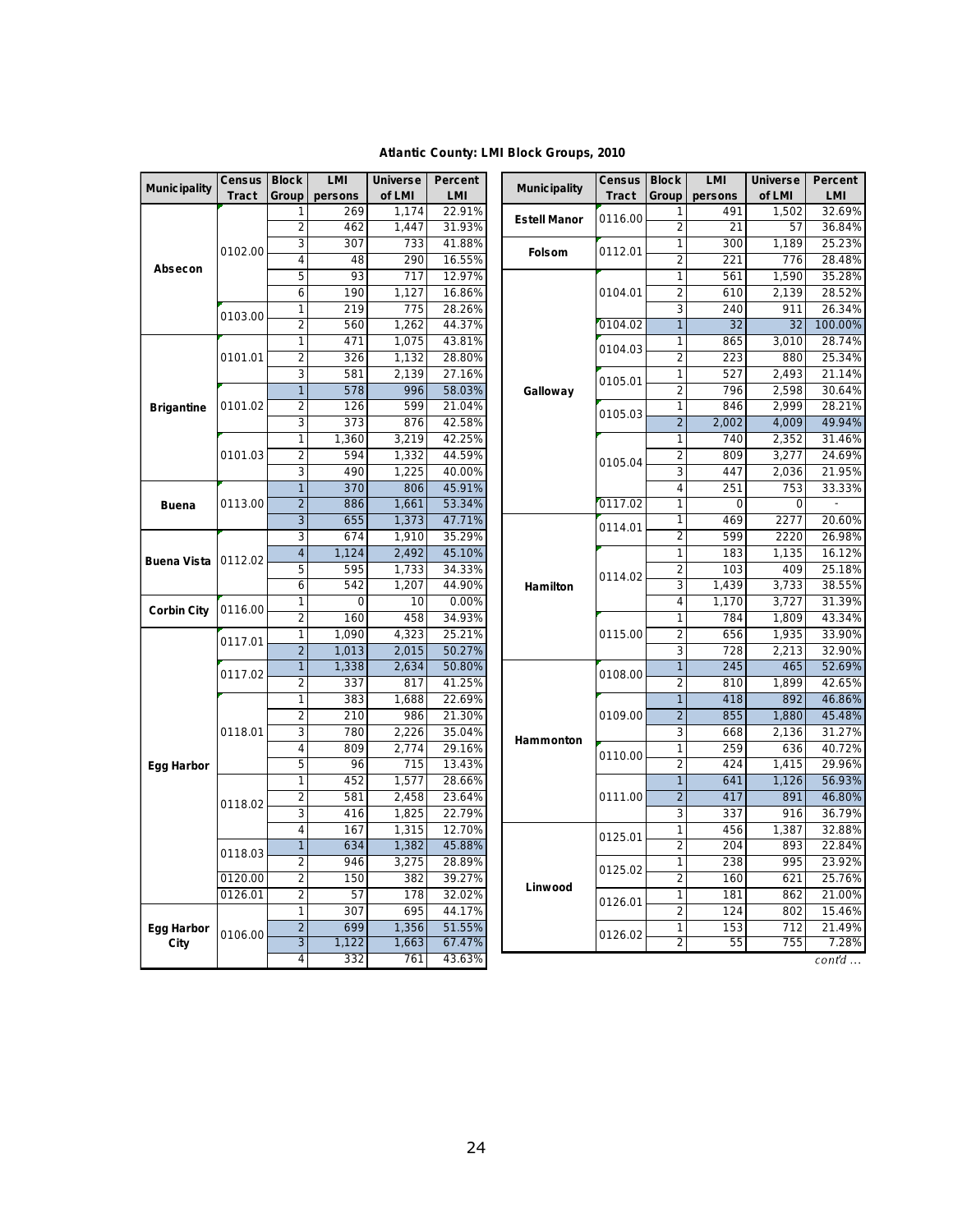| Munic ipality  | Census  | <b>Block</b>   | LMI      | Universe | Percent | Munic ipality                                              | Census  | <b>Block</b>   | LMI      | Universe | Percent |
|----------------|---------|----------------|----------|----------|---------|------------------------------------------------------------|---------|----------------|----------|----------|---------|
|                | Tract   | Group          | pers ons | of LMI   | LMI     |                                                            | Tract   | Group          | pers ons | of LMI   | LMI     |
| Longport       | 0129.00 | 1              | 284      | 1,054    | 26.94%  |                                                            | 0121.00 | $\mathbf{1}$   | 686      | 1,360    | 50.44%  |
|                |         | $\mathbf{1}$   | 354      | 1,050    | 33.71%  | Pleasantville                                              |         | $\overline{2}$ | 542      | 1.300    | 41.69%  |
|                |         | $\overline{2}$ | 238      | 528      | 45.08%  | (cont'd)                                                   |         | $\mathbf{1}$   | 780      | 1,367    | 57.06%  |
|                | 0130.00 | 3              | 28       | 229      | 12.23%  |                                                            | 0122.00 | $\overline{2}$ | 769      | 1.580    | 48.67%  |
|                |         | $\overline{4}$ | 89       | 326      | 27.30%  |                                                            |         | 3              | 770      | 1,671    | 46.08%  |
|                |         | 5              | 342      | 708      | 48.31%  | Port Republic                                              | 0105.01 | $\mathbf{1}$   | 26       | 120      | 21.67%  |
| Margate City   |         | 6              | 417      | 1,559    | 26.75%  |                                                            |         | $\overline{2}$ | 168      | 906      | 18.54%  |
|                |         | $\mathbf{1}$   | 212      | 637      | 33.28%  |                                                            | 0126.02 | $\mathbf{1}$   | $\Omega$ | $\Omega$ |         |
|                |         | $\overline{2}$ | 69       | 532      | 12.97%  |                                                            | 0127.01 | $\mathbf{1}$   | 1.063    | 2,989    | 35.56%  |
|                | 0131.00 | 3              | 30       | 287      | 10.45%  |                                                            |         | $\overline{2}$ | 191      | 752      | 25.40%  |
|                |         | $\overline{4}$ | 251      | 717      | 35.01%  |                                                            | 0127.02 | $\mathbf{1}$   | 837      | 1.750    | 47.83%  |
|                |         | $\overline{5}$ | 464      | 933      | 49.73%  | Somers Point                                               |         | $\mathbf{1}$   | 1,257    | 2,610    | 48.16%  |
|                |         | 6              | 465      | 683      | 68.08%  |                                                            | 0128.01 | $\overline{2}$ | 103      | 503      | 20.48%  |
|                | 0107.00 | 1              | 333      | 1,325    | 25.13%  |                                                            |         | $\overline{3}$ | 642      | 1,218    | 52.71%  |
| <b>Mullica</b> |         | $\overline{2}$ | 242      | 1.198    | 20.20%  |                                                            | 0128.02 | 1              | 304      | 973      | 31.24%  |
|                |         | 3              | 424      | 2.000    | 21.20%  |                                                            |         | $\overline{2}$ | 157      | 640      | 24.53%  |
|                |         | $\overline{4}$ | 619      | 1.342    | 46.13%  |                                                            |         | $\mathbf{1}$   | 589      | 1.143    | 51.53%  |
|                |         | 1              | 310      | 966      | 32.09%  |                                                            | 0132.00 | $\overline{2}$ | 299      | 757      | 39.50%  |
|                | 0123.02 | $\overline{2}$ | 144      | 686      | 20.99%  |                                                            |         | $\overline{3}$ | 279      | 892      | 31.28%  |
|                |         | 3              | 133      | 937      | 14.19%  |                                                            |         | $\overline{4}$ | 1.261    | 2,539    | 49.67%  |
| Northfield     | 0124.01 | 1              | 370      | 1,563    | 23.67%  |                                                            |         | 5              | 255      | 655      | 38.93%  |
|                |         | $\overline{2}$ | 321      | 1,273    | 25.22%  | Ventnor City                                               |         | $\mathbf{1}$   | 337      | 1,244    | 27.09%  |
|                | 0124.02 | $\mathbf{1}$   | 377      | 1,401    | 26.91%  |                                                            |         | $\overline{2}$ | 744      | 1,686    | 44.13%  |
|                |         | $\overline{2}$ | 139      | 699      | 19.89%  |                                                            | 0133.00 | 3              | 132      | 381      | 34.65%  |
|                |         | $\mathbf{1}$   | 1.855    | 3.055    | 60.72%  |                                                            |         | $\overline{4}$ | 709      | 892      | 23.43%  |
|                | 0119.00 | $\overline{2}$ | 689      | 1,258    | 54.77%  |                                                            |         | 5              | 688      | 1,450    | 47.45%  |
| Pleasantville  |         | $\overline{3}$ | 1,584    | 2,198    | 72.07%  |                                                            |         | 6              | 429      | 1,262    | 33.99%  |
|                |         | 4              | 459      | 1,113    | 41.24%  | Weymouth                                                   | 0116.00 | 1              | 622      | 1,651    | 37.67%  |
|                | 0120.00 | 1              | 1.050    | 1,928    | 54.46%  |                                                            |         |                | 284      | 599      | 47.41%  |
|                |         | $\overline{2}$ | 948      | 1,801    | 52.64%  | Source: Housing and Urban Development FY2010 LMI estimates |         |                |          |          |         |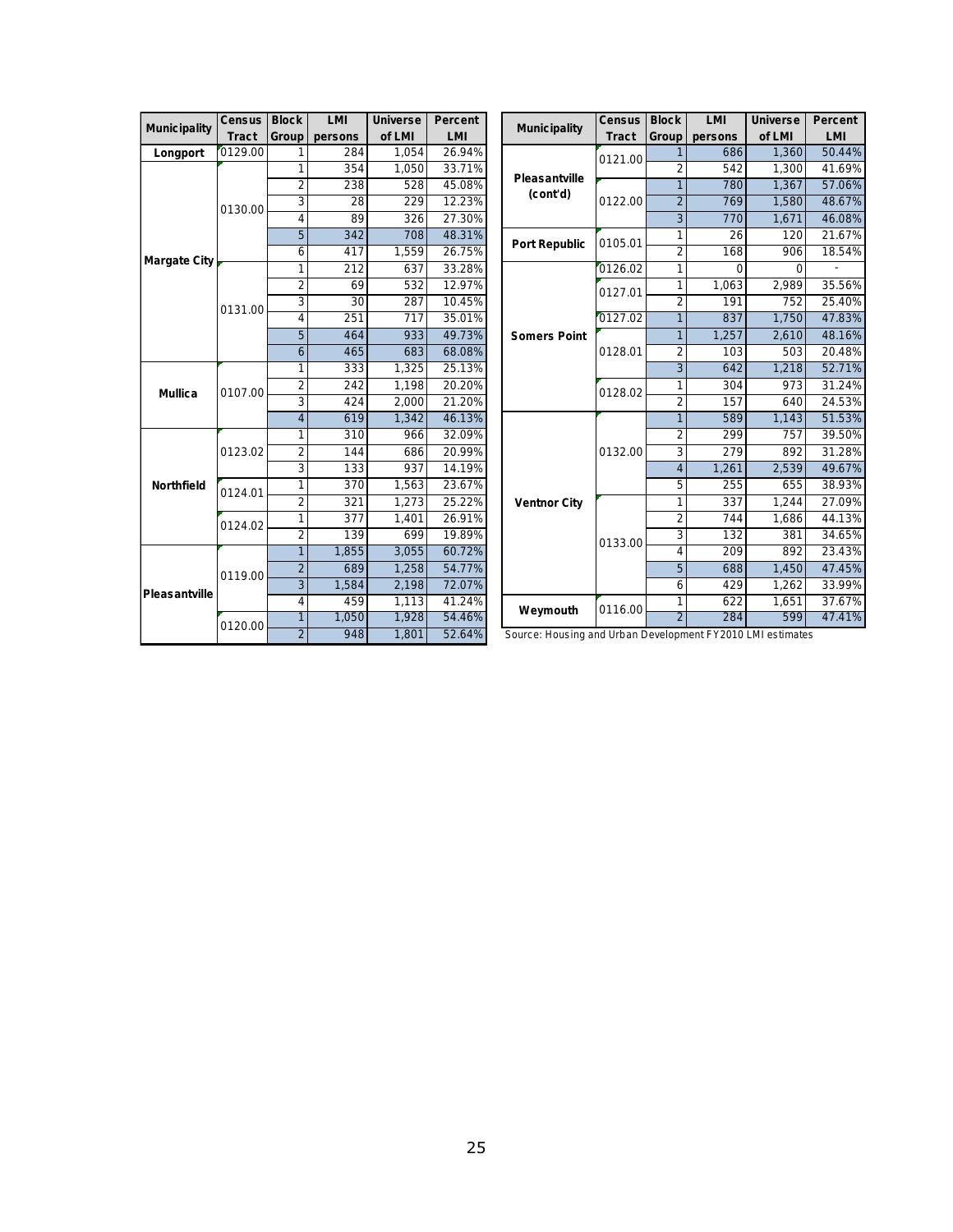

Atlantic County's LMI areas are illustrated in the following map.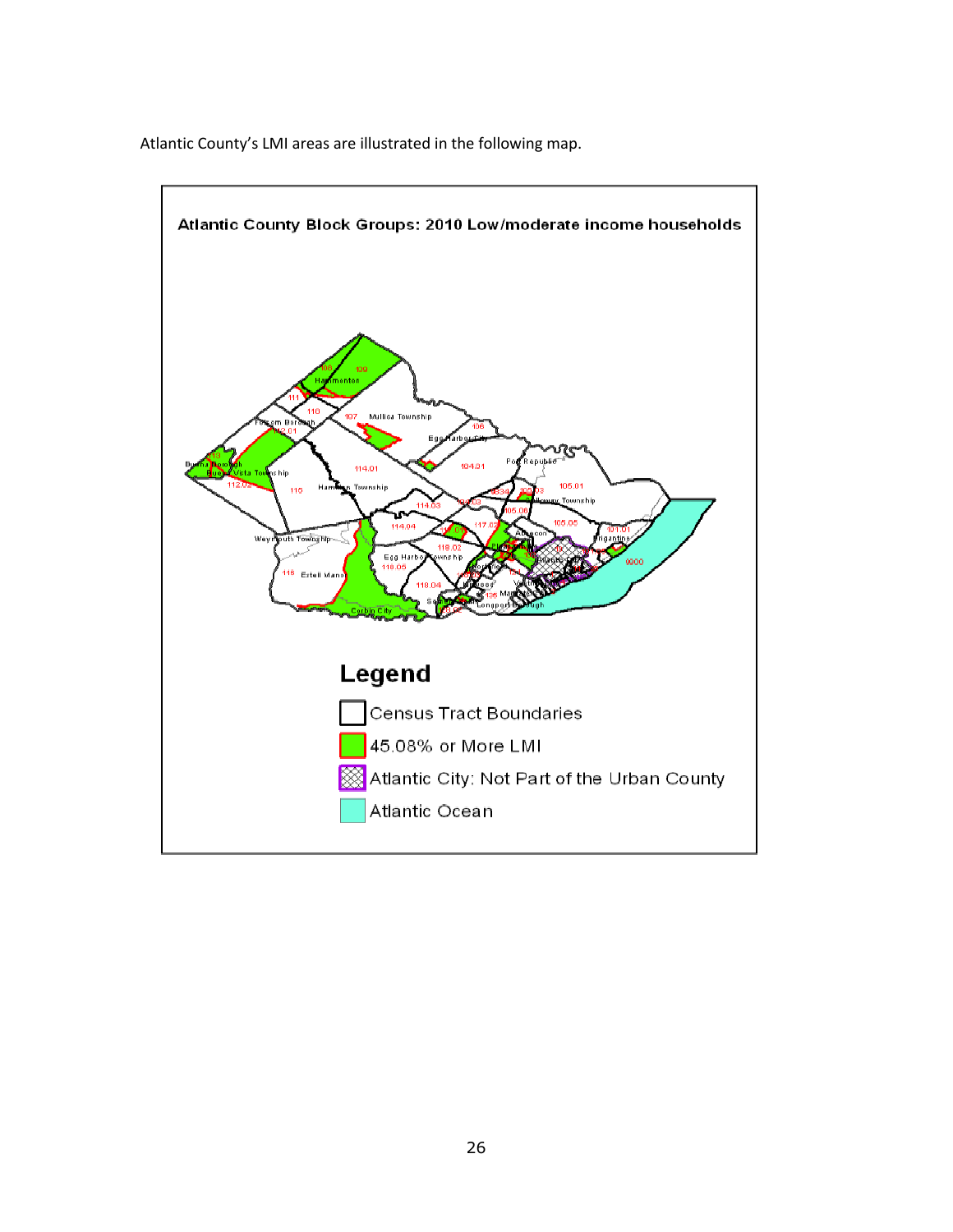#### *Concentrations of LMI Persons and Minority Persons*

In Atlantic County, of the 24 census tracts which contained block groups identified as LMI areas, nine were noted also to be areas of racial or ethnic concentration. The census tracts that qualified as both areas of racial concentration and LMI concentration were: 105.03, 108, 111, 113, 117.02, 119, 120, 121, and 122. These areas are illustrated in the following map.



11. Describe the reasons for the allocation priorities, the rationale for allocating investments geographically within the jurisdiction (or within the EMSA for HOPWA) during the next year, and identify any obstacles to addressing underserved needs.

Atlantic County allocates CDBG funds to each municipality through a pro-rata formula based on population. Each community can then select a project that meets its needs provided the activity also meets the national objectives and eligibility of the CDBG program. HOME funds are used for housing activities county-wide.

The chief obstacles for meeting underserved needs are the limited amount of funding provided to meet such infrastructure and housing needs. In the past year, the County has not had enough HOME funds to meet the demand for homeownership assistance, nor rehabilitation of owner-occupied housing.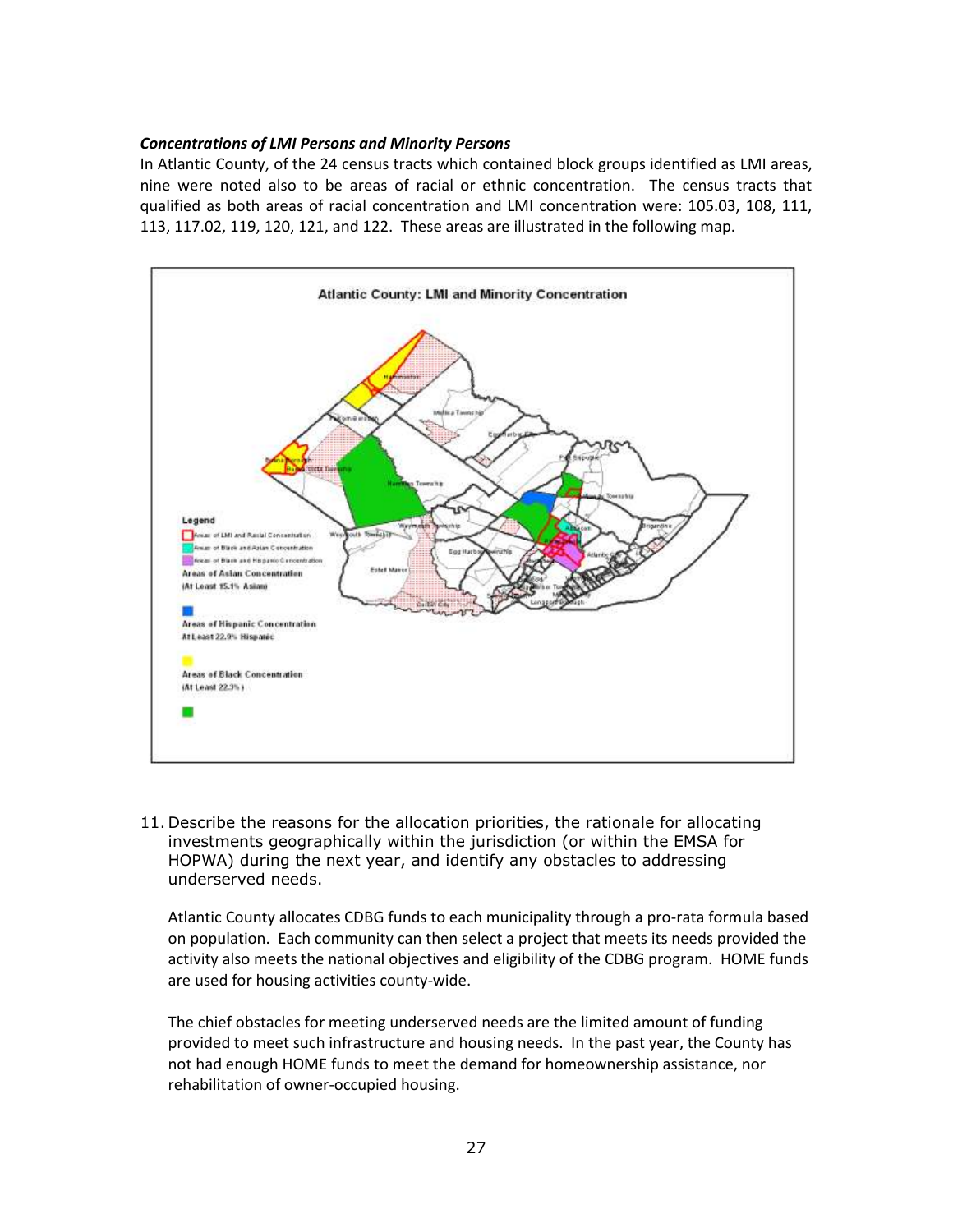# **ANNUAL AFFORDABLE HOUSING GOALS 91.220(g)**

*\*If not using the CPMP Tool: Complete and submit Table 3B Annual Housing Completion Goals.*

\**If using the CPMP Tool: Complete and submit the Table 3B Annual Housing Completion Goals.*

12. Describe the one-year goals for the number of homeless, non-homeless, and special-needs households to be provided affordable housing using funds made available to the jurisdiction and one-year goals for the number of households to be provided affordable housing through activities that provide rental assistance, production of new units, rehabilitation of existing units, or acquisition of existing units using funds made available to the jurisdiction. The term affordable housing shall be defined in 24 CFR 92.252 for rental housing and 24 CFR 92.254 for homeownership.

# **Table 3B / ANNUAL AFFORDABLE HOUSING COMPLETION GOALS**

| <b>Grantee Name:</b>                        | <b>Expected</b>                                                                       | Resources used during the period |             |            |              |  |  |  |
|---------------------------------------------|---------------------------------------------------------------------------------------|----------------------------------|-------------|------------|--------------|--|--|--|
| Passaic County<br>Program Year: 2011        | <b>Annual</b><br><b>Number of</b><br><b>Units</b><br><b>To Be</b><br><b>Completed</b> | <b>CDBG</b>                      | <b>HOME</b> | <b>ESG</b> | <b>HOPWA</b> |  |  |  |
| <b>BENEFICIARY GOALS</b><br>(Sec. 215 Only) |                                                                                       |                                  |             |            |              |  |  |  |
| Homeless households                         |                                                                                       |                                  |             |            |              |  |  |  |
| Non-homeless households                     |                                                                                       |                                  |             |            |              |  |  |  |
| Special needs households                    |                                                                                       |                                  |             |            |              |  |  |  |
| <b>Total Sec. 215</b>                       |                                                                                       |                                  |             |            |              |  |  |  |
| <b>Beneficiaries*</b>                       | $\Omega$                                                                              |                                  |             |            |              |  |  |  |
| <b>RENTAL GOALS</b><br>(Sec. 215 Only)      |                                                                                       |                                  |             |            |              |  |  |  |
| Acquisition of existing units               |                                                                                       |                                  |             |            |              |  |  |  |
| Production of new units                     |                                                                                       |                                  |             |            |              |  |  |  |
| Rehabilitation of existing<br>units         |                                                                                       |                                  |             |            |              |  |  |  |
| <b>Rental Assistance</b>                    |                                                                                       |                                  |             |            |              |  |  |  |
| <b>Total Sec. 215 Affordable</b><br>Rental  | 0                                                                                     |                                  |             |            |              |  |  |  |
| <b>HOME OWNER GOALS</b><br>(Sec. 215 Only)  |                                                                                       |                                  |             |            |              |  |  |  |
| Acquisition of existing units               |                                                                                       |                                  |             |            |              |  |  |  |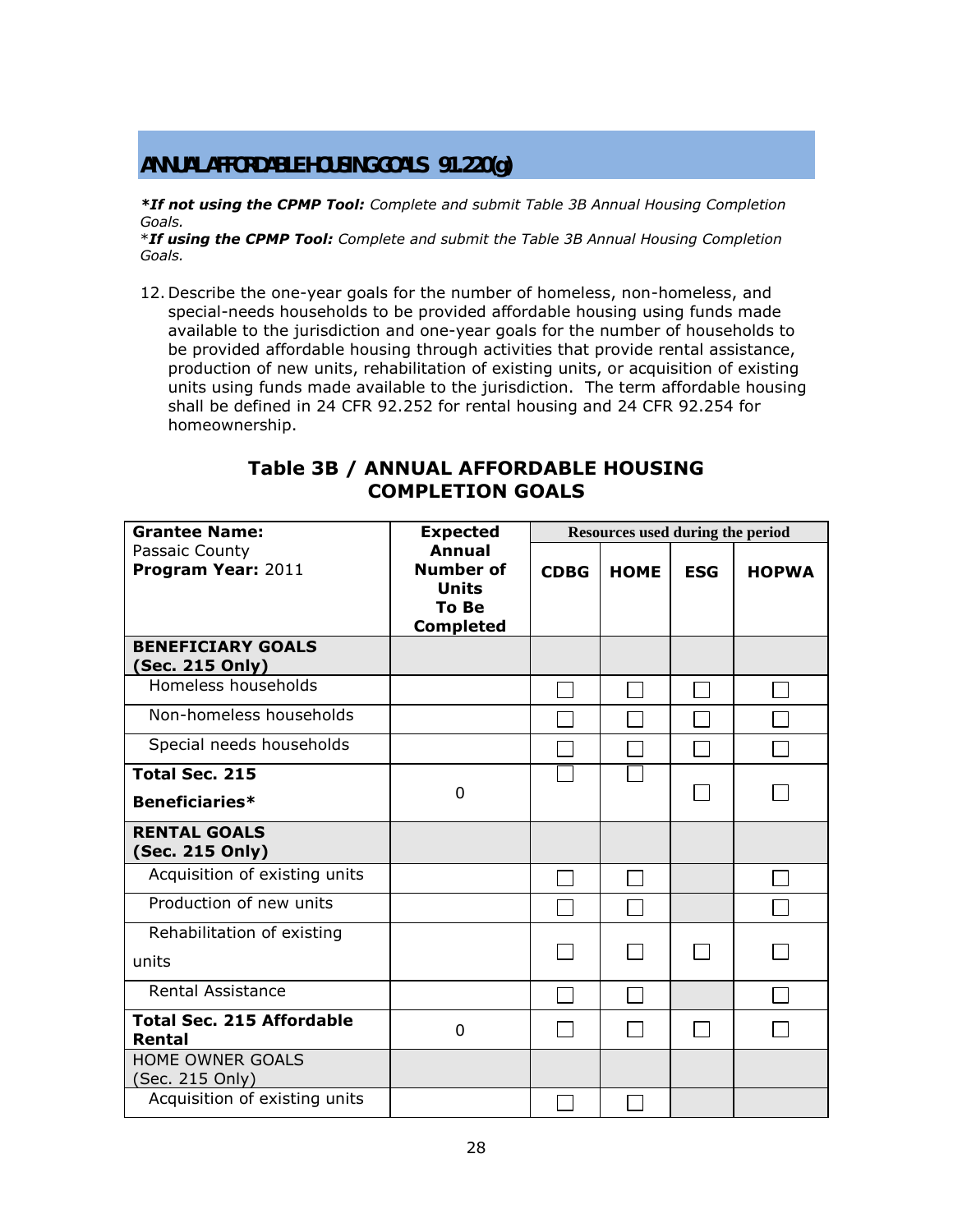| Production of new units                                                         | 1            |             | $\boxtimes$ |  |
|---------------------------------------------------------------------------------|--------------|-------------|-------------|--|
| Rehabilitation of existing                                                      |              |             |             |  |
| units                                                                           | 25           | $\boxtimes$ | $\boxtimes$ |  |
| Homebuyer Assistance                                                            | 10           |             | $\boxtimes$ |  |
| <b>Total Sec. 215 Affordable</b>                                                |              |             |             |  |
| Owner                                                                           |              |             |             |  |
| <b>COMBINED RENTAL AND</b><br><b>OWNER GOALS (Sec. 215</b><br>Only)             |              |             |             |  |
| Acquisition of existing units                                                   |              |             |             |  |
| Production of new units                                                         | $\mathbf{1}$ |             |             |  |
| Rehabilitation of existing<br>units                                             | 25           |             |             |  |
| <b>Rental Assistance</b>                                                        |              |             |             |  |
| Homebuyer Assistance                                                            | 10           |             |             |  |
| <b>Combined Total Sec. 215</b><br>Goals*                                        |              |             |             |  |
| <b>OVERALL HOUSING GOALS</b><br>(Sec. 215 + Other<br><b>Affordable Housing)</b> |              |             |             |  |
| <b>Annual Rental Housing</b><br>Goal                                            |              |             |             |  |
| <b>Annual Owner Housing</b><br>Goal                                             | 36           | $\boxtimes$ | $\boxtimes$ |  |
| <b>Total Overall Housing Goal</b>                                               | 36           | $\boxtimes$ | $\boxtimes$ |  |

# **PUBLIC HOUSING 91.220(h)**

13. Describe the manner in which the plan of the jurisdiction will help address the needs of public housing and activities it will undertake during the next year to encourage public housing residents to become more involved in management and participate in homeownership.

The Pleasantville Housing Authority has a ROSS Coordinator who works with the elderly and disabled to address their needs to maintain their ability to live independently. The Family Self-Sufficiency Coordinator works with the Section 8 voucher holders to increase their financial stability.

Under the HOPE VI grant, a program called the Program Coordinating Committee was formed. The committee is composed of local professionals who are willing to serve as role models and mentors to model behaviors for residents of New Hope. There are currently 20-30 professional members.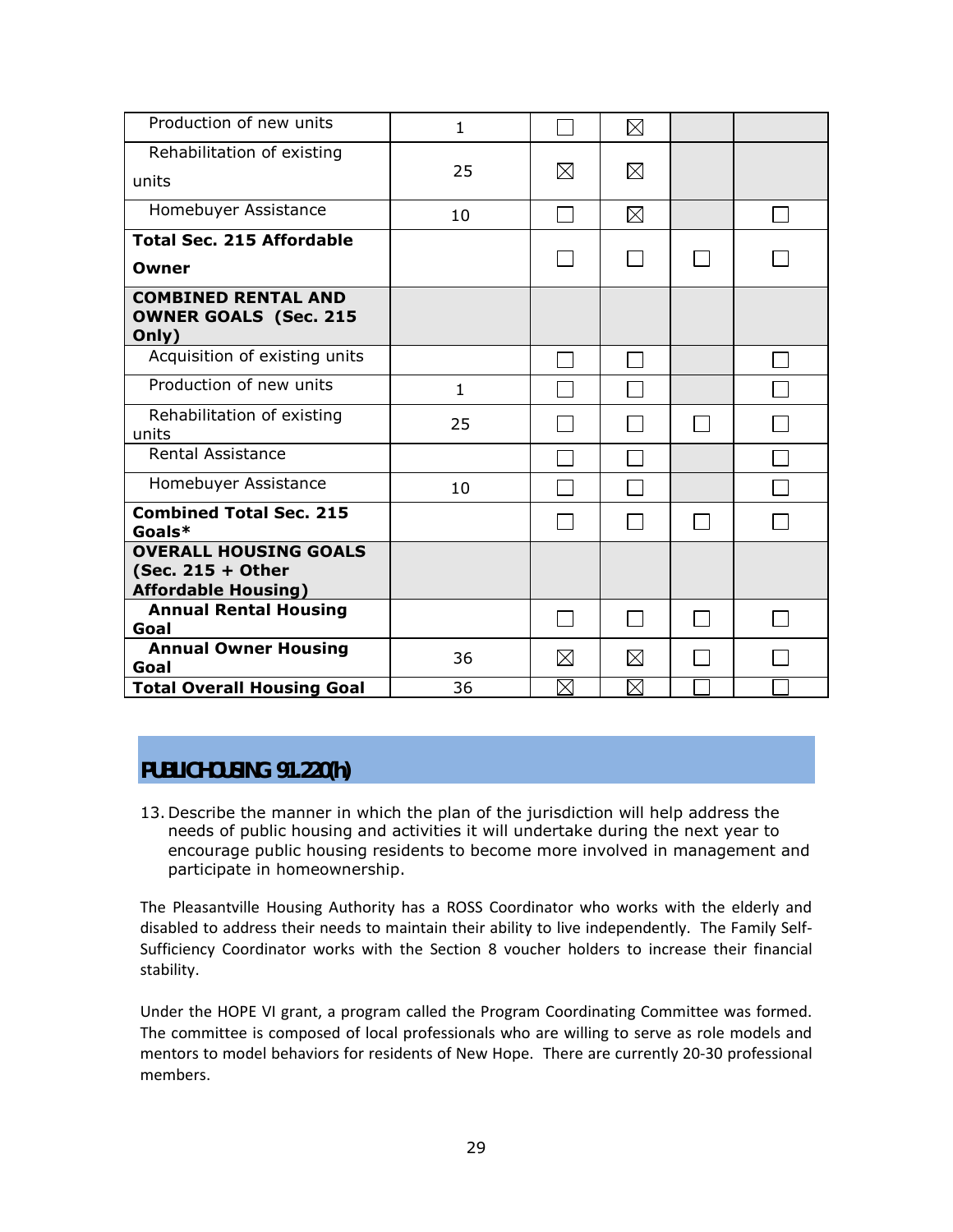14. If the public housing agency is designated as "troubled" by HUD or otherwise is performing poorly, the jurisdiction shall describe the manner in which it will provide financial or other assistance in improving its operations to remove such designation during the next year.

**Not applicable** – The Pleasantville Housing Authority and Buena Housing Authority have not been designated as "troubled."

# **HOMELESS AND SPECIAL NEEDS 91.220(i)**

15. Describe, briefly, the jurisdiction's plan for the investment and use of available resources and describe the specific planned action steps it will take over the next year aimed at eliminating chronic homelessness.

There is an unusually large homeless population in Atlantic County with a concentration in Atlantic City. A new Ten Year Plan to End Homelessness is being prepared. The Continuum of Care is a city-county public and private partnership uniting a wide range of agencies on the provision of services to prevent homelessness and provide services to those already homeless. The Continuum of Care committee has worked to expand housing opportunities and services for persons who are chronically homeless. The PATH program at JFS provides street out-reach and engagement to persons with mental illness and who are homeless.

A 2010 McKinney COC award will allow Covenant House to assist homeless women and children, many of whom fit the new definition for family chronic homelessness.

At this time Atlantic County does not intend to provide CDBG nor HOME funds for such activities but does support the preparation of the Continuum of Care application for funding and the County will provide a certification of consistency with the Consolidated Plan for requests for funding from HUD programs to provide housing and services for persons who are chronically homeless.

16. Describe specific action steps to address the needs of persons that are not homeless identified in accordance with 91.215(e).

It is hard to quantify the specific needs within the County. Part 2B of this CP reports on needs using information provided by services providers and through use of census indicators including CHAS Data 2000 and. The service providers generally did not quantify unmet needs.

The United Way's Needs Assessment in 2010 identified the need for mental health services.

Local health and human service professionals cite a lack of available funding for substance abuse and mental health treatment programs for youth, particularly for uninsured youth. Detoxification treatment services are also in short supply. 17% of Atlantic County adults report binge drinking in the past month according to The County Health Rankings 2010. The Crime in New Jersey – 2008 Uniform Crime Report notes that there were 2,303 drug related arrests in Atlantic County. (2008)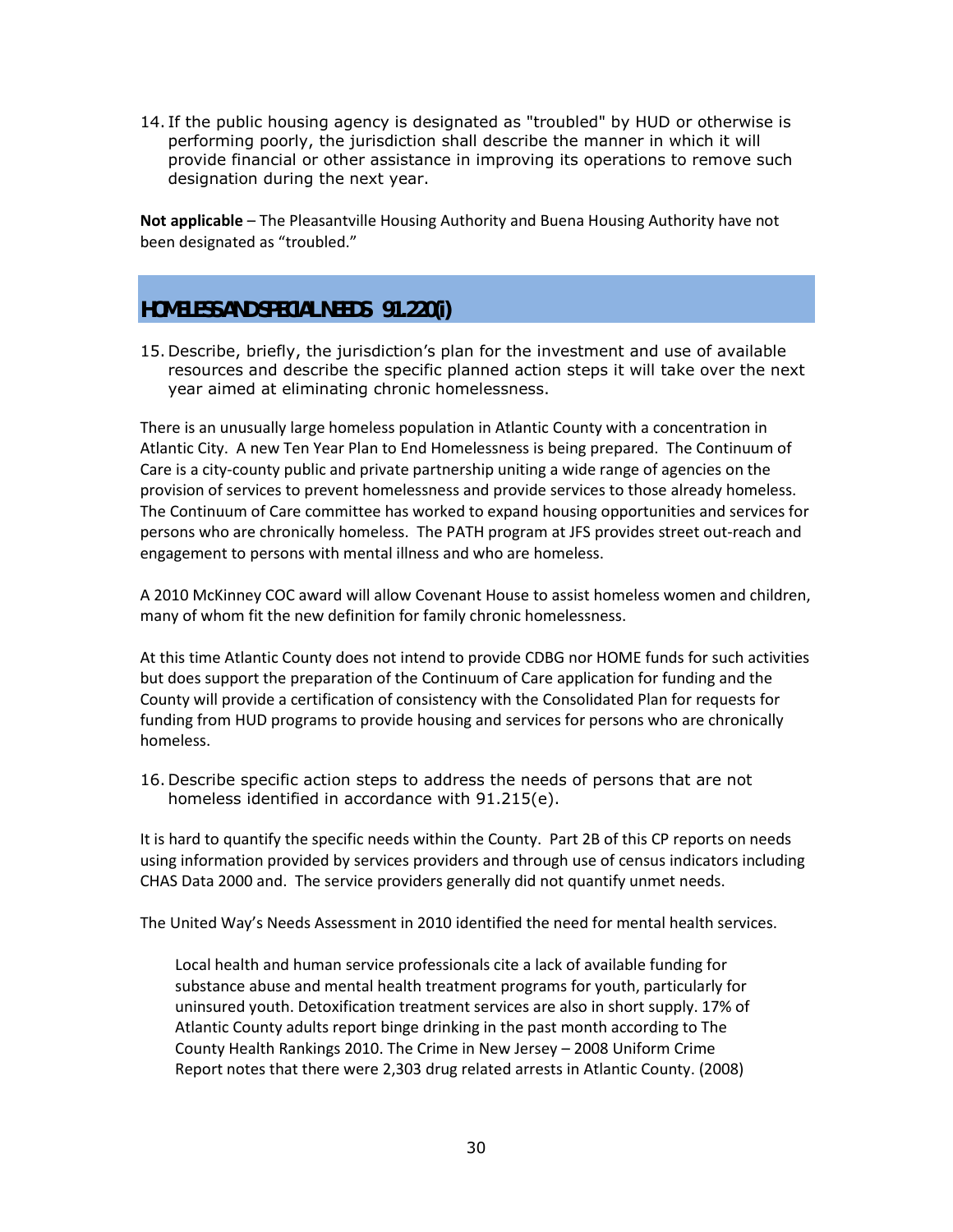More than 70% of survey respondents reported Anxiety, Stress and Depression as a major community issue. According to the National Institute of Mental Health an estimated 57.7 million Americans ages 18 and older suffer from a diagnosable mental disorder a year. Additionally, one in five Americans report being depressed or unhappy, and report high levels of stress, anxiety and sadness. (2009)

Within Atlantic County there are individuals and families with special needs, such as the elderly and frail elderly, persons with severe mental illness, persons with mental retardation, persons with drug and/or alcohol addictions, persons with AIDS and related diseases, the physically disabled, youth in danger of separation from their families and youth aging out of foster care who require supportive housing. In addition to housing assistance, supportive housing provides a range of services that are integral to the ability of persons with special needs to transition to independent, community living. Those in need are assisted by varying service providers who continue to work diligently to address those needs.

a. Elderly/Frail Elderly

The increase in the older elderly suggests that there will be increased demand for homebased services that enable them to age in place. Similarly there will be increased demand for service enriched housing at a variety of prices because of the increase in the very old population.

Concerns regarding the elderly are as follows.

- $\bullet$ Home maintenance assistance, including minor home repairs is the most needed supportive housing service.
- Adaptive modifications that allow them to remain in their homes as their  $\bullet$ physical conditions change.
- $\bullet$ For people age 75 and over, the need for medical and other types of professional care rises sharply as evidenced by the large number of the elderly age 75 and over with self-care and go-outside the home disabilities.
- As people live longer, there will likely be more people in need of care because of  $\bullet$ dementia or other illnesses that diminish their mental capacity. The 2000 Census reports that there were 2,809 non-institutionalized persons age 65 and over in Atlantic County with a mental disability.
- b. Persons with Disabilities

The organizations that represent persons with disabilities identified a number of needs, which for the most part, mirror those of all low income people. These needs were identified:

- $\bullet$ Affordable housing and housing subsidies A person on SSI receives \$705 per month but FMR for a one – bedroom unit is \$1,033.
- Housing repairs to major systems
- Home modification for wheelchair access in rental units
- Permanent supportive housing for adults and families with special needs
- Transportation to work, shopping and medical appointments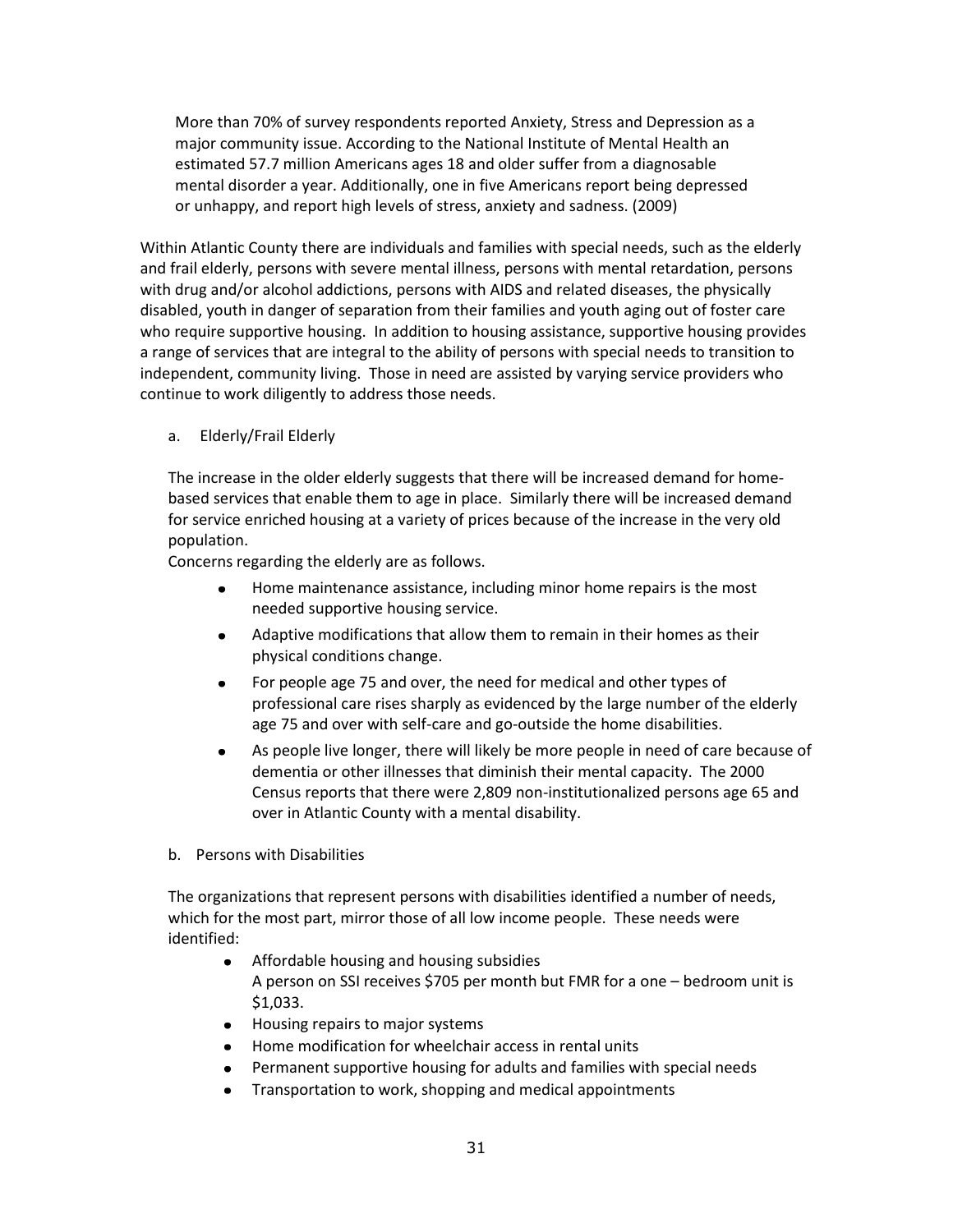c. Persons with HIV/AIDS and their Families

The housing needs and problems of people living with HIV and AIDS are similar to those of people of similar health or socio-economic status. Many people living with HIV and AIDS have other psychosocial, health, and emotional problems such as chemical dependency and mental health problems. Key housing problems include:

- **•** Affordability
- Security
- **•** Transportation
- Child care issues

Financial constraints are central to most housing issues faced by people living with HIV and AIDS in the community. Financial problems often appear to be accentuated by the inability to work and expenses for medical care and medicines beyond the scope of insurance.

d. Persons with Alcohol and Drug Addictions

The primary need for persons with substance abuse is detox and treatment services. Housing needs are similar to other populations with mental and physical health issues and lack of stable income.

17. Homelessness Prevention—Describe planned action steps over the next year to address the individual and families with children at imminent risk of becoming homeless.

Atlantic County employs the Housing First model. When a family is in need of Emergency Assistance, the case managers at the County EA office take steps to place them in permanent housing as quickly as possible. When needed, most homeless families are housed at the Atlantic City Rescue Mission (ACRM). ACRM employs a Housing Locator Specialist who works with local landlords to place families in appropriate housing. The County received both HPRP and additional Social Services for the Homeless (SSH) funds from the stimulus program. ACRM has administered the Homeless Prevention and Rapid Re-housing Program (HPRP) for Atlantic County. Through these funds, individuals and families threatened with imminent homelessness were able to access funds for several months for payment of rent and utilities while they worked with a case manager to stabilize their housing situation. The County is seeking additional funds to continue this program. A one month subsidy is available through CEAS funds.

The Housing Locator at ACRM and JFS to provides assistance for persons who need immediate housing. To prevent eviction, the housing locator develops relationships and provides rental owners with resources to contact when families are falling behind. Thus, an early warning system will be established so that families at risk of becoming homeless can be identified. When a family is in trouble, rather than evict, the landlord will have the knowledge of community resources to help stabilize that family.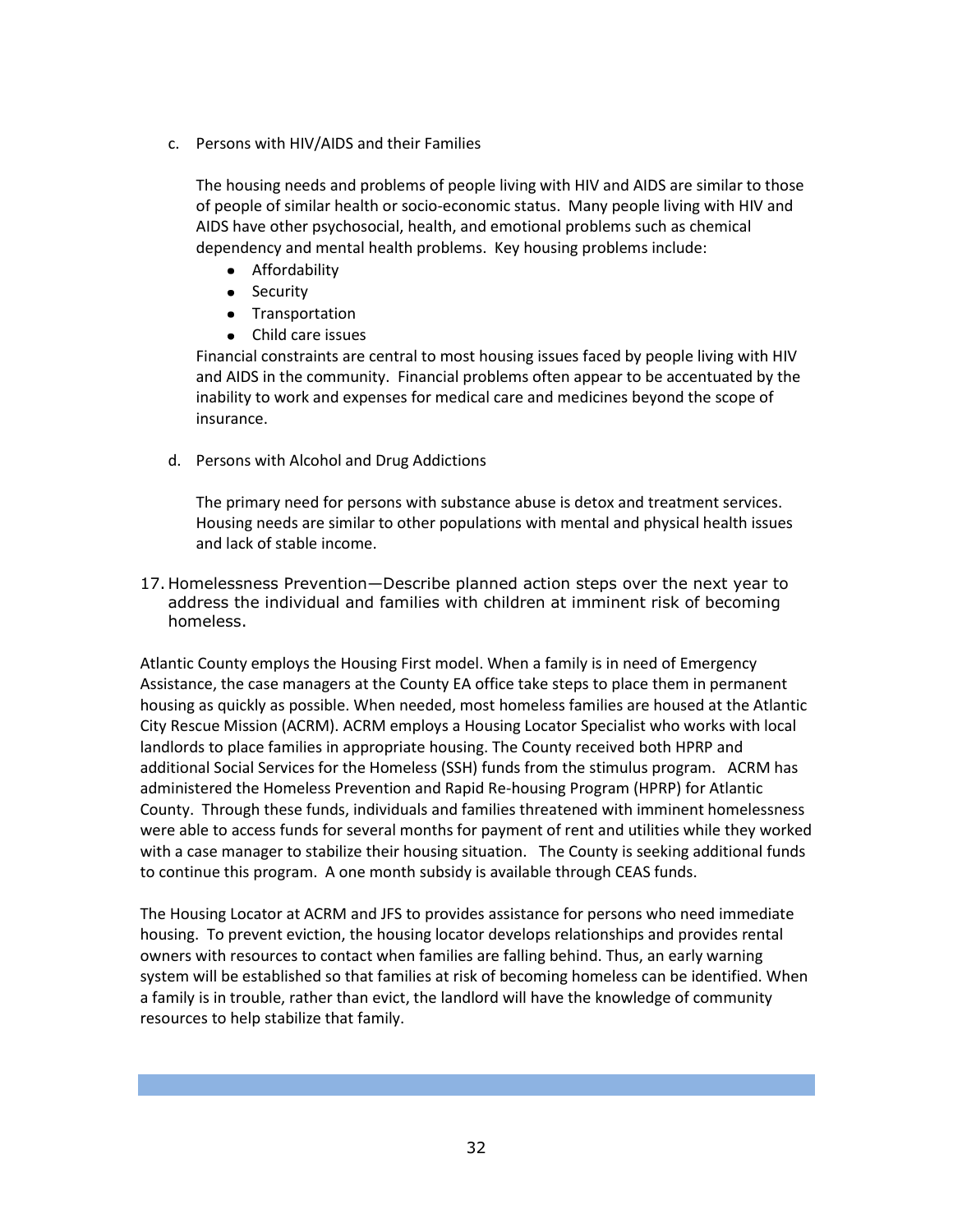#### **BARRIERS TO AFFORDABLE HOUSING 91.220(j)**

18. Describe the actions that will take place during the next year to remove barriers to affordable housing.

The policies that may impact affordable housing, including zoning and other land use controls and building and development permits are regulated by the municipalities in Atlantic County. While housing costs have depreciated in the last two years, there is still a gap in housing that is affordable to low income households in Atlantic County and housing that is available. The cost of land and construction and rehabilitation costs, however, continue to rise. The increasing costs are passed on by way of increased housing prices and rents that negatively impact the affordability of housing by low income households. Within the resource constraint, Atlantic County diligently works to alleviate the cost burden and provide housing opportunities for low income households.

In agreement with the HOME program requirements, Atlantic County will continue to spend its funds on direct housing initiatives. HOME funds will be used to support the Housing Rehabilitation Program and the Homebuyer Program. Funds will also continue to be used to support development of housing. Some of the municipalities in the County also elect to use CDBG funds to assist residents with housing rehabilitation. In terms of dollar amount, the resources comprise a significant commitment to improving the quality of the housing stock and the ability of households to afford housing.

Municipalities in New Jersey are required to complete a Fair Share Plan in agreement with the rules and regulations of the New Jersey Council on Affordable Housing (COAH). The Fair Share Plan, which is certified by COAH, indicates that the community has a plan to address its regional fair share for affordable housing. COAH reports that as of March 2011, six municipalities have petitioned for certification. The municipalities are working to expand affordable housing opportunities locally in furtherance of the goal to remove barriers to affordable housing.

Atlantic County has a fair housing officer who works foster compliance with the Fair Housing Act in order to overcome the effects of the impediments to fair housing choice. Over the last five years, the fair housing office has not received any fair housing complaints. A new Analysis of Impediments to Fair Housing will be prepared in 2011.

# **OTHER ACTIONS 91.220(k)**

19. Describe the actions that will take place during the next year to address obstacles to meeting underserved needs, foster and maintain affordable housing, evaluate and reduce the number of housing units containing lead-based paint hazards, reduce the number of poverty-level families develop institutional structure, enhance coordination between public and private agencies (see 91.215(a), (b),  $(i)$ ,  $(j)$ ,  $(k)$ , and  $(l)$ ).

#### **i. Address Obstacles to Meeting Underserved Needs** Atlantic County continues to use its entitlement funds to provide assistance with activities that meet the underserved needs of the community. Through continued

support of the Comprehensive Emergency Assistance Systems Committee and the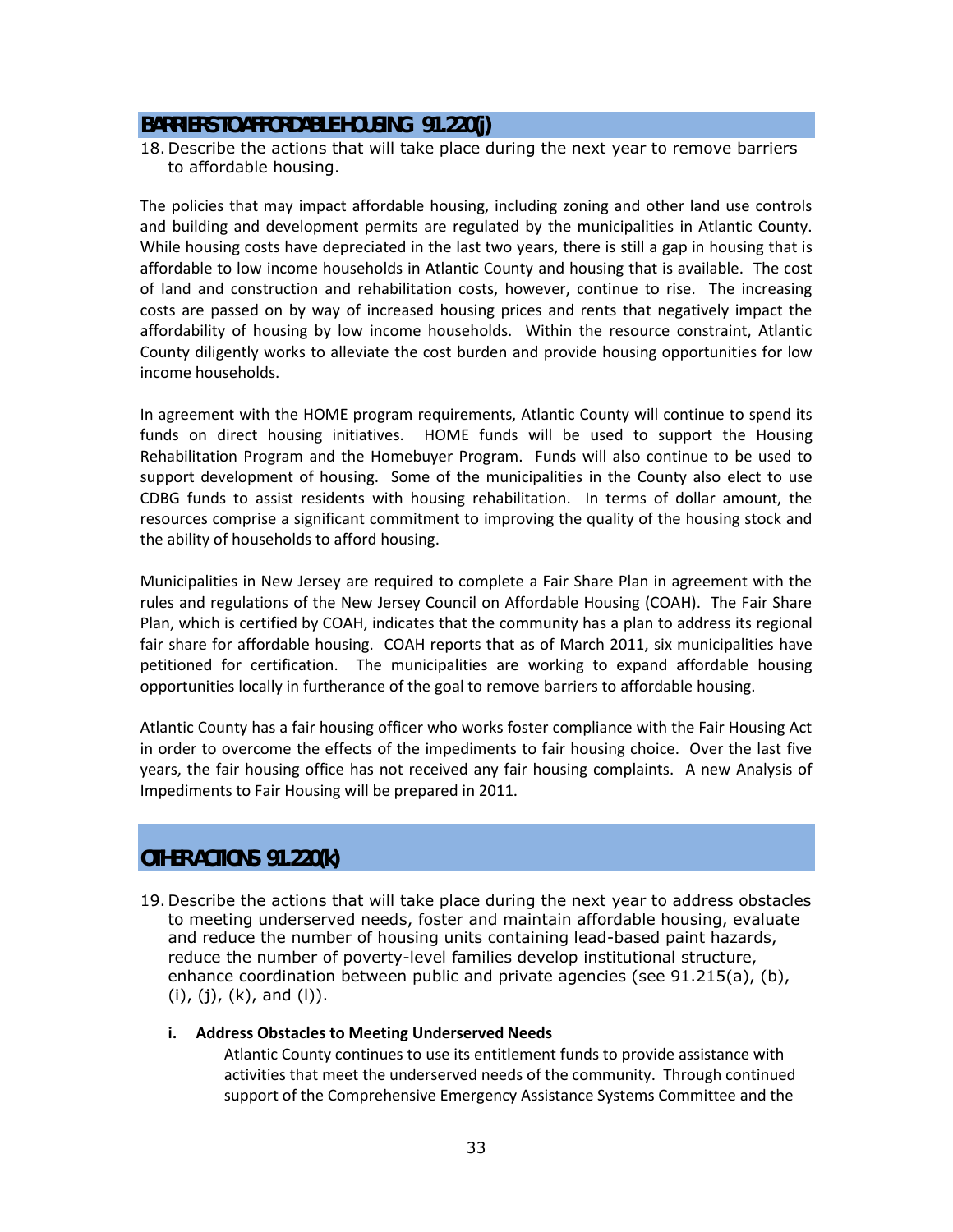Homeless Assessment Resource Team, Atlantic County remains apprised of the needs of the underserved and the changes in the needs over time. This facilitates use of scarce funds in an efficient way.

#### **ii. Foster and Maintain Affordable Housing**

Atlantic County has budgeted \$ 533,431 of FY 2011 HOME entitlement funds to assist with housing activities that will foster and maintain affordable housing. Funds have been allocated to the Home Buyer Program and the County-wide Housing Rehabilitation Program. In addition, the County also will provide CDBG funds in the amount of \$15,000 for housing rehabilitation in Folsom Township and \$74,042 in Hamilton Township.

During the next year Atlantic County estimates that it will assist with rehabilitation of up to 20 housing units through the funding of the county-wide housing programs and assist 10 homebuyers. In addition, one unit will be completed in Folsom Borough and up to 4 units will be completed in Hamilton Township.

During the year funds will be allocated to CHDO activities that will also support expanding affordable housing in the County.

#### **iii. Removing Barriers to Affordable Housing**

The main barrier to affordable housing in Atlantic County is increased housing costs due to continued demand and limited supply. The presence of the Pine Land and desirable seashore put pressure on the housing market even in difficult economic times. The rehabilitation activities, assistance to homebuyer and construction of a new unit by the CHDO will support removing the identified barrier. There are no court orders, consent decrees or sanctions against Atlantic County from HUD or any other organization regarding housing and related services.

#### **iv. Reduce Lead-Based Paint Hazards**

All children in New Jersey are at risk of lead poisoning; therefore, New Jersey State law (Public Law 1995, chapter 328) requires every physician, professional registered nurse, and health care facility to screen all children under six years of age who come to them for care.

The state's 2007 report from the NJ Department of Health and Senior Services is the most current report on the number of children with elevated blood lead levels. This report shows that of the 6,403 children 6 to 29 months old in Atlantic County, 40.9% were tested, and of those outside Atlantic City, five were shown to have some level of elevated blood lead levels with two having 20 to 44 ug/dL, and five with an EBLL of 15-19 ug/dL, significantly high levels of lead. An additional 8 had EBLL of 10-14 ug/dL which is still considered an elevated level.

Of the children in Atlantic County under age six, 20,219 were tested (23%) of which 79 had EBLL, of which 39 were in Atlantic City and 40 resided outside Atlantic City.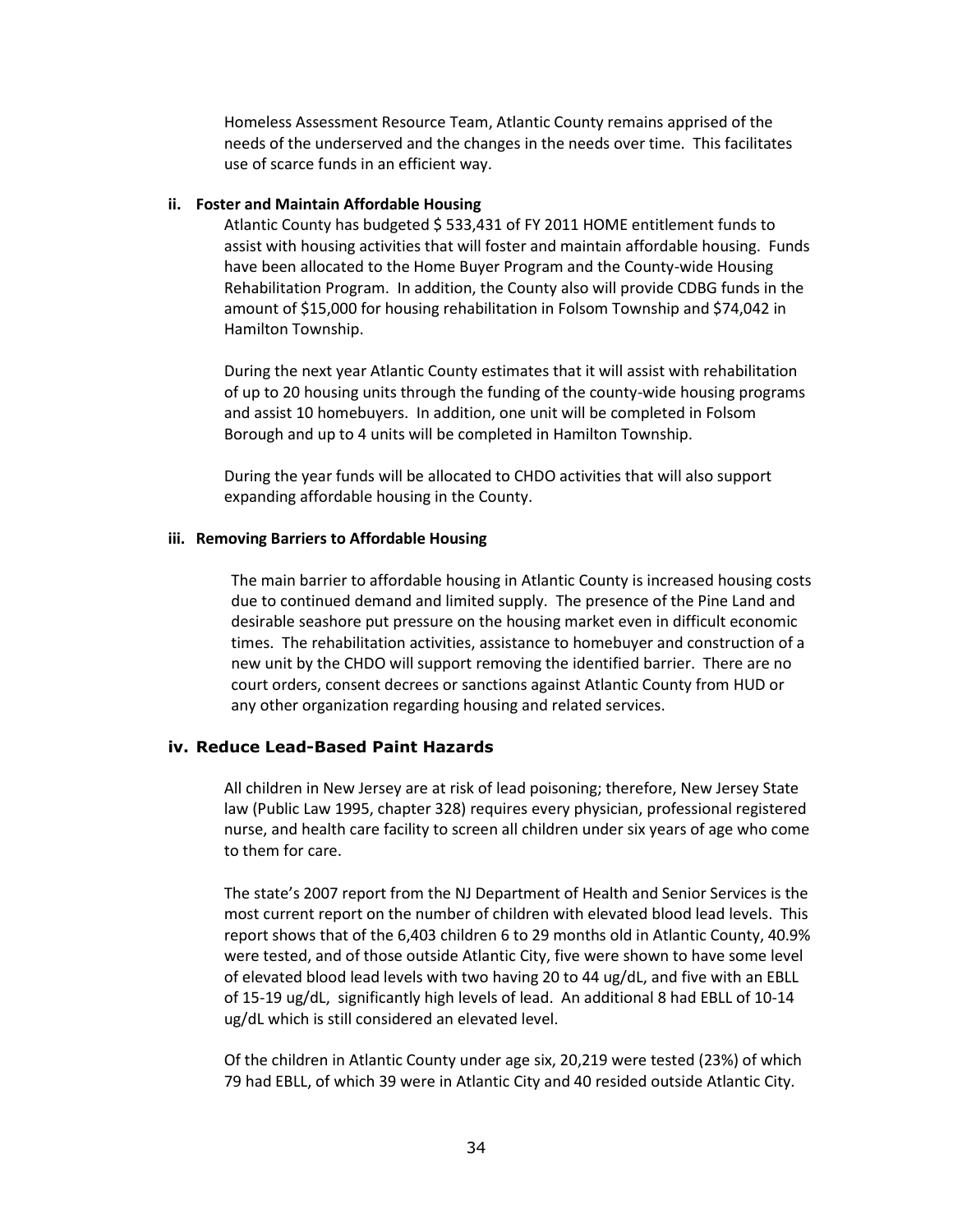Lead based paint hazard reduction has been integrated into the County's housing policies and programs as follows.

- The guidelines for the Housing Rehabilitation Program comply with the lead  $\bullet$ based paint hazards at 24 CFR Part 35 and the new EPA guidelines.
- When paint is disturbed in the course of non-emergency rehabilitation work in properties constructed prior to January 1, 1978, only a qualified contractor performs lead hazard reduction activities. The contractor must employ a certified lead-based paint abatement supervisor, or have employees certified in lead-based paint abatement. Certified testing companies perform a prerehabilitation risk assessment for lead-based paint hazards and a postrehabilitation clearance test for lead dust hazards where the non-emergency work disturbs a painted surface.
- Where emergency work is completed, to the maximum extent practicable,  $\bullet$ occupants must be protected from exposure to lead in dust and debris generated.
- Lead paint hazard reduction is an eligible rehabilitation activity funded by the Housing Rehabilitation Program.

Households participating in the Homebuyer Program are not allowed to purchase units that have deteriorated interior or exterior painted surfaces. An exception to the requirement is allowed where minimal deteriorated paint surfaces exist and the seller is willing to have the surfaces tested, at their expense, by certified lead-based paint inspectors or risk assessors to determine if the deteriorated paint contains lead. If the paint contains lead, the household is not permitted to purchase the property and the agreement of sale becomes null and void. If it is determined by the testing that there is no lead-based paint, then the household can purchase the property provided that all deteriorated paint surfaces and any other Housing Quality Standards violations are corrected prior to settlement. The counseling agencies working with the prospective homebuyers make them aware of the lead-based paint requirements. The counseling agencies also inform all home inspection companies used by the participating homebuyers, of the requirements.

The County's Health Department refers households with children with elevated blood lead levels to ACIA to determine if the household is eligible to receive assistance through the housing rehabilitation program.

The NJ Lead-Safe Housing Registry is a service provided to New Jersey residents who are interested in Lead-Safe Housing. The registry can be accessed on line at http://www.state.nj.us/dca/dcr/leadsafe/ lead hsg\_registry\_list.pdf or call 1-877-DCA-LEAD. Units are listed in Absecon, Brigintine, Buena Borough, Buena Vista Township, Egg Harbor City, Egg Harbor Township, Galloway Township, Hamilton Township, Hammonton, Linwood, Longport, Margate, Northfield, Pleasantville, Somers Point, Ventnor and Weymouth Township.

#### **v. Reduce the Number of Poverty Level Families**

Atlantic County, in conjunction with the public and private agencies and institutions, provides low income households with the opportunity to gain the knowledge and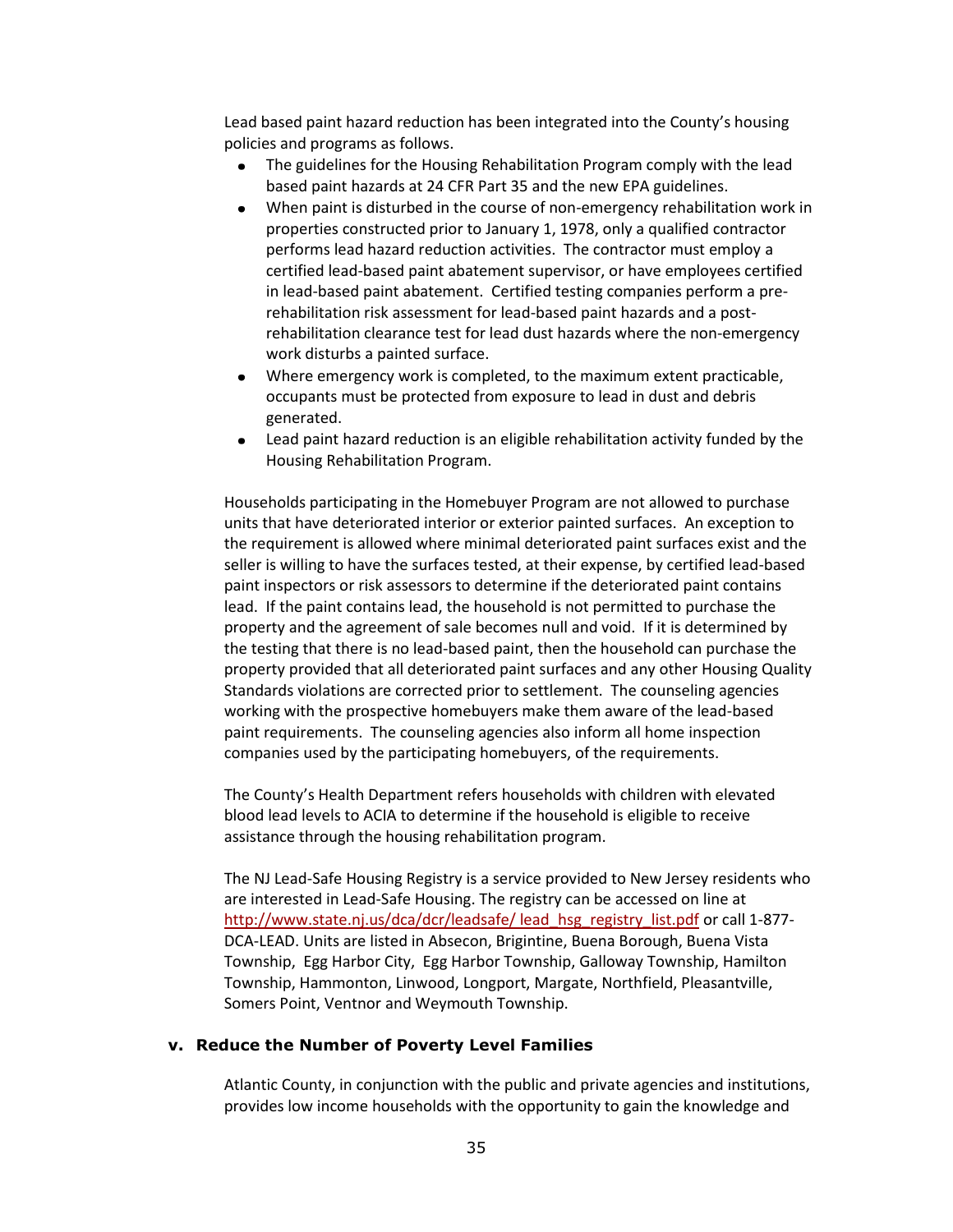skills, as well as the motivation, to become fully self-sufficient. The Atlantic County Workforce Investment Board offers a One Stop Career Center, which is a customer driven and outcome-based system that assists individuals in reattachment to the labor force. The Atlantic County Department of Family and Community Development will continue to work as an anti-poverty agency, providing job training, safety net services and case management.

Job creation is the principal means to reduce poverty. The loss of business in the entertainment industry has hurt the economy of the region. The South Jersey Economic Development District has developed varied programs in support of expanding the community's tax ratable base and creating living wage jobs. Plans are underway to create a new technology park with a concentration on aviation research.

Engaging local residents in the construction trades on CDBG and HOME funded activities in the goal of the Section 3 program. By engaging local residents in the construction projects that impact low income communities, a double benefit is achieved.

#### **vi. Develop Institutional Structure and Enhance Coordination**

The Atlantic County Improvement Authority is responsible for the administration of the CDBG and HOME programs. All sub-recipients agreements with the municipalities and CHDOs are monitored on an ongoing basis. The Atlantic County Improvement Authority participates with other groups that where appropriate, such as it does in planning for the homeless, to facilitate cooperative problem solving in Atlantic County.

20. Describe the actions to coordinate its housing strategy with local and regional transportation planning strategies to ensure to the extent practicable that residents of affordable housing have access to public transportation.

Atlantic County has been actively working to link affordable housing with public transportation. Limited financial resources have been a hindrance to some of the efforts, but the County has looked at creating better links to the airport, with a recently added Pleasantville shuttle to the airport. There are issues of service to outlying areas, since the current delivery model is focused on east-west routes, with few north- south connections. The Stockton Run to Hammonton Mall has been a recent addition that enables more people to shop and provide transportation for employees. The suburban nature of most of the County makes it difficult to serve the more remote areas. There has been an effort to create more bike ways, with a recent addition in Galloway Township.

# PROGRAM SPECIFIC REQUIREMENTS **CDBG 91.220(l)(1)**

1. Identify program income expected to be received during the program year,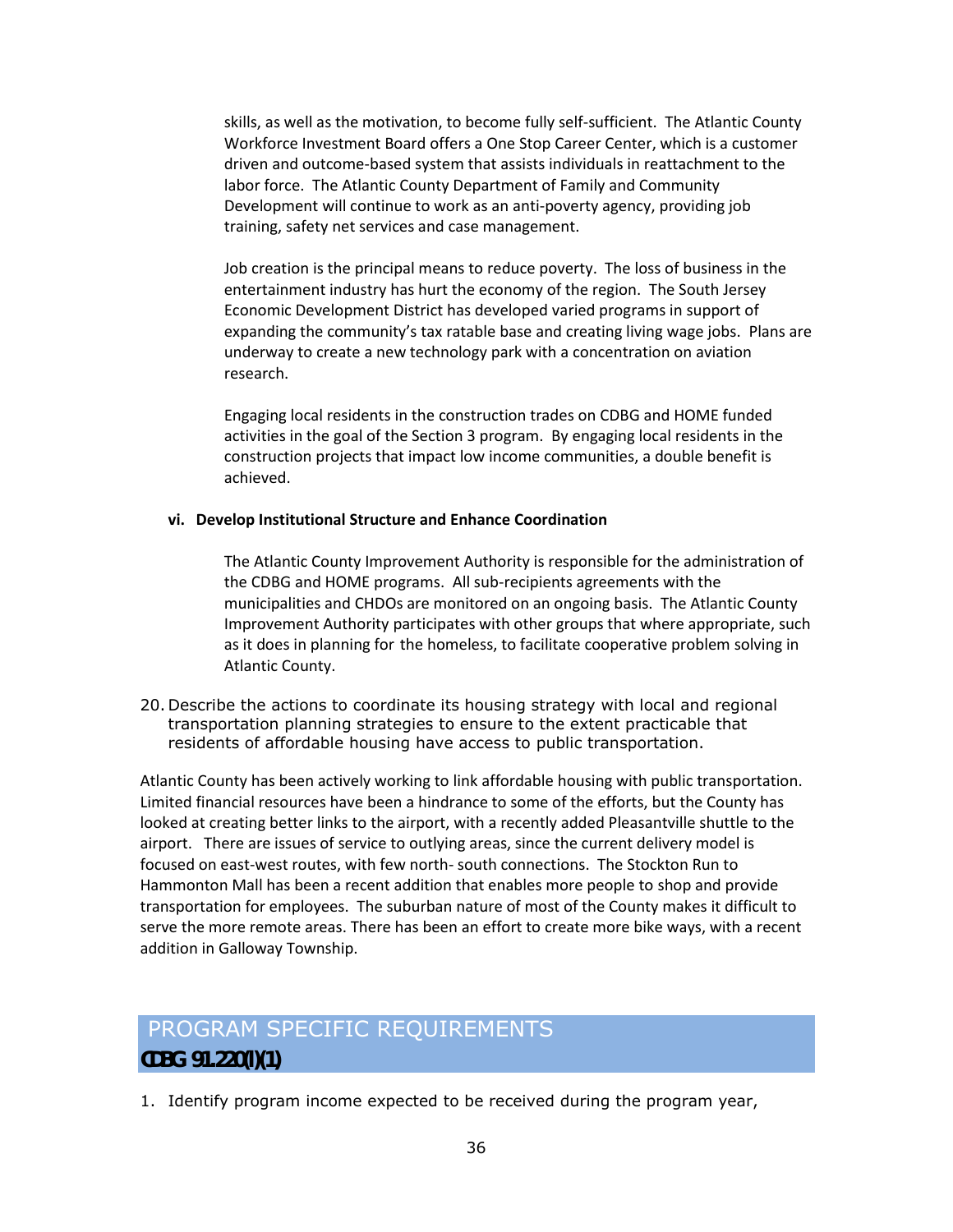including:

- amount expected to be generated by and deposited to revolving loan funds;
- total amount expected to be received from each new float-funded activity included in this plan; and
- amount expected to be received during the current program year from a float-funded activity described in a prior statement or plan.

CDBG –The One Year Action Plan describes the activities that Atlantic County will undertake with its FY 2011 CDBG entitlement. The County does not anticipate any program income through their CDBG program funds. These funds come from the countywide housing rehabilitation program and will be reinvested in this program. The County will not have any surplus from urban renewal settlements, nor will it have any grant funds returned to the line of credit for which planned use has not been included in a prior statement or plan.

The County has determined that it will meet the 70% low/mod benefit threshold by averaging the three years 2009-2011. The three-year certification has allowed the County to provide additional assistance to one or more activities that aid in the prevention of slums and blight.

- 2. Program income received in the preceding program year that has not been included in a statement or plan.
- 3. Proceeds from Section 108 loan guarantees that will be used during the year to address the priority needs and specific objectives identified in its strategic plan.
- 4. Surplus funds from any urban renewal settlement for community development and housing activities.
- 5. Any grant funds returned to the line of credit for which the planned use has not been included in a prior statement or plan.
- 6. Income from float-funded activities.

Atlantic County will not have any income from float-funded activities nor will it seek to address any activities as an "urgent need."

- 7. Urgent need activities, only if the jurisdiction certifies.
- 8. Estimated amount of CDBG funds that will be used for activities that benefit persons of low- and moderate income.

An estimated 100% of non-administrative funds provided hereunder through the CDBG program will be used to benefit low- and moderate-income persons.

**HOME 91.220(l)(1)**

1. Describe other forms of investment. (See Section 92.205) If grantee (PJ) plans to use HOME funds for homebuyers, did they state the guidelines of resale or recapture, as required in 92.254.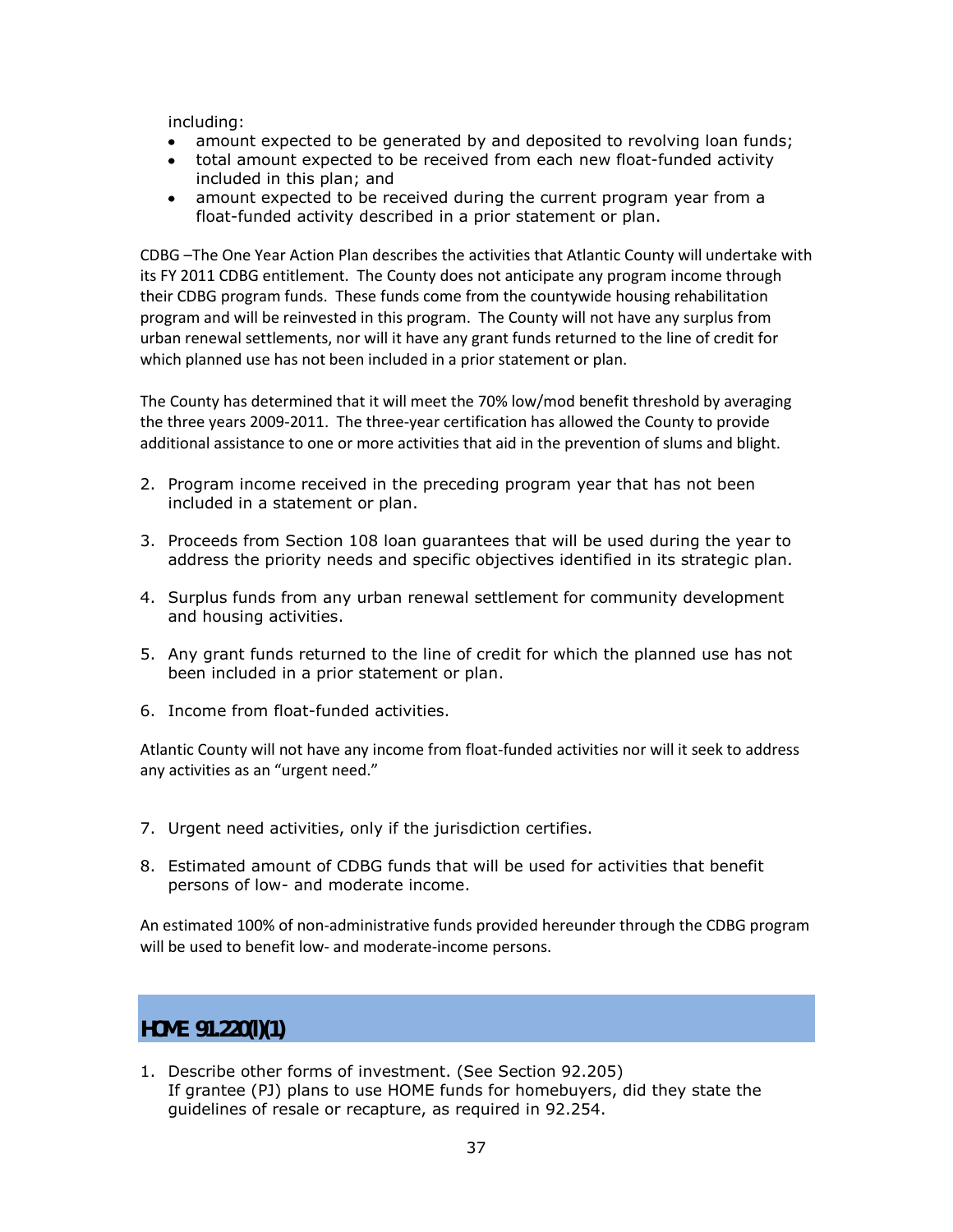HOME – all of Atlantic County's HOME investments for FY 2011 will conform to those described in 24 CFR Section 92.205.

In FY 2011, Atlantic County will receive \$766,606 in Home Investment Partnerships (HOME) Program funds. The County anticipates \$25,000 of program income. HOME funds will be used as follows:

- Administration of the County's HOME program
- Assistance with downpayment and closing costs to first-time homebuyers. Funds are also available to assist with rehabilitation that is completed in conjunction with the purchased home.
- Rehabilitation of single-family owner-occupied units Countywide
- Assistance with a CHDO activity
- 2. If grantee (PJ) plans to use HOME funds to refinance existing debt secured by multifamily housing that is being rehabilitated with HOME funds, state its refinancing guidelines required under 24 CFR 92.206(b).

Atlantic County will not utilize HOME funds for refinancing existing debt.

3. Resale Provisions -- For homeownership activities, describe its resale or recapture guidelines that ensure the affordability of units acquired with HOME funds? See 24 CFR 92.254(a)(4).

#### **Resale/Recapture**

The issue of resale/recapture arises when a homeowner who received homebuyer assistance under the HOME program decides to sell the property. If the property is sold after the period of affordability has expired, there are no restrictions in terms of resale or recapture of HOME funds that apply to such a transaction. If, however, the sale occurs before the period of affordability has expired, certain regulatory limitations apply.

The regulations at 92.254(a)(5) give the participating jurisdiction two broad options relative to the treatment of properties that are sold before the period of affordability has expired:

- The owner who received HOME assistance must sell the home to a low-income family who will use the property as their principal residence, or
- The participating jurisdiction must recapture some or all of the HOME investment that was intially extended to the homebuyer.

It is the policy of Atlantic County, wherever possible, to recapture the appropriate amount of the HOME investment rather than restricting the sale to a qualified low-income family who will use the property as its principal residence. The County's recapture method is as follows.

In accordance with 24 CFR 92.254(a)(5)(ii)(A)(3), the County will share the net proceeds. If the net proceeds are not sufficient to recapture the full HOME investment plus enable the homeowner to recover the amount of the homeowner's downpayment and any capital improvement investment made by the owner since purchase, the County may share the net proceeds. The net proceeds are the sales price minus loan repayment (other than HOME funds)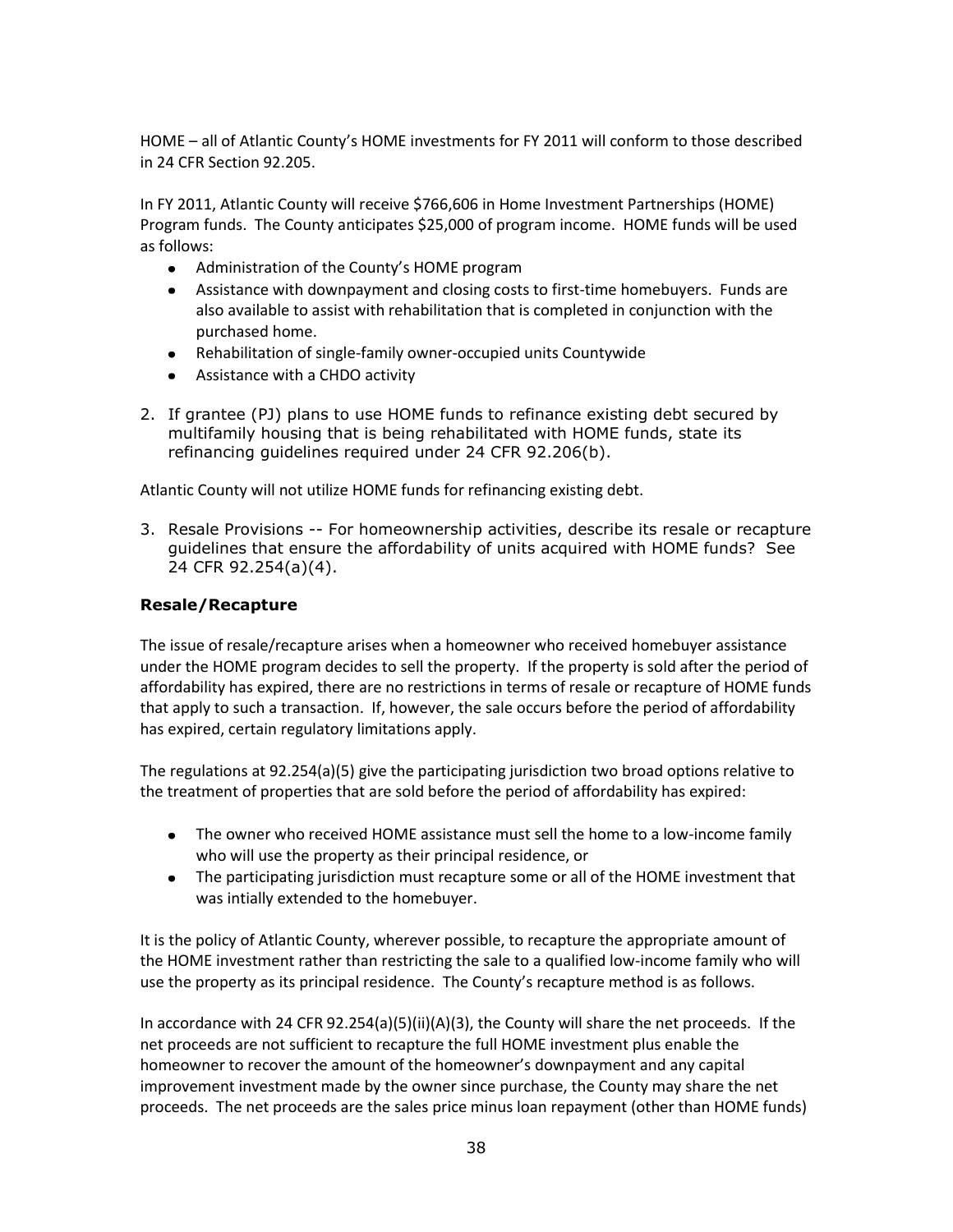and closing costs. The net proceeds are divided proportionally as set forth in the following mathematical formula.

| <b>HOME Subsidy</b><br>HOME Subsidy = Homeowner investment     | X Net Proceeds | = HOME Recapture Amount |
|----------------------------------------------------------------|----------------|-------------------------|
| Homeowner Investment<br>HOME investment + homeowner investment | X Net Proceeds | $=$ amount to homeowner |

The HOME investment will be forgiven if the home is owned beyond the period of affordability as described in 24 CFR Part 92.254.

4. HOME Tenant-Based Rental Assistance -- Describe the local market conditions that led to the use of a HOME funds for tenant based rental assistance program.

If the tenant based rental assistance program is targeted to or provides a preference for a special needs group, that group must be identified in the Consolidated Plan as having an unmet need and show the preference is needed to narrow the gap in benefits and services received by this population.

Atlantic county will not fund Tenant Based Rental Assistance.

5. If a participating jurisdiction intends to use forms of investment other than those described in 24 CFR 92.205(b), describe these forms of investment.

The County will not use any form of investment other than those described in 24 CFR 92.205(b).

6. Describe the policy and procedures it will follow to affirmatively market housing containing five or more HOME-assisted units.

In accordance with Atlantic County's commitment to non-discrimination and equal opportunity in housing, the County has established procedures to affirmatively market housing units rehabilitated or assisted under the HOME Program. These procedures are intended to further the objectives of title VIII of the Civil Rights Act of 1968 and Executive Order 11063.

Atlantic County believes that individuals of similar economic levels in the same housing market area should have available to them a similar range of housing choices regardless of their race, color, religion, sex, familial status, handicap, or national origin. Individuals eligible for public housing assistance or individuals who have minor children should also have available a similar range of housing choices.

Atlantic County implemented this policy through affirmative marketing procedures designed for the HOME program. All participants in the HOME program must agree in writing to abide by the county's Affirmative Marketing Policy. The Affirmative marketing Policy becomes part of the loan agreement that is signed by the owner of a rental project, or in case of a CHDO or subrecipient, the agreement specifies the affirmative marketing procedures that must be followed. This procedure applies where five or more units are receiving assistance.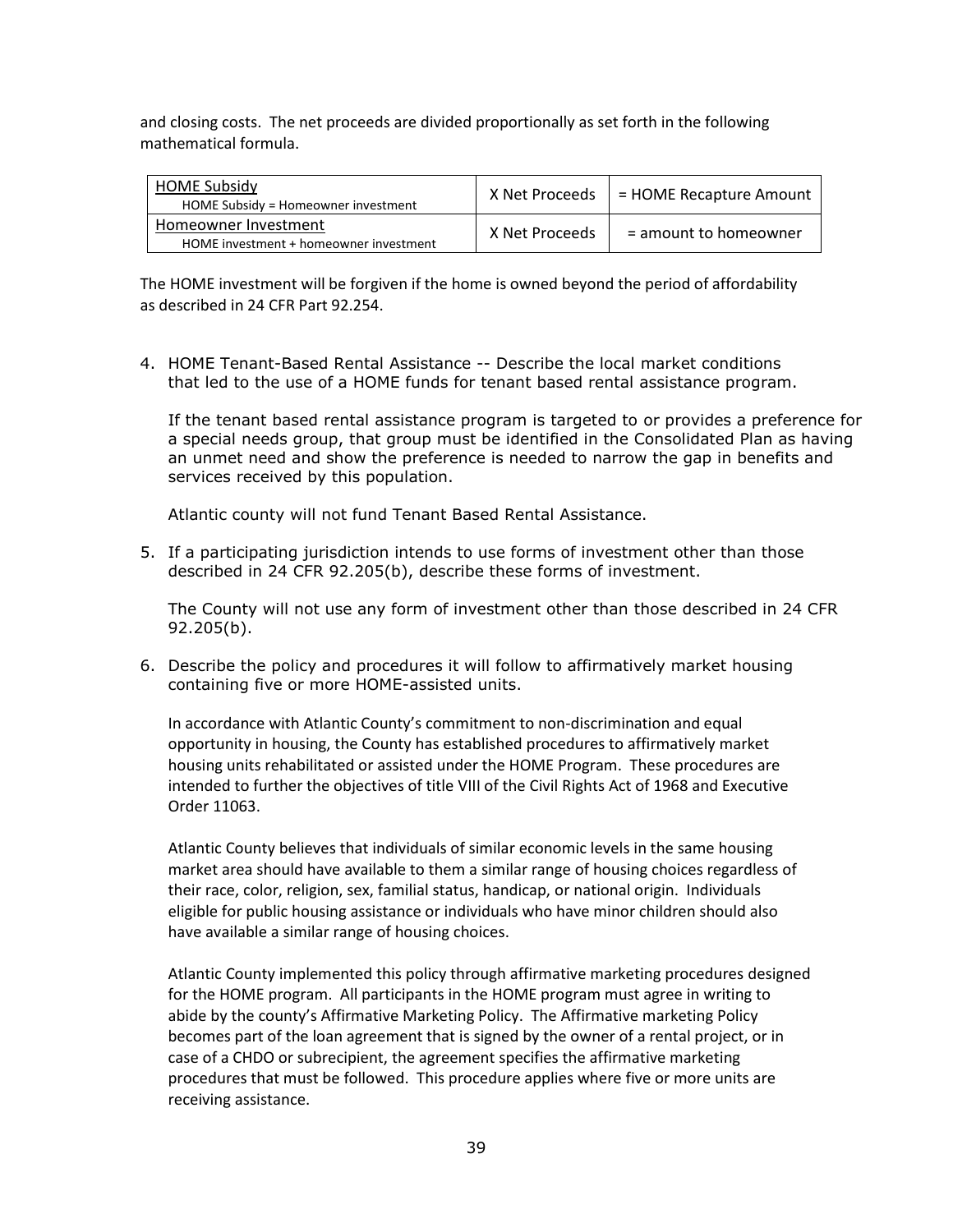7. Describe actions taken to establish and oversee a minority outreach program within its jurisdiction to ensure inclusion, to the maximum extent possible, of minority and women, and entities owned by minorities and women, including without limitation, real estate firms, construction firms, appraisal firms, management firms, financial institutions, investment banking firms, underwriters, accountants, and providers of legal services, in all contracts, entered into by the participating jurisdiction with such persons or entities, public and private, in order to facilitate the activities of the participating jurisdiction to provide affordable housing under the HOME program or any other Federal housing law applicable to such jurisdiction.

Atlantic County encourages participation by minority-owned businesses in CDBG assisted activities. The County maintains records concerning the participation of minority-owned businesses to assess the results of its efforts and to complete the semi-annual "Minority Business Enterprise Report" to HUD. Any contractor interested in bidding on jobs available under the Housing Rehabilitation Program receives an application package and, if qualified, is included on a list of contractors to receive announcements about the availability of bid packages.

Atlantic County's Minority Business Enterprises/Women Business Enterprises (MBE/WBE) efforts are designed to ensure the inclusion, to the maximum extent possible, of minorities and women, and entities owned by minorities and women, in all contracts entered into by the County in order to facilitate the activities of the County to provide affordable housing authorized under the Cranston-Gonzalez National Affordable Housing Act and any other fair housing law applicable to the Consortium. Atlantic County carries out its efforts in accordance with the requirements of Executive Orders 11625 and 12432 concerning minority business enterprises and Executive Order 12138 concerning women's business enterprises. In addition, the program implements 24 CFR Part 85.36(e) which outlines the actions to be taken to assure that minority business enterprises and women business enterprises are used, when possible, in the procurement of property and services.

The County is in the process of updating a list of MBE or WBE businesses that are registered with the State. The list will be distributed as part of any project which is identified for funding.

8. If a jurisdiction intends to use HOME funds to refinance existing debt secured by multifamily housing that is rehabilitated with HOME funds, state its financing guidelines required under 24 CFR 92.206(b).

# **HOPWA 91.220(l)(3)**

1. One year goals for the number of households to be provided housing through the use of HOPWA activities for: short-term rent, mortgage, and utility assistance to prevent homelessness of the individual or family, tenant-based rental assistance, units provided in housing facilities that are being developed, leased, or operated.

Not applicable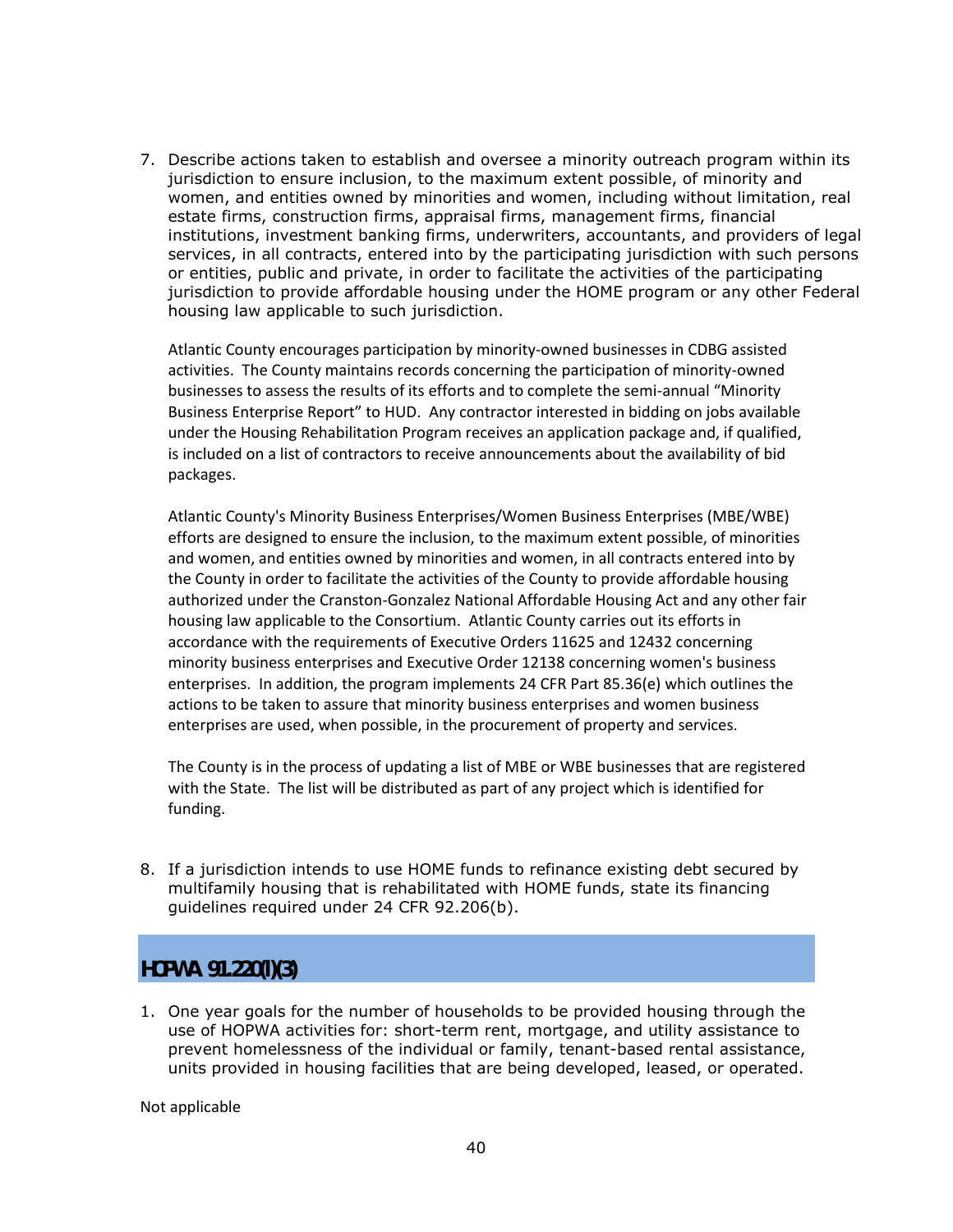# OTHER NARRATIVES AND ATTACHMENTS

Include any action plan information that was not covered by a narrative in any other section. If optional tables are not used, provide comparable information that is required by consolidated plan regulations.

# **MONITORING 91.230**

#### Programs and Activities

The Atlantic County Improvement Authority Office of Community Development monitors activities carried out to further the Consolidated Plan to ensure long-term compliance with program requirements. The objectives of the monitoring are to make sure that activities 1) comply with all regulations governing their administrative, financial, and programmatic operations; 2) achieve their performance objectives within schedule and budget; and 3) comply with the Consolidated Plan.

Internal controls have been designed to ensure adequate segregation of duties. The Office of Community Development prepares agreements for non-housing activities supported by CDBG and establishes accounts. Invoices are monitored for compliance with the approved spending plan and federal regulations. The Office of Community Development administers Atlantic County's Integrated Disbursement and Information System (IDIS). The Office of Community Development is also primarily responsible for setting up and administering activities.

Each project is reviewed for eligibility and meeting a national objective before approval. Then, before bidding, all contracts are reviewed to ensure that they contain the required federal language from Part 85. During construction wage rates are reviewed. Beneficiary information on direct service activities are collected annually and reported in the Consolidated Annual Performance Evaluation Report (CAPER). On-site monitoring is conducted as needed and although the county does not fund non-profit subrecipients, when municipalities undertake public service activities, monitoring is conducted to ensure program compliance.

For each objective, Atlantic County reports on outcomes as part of its CAPER.

#### Minority Business Outreach

Atlantic County encourages participation by minority-owned businesses in CDBG and HOME assisted activities. The County maintains records concerning the participation of minorityowned businesses to assess the results of its efforts and to complete the semi-annual "Minority Business Enterprise Report" to HUD. Any contractor interested in bidding on jobs available under the Housing Rehabilitation Program receives an application package and, if qualified, is included on a list of contractors to receive announcements about the availability of bid packages.

#### Comprehensive Planning Requirements

To ensure compliance with the comprehensive planning requirements of the Consolidated Plan